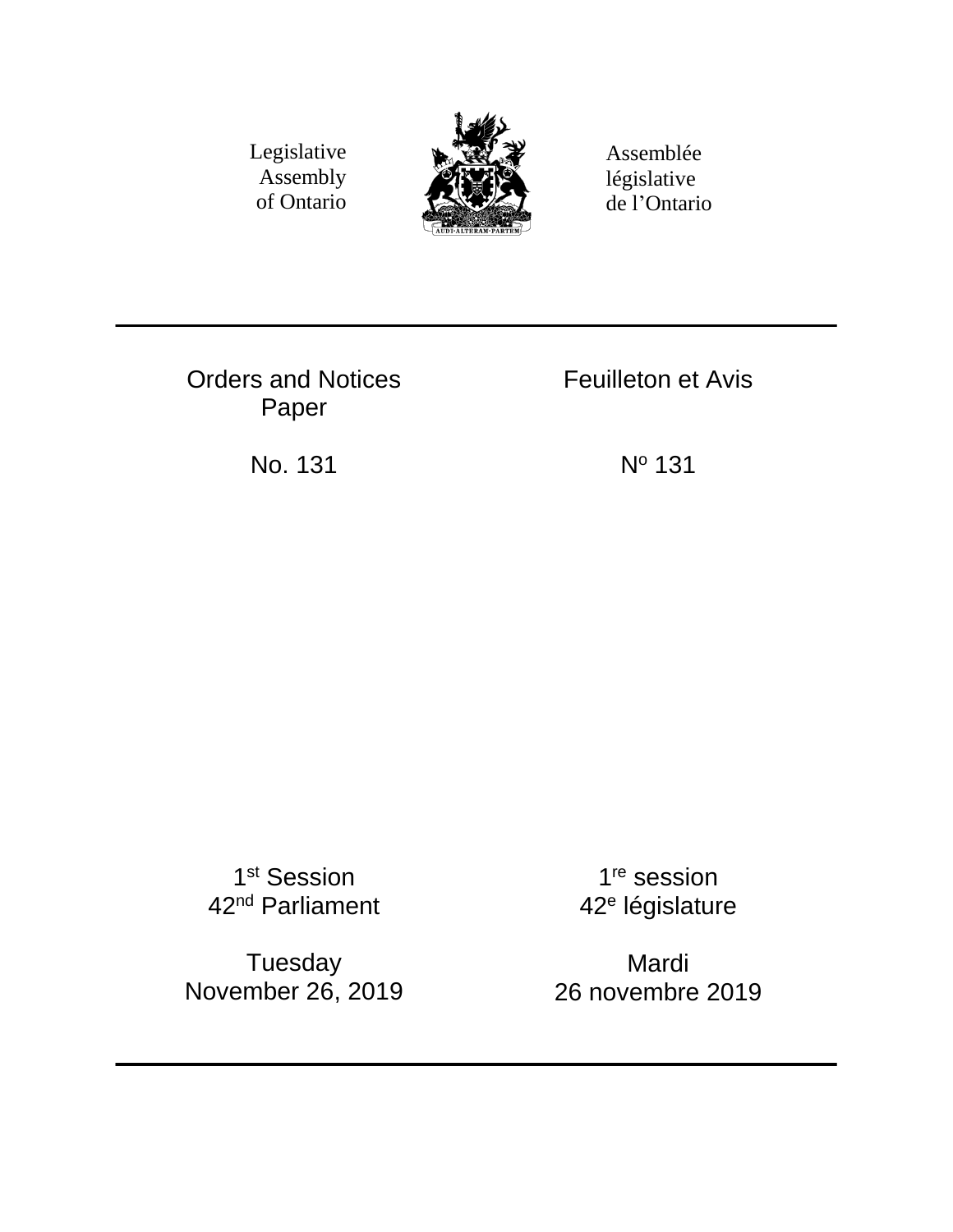| <b>TODAY'S BUSINESS</b>                      | <b>TRAVAUX DU JOUR</b>                               |  |  |
|----------------------------------------------|------------------------------------------------------|--|--|
| 9:00 A.M.                                    | 9 H                                                  |  |  |
| <b>PRAYERS</b>                               | <b>PRIÈRES</b>                                       |  |  |
| <b>ORDERS OF THE DAY</b>                     | <b>ORDRE DU JOUR</b>                                 |  |  |
| <b>Government Notice of Motion Number 72</b> | Avis de motions émanant du gouvernement<br>numéro 72 |  |  |

Mr. Calandra — That, pursuant to Standing Order 47 and notwithstanding any other Standing Order or Special Order of the House relating to Bill 138, An Act to implement Budget measures and to enact, amend and repeal various statutes, when the Bill is next called as a Government Order, the Speaker shall put every question necessary to dispose of the Second Reading stage of the Bill without further debate or amendment; and

That at such time the Bill shall be ordered referred to the Standing Committee on Finance and Economic Affairs; and

That the Clerk of the Committee, in consultation with the Committee Chair, be authorized to arrange the following with regard to Bill 138:

That the Standing Committee on Finance and Economic Affairs be authorized to meet on Monday, December 2, 2019 from 9:00 a.m. to 10:15 a.m. and 2:00 p.m. to 6:00 p.m.; and

That the deadline for requests to appear be 2:00 p.m. on Thursday, November 28, 2019; and

That the Clerk of the Committee provide a list of all interested presenters to each member of the Subcommittee and their designate following the deadline for requests to appear by 3:00 p.m. on Thursday, November 28, 2019; and

That each member of the Sub-committee or their designate provide the Clerk of the Committee with a prioritized list of presenters to be scheduled, chosen from the list of all interested presenters received by the Clerk by 4:00 p.m. on Thursday, November 28, 2019; and

That each witness will receive up to 5 minutes for their presentation followed by 10 minutes divided equally amongst the recognized parties for questioning; and

That the deadline for filing written submissions be Monday, December 2, 2019 at 6:00 p.m.; and

That the deadline for filing amendments to the Bill with the Clerk of the Committee shall be Tuesday, December 3, 2019 at 12:00 p.m.; and

That the Standing Committee on Finance and Economic Affairs shall be authorized to meet on Wednesday, December 4, 2019 from 9:00 a.m. to 10:15 a.m.; and 2:00 p.m. to 6:00 p.m. and Thursday, December 5, 2019 from 9:00 a.m. to 10:15 a.m.; and 2:00 p.m. to 9:00 p.m. for clause-by-clause consideration of the Bill; and

That on Thursday, December 5, 2019 at 5:00 p.m. those amendments which have not yet been moved shall be deemed to have been moved, and the Chair of the Committee shall interrupt the proceedings and shall, without further debate or amendment, put every question necessary to dispose of all remaining sections of the Bill and any amendments thereto. At this time, the Chair shall allow one 20-minute waiting period pursuant to Standing Order 129(a); and

\_\_\_\_\_\_\_\_\_\_\_\_

\_\_\_\_\_\_\_\_\_\_\_\_

*Today's business continues on next page Suite des travaux du jour à la page suivante*

2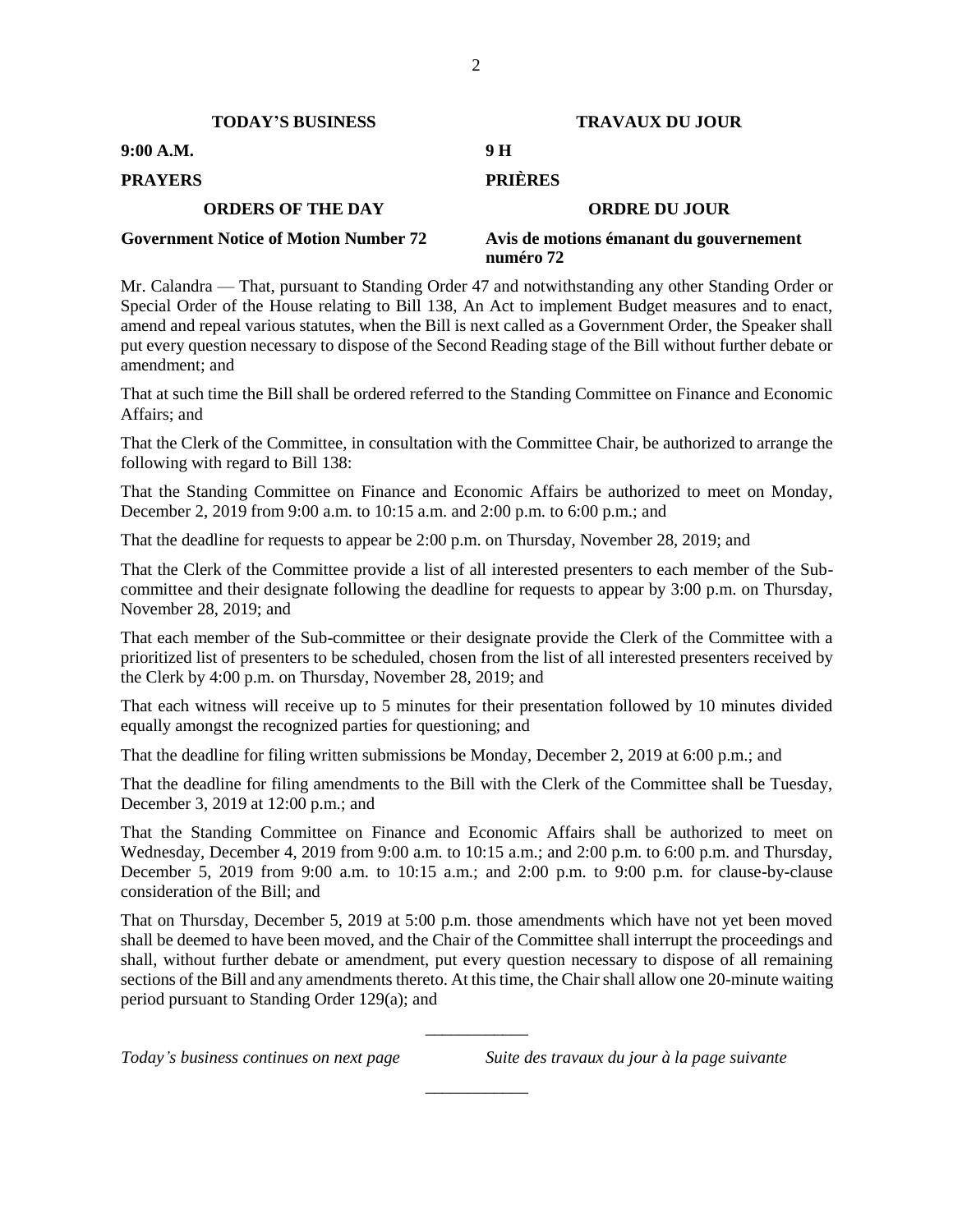That the Committee shall report the Bill to the House no later than Monday, December 9, 2019. In the event that the Committee fails to report the Bill on that day, the Bill shall be deemed passed by the Committee and shall be deemed to be reported to and received by the House; and

That upon receiving the report of the Standing Committee on Finance and Economic Affairs, the Speaker shall put the question for adoption of the report forthwith, and at such time the Bill shall be ordered for Third Reading, which Order may be called that same day; and

That notwithstanding Standing Order 81(c), the Bill may be called for Third Reading more than once in the same sessional day; and

That in the event of any division relating to any proceedings on the Bill, the division bell shall be limited to 20 minutes; and

That Third Reading Debate be limited to two hours with 50 minutes for the Government, 50 minutes for the Official Opposition, and 20 minutes for the Independents.

| Recess                                   | Pause                                        |  |
|------------------------------------------|----------------------------------------------|--|
| 10:30 A.M.                               | 10 H 30                                      |  |
| <b>Introduction of Visitors</b>          | Présentation des visiteurs                   |  |
| <b>Oral Questions</b>                    | Questions orales                             |  |
| <b>Deferred Votes</b>                    | Votes différés                               |  |
| Recess                                   | Pause                                        |  |
| $3:00$ P.M.                              | 15H                                          |  |
| Introduction of Visitors                 | Présentation des visiteurs                   |  |
| <b>ROUTINE PROCEEDINGS</b>               | <b>AFFAIRES COURANTES</b>                    |  |
| Members' Statements                      | Déclarations des députés                     |  |
| <b>Reports by Committees</b>             | Rapports des comités                         |  |
| Introduction of Bills                    | Dépôt des projets de loi                     |  |
| <b>Motions</b>                           | <b>Motions</b>                               |  |
| Statements by the Ministry and Responses | Déclarations ministérielles et réponses      |  |
| Petitions                                | Pétitions                                    |  |
| Today's business continues on next page  | Suite des travaux du jour à la page suivante |  |

\_\_\_\_\_\_\_\_\_\_\_\_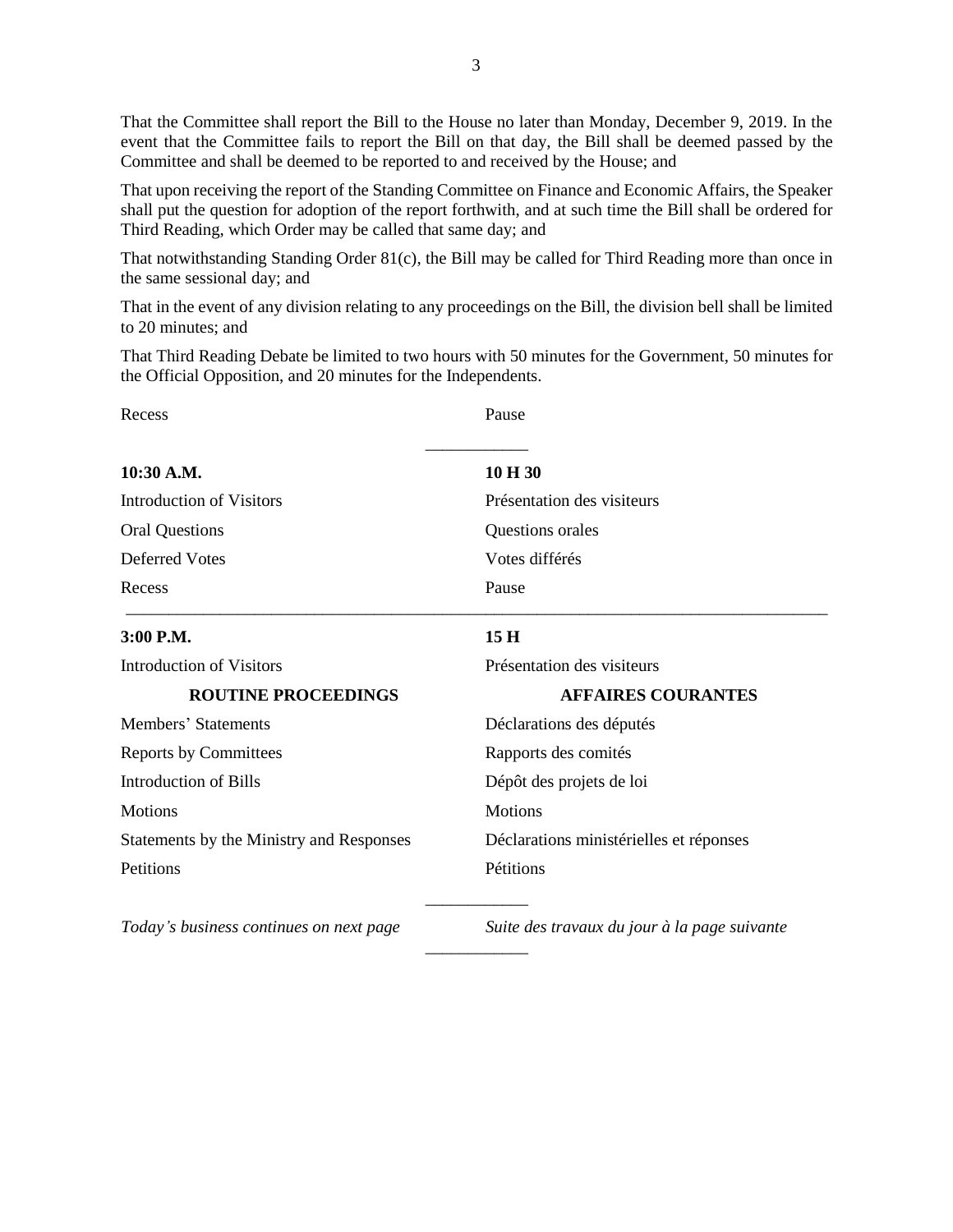#### **ORDERS OF THE DAY ORDRE DU JOUR**

**G116.** Resuming the debate adjourned on November 5, 2019 on the motion for **Second** Reading of Bill 116, An Act to enact the Mental Health and Addictions Centre of Excellence Act, 2019 and the Opioid Damages and Health Costs Recovery Act, 2019. Hon. Ms. Elliott. **PRINTED.**  Time used: 2 hrs. 24 mins.

#### Adjournment Debate Débat d'ajournement

**G116.** Suite du débat ajourné le 5 novembre 2019 sur la motion portant **deuxième** lecture du projet de loi 116, Loi édictant la Loi de 2019 sur le Centre d'excellence pour la santé mentale et la lutte contre les dépendances et la Loi de 2019 sur le recouvrement des dommages-intérêts et du coût des soins de santé imputables aux opioïdes. L'hon. Mme Elliott. **IMPRIMÉ.** Durée du débat : 2 h 24.

Late Show – Member for Toronto Centre (Ms. Morrison) Addressed to the Minister of Municipal Affairs and Housing – Cuts to rent control.

\_\_\_\_\_\_\_\_\_\_\_\_\_\_\_\_\_\_\_\_\_\_\_\_\_\_\_\_\_\_\_\_\_\_\_\_\_\_\_\_\_\_\_\_\_\_\_\_\_\_\_\_\_\_\_\_\_\_\_\_\_\_\_\_\_\_\_\_\_\_\_\_\_\_\_\_\_\_\_\_\_\_

Late Show – Member for Hamilton West—Ancaster—Dundas (Ms. Shaw) Addressed to the Minister of the Environment, Conservation and Parks – Raw Sewage Spill into Cootes Paradise in Hamilton.

\_\_\_\_\_\_\_\_\_\_\_\_\_\_\_\_\_\_\_\_\_\_\_\_\_\_\_\_\_\_\_\_\_\_\_\_\_\_\_\_\_\_\_\_\_\_\_\_\_\_\_\_\_\_\_\_\_\_\_\_\_\_\_\_\_\_\_\_\_\_\_\_\_\_\_\_\_\_\_\_\_\_

# **COMMITTEE MEETINGS SÉANCES DES COMITÉS**

The **Standing Committee on Estimates** will meet to consider the 2019-2020 Estimates of the Ministry of Transportation, as follows:

Today 3:00 a.m. and 3:45 p.m. <br>Room No. 151 \_\_\_\_\_\_\_\_\_\_\_\_

The **Standing Committee on Government Agencies** will meet to consider Intended Appointments, as follows:

\_\_\_\_\_\_\_\_\_\_\_\_\_\_\_\_\_\_\_\_\_\_\_\_\_\_\_\_\_\_\_\_\_\_\_\_\_\_\_\_\_\_\_\_\_\_\_\_\_\_\_\_\_\_\_\_\_\_\_\_\_\_\_\_\_\_\_\_\_\_\_\_\_\_\_\_\_\_\_\_\_\_

Today 9:00 a.m. Room No. 1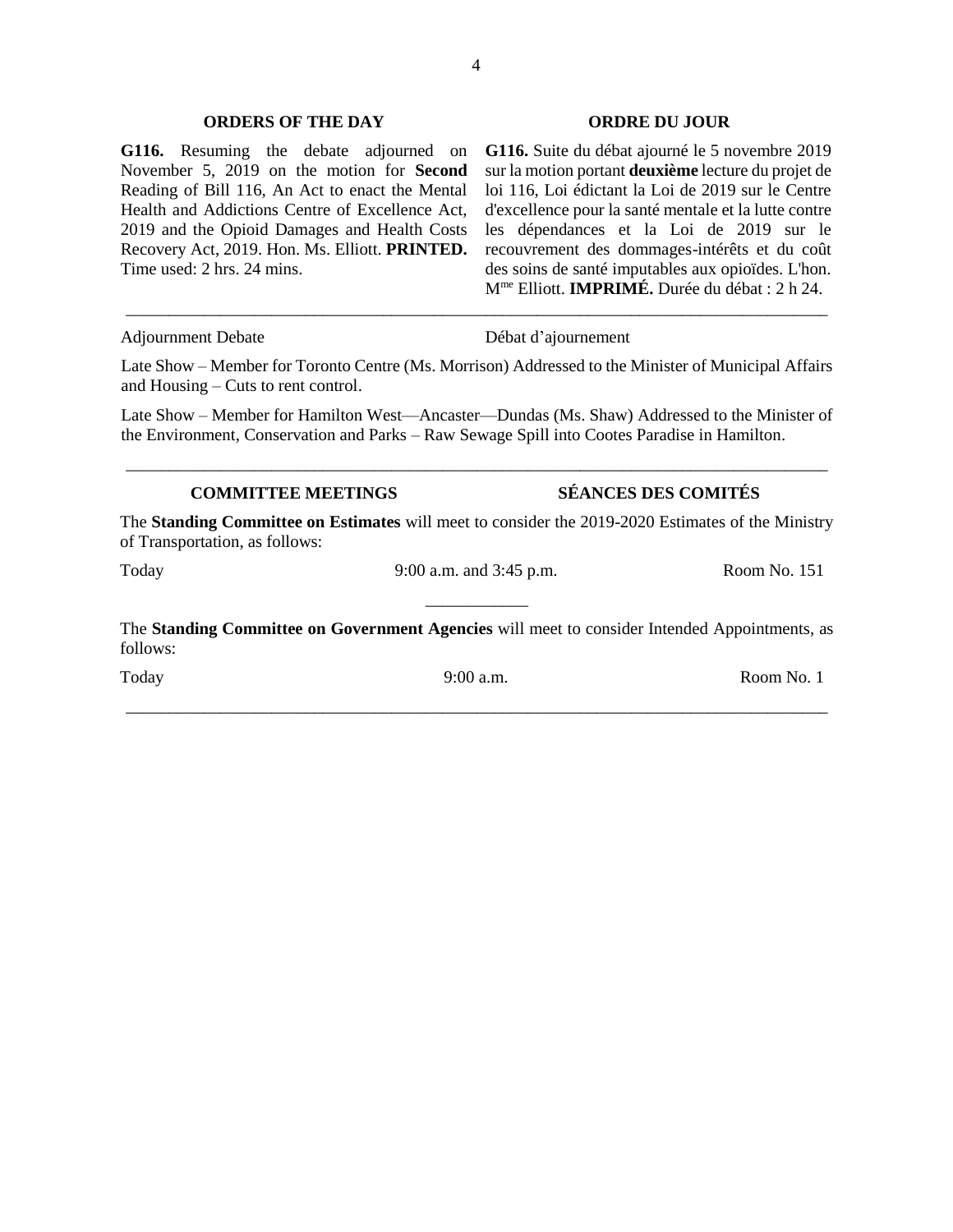# **ORDERS ORDRES**

#### **LEGISLATION PROJETS DE LOI**

| Legend          |  |                                   | Légende                             |  |                                    |
|-----------------|--|-----------------------------------|-------------------------------------|--|------------------------------------|
| "G"             |  | $=$ Government Bill.              | $\langle G \rangle$                 |  | $=$ projet de loi du gouvernement. |
| $\mathcal{M}$ " |  | $=$ Private Member's Public Bill. | $\langle M \rangle$                 |  | $=$ projet de loi d'intérêt public |
| $\mathcal{L}$   |  | $=$ Committee Bill.               |                                     |  | émanant d'un député.               |
| "Pr"            |  | $=$ Private Bill.                 | $\langle \langle D \rangle \rangle$ |  | $=$ projet de loi d'un comité.     |
|                 |  |                                   | $\langle \text{Pr} \rangle$         |  | $=$ projet de loi d'intérêt privé. |

**G1. Second** Reading of Bill 1, An Act to perpetuate an ancient parliamentary right. Hon. Mr. Ford. **PRINTED.** 

**M8. Second** Reading of Bill 8, An Act to promote transparency and accountability in the funding of health care services in Ontario. M<sup>me</sup> Gélinas. **PRINTED.** 

**M12. Second** Reading of Bill 12, An Act to amend the Employment Standards Act, 2000 in respect of leaves of absence. Ms. French. **PRINTED.** 

**M13. Second** Reading of Bill 13, An Act to amend the Long-Term Care Homes Act, 2007 to establish a minimum standard of daily care. Ms. Armstrong. **PRINTED.** 

**M14. Second** Reading of Bill 14, An Act to require the Minister of the Environment, Conservation and Parks to discharge the responsibilities under subsection 15 (1) of the Ontario Water Resources Act to determine the zebra mussel content of Cana Lake, Canal Bay, Canal Lake, Canard Lake, Canard River, Canary Lake, Cancer Lake, Candide Creek, Candide Lake, Candler Lake, Candybar Creek, Candybar Lake, Candy Creek, Cane Lake, Canisbay Creek, Canisbay Lake, Canis Lake, Canister Creek, Canister Lake, Can Lake, Canna Creek, Canna Lake, Cannard's Bay, Canniff Creek, Canniff Lake, Canning Lake, Cannings Falls, Cannon Creek, Cannon Lake, Canoe Bay, Canoe Bay Channel, Canoe Channel, Canoe Creek and Canoe Lake. Mr. Bisson. **PRINTED.** 

**G1. Deuxième** lecture du projet de loi 1, Loi visant à perpétuer un ancien droit parlementaire. L'hon. M. Ford. **IMPRIMÉ.**

**M8. Deuxième** lecture du projet de loi 8, Loi visant à promouvoir le financement transparent et responsable des services de soins de santé en Ontario. Mme Gélinas. **IMPRIMÉ.** 

**M12. Deuxième** lecture du projet de loi 12, Loi modifiant la Loi de 2000 sur les normes d'emploi en ce qui concerne les congés. M<sup>me</sup> French. **IMPRIMÉ.** 

**M13. Deuxième** lecture du projet de loi 13, Loi modifiant la Loi de 2007 sur les foyers de soins de longue durée afin d'établir une norme minimale en matière de soins quotidiens. M<sup>me</sup> Armstrong. **IMPRIMÉ.** 

**M14. Deuxième** lecture du projet de loi 14, Loi visant à exiger que le ministre de l'Environnement, de la Protection de la nature et des Parcs assume ses responsabilités en application du paragraphe 15 (1) de la Loi sur les ressources en eau de l'Ontario pour établir la quantité de moules zébrées dans les cours d'eau suivants : Cana Lake, Canal Bay, Canal Lake, Canard Lake, Canard River, Canary Lake, Cancer Lake, Candide Creek, Candide Lake, Candler Lake, Candybar Creek, Candybar Lake, Candy Creek, Cane Lake, Canisbay Creek, Canisbay Lake, Canis Lake, Canister Creek, Canister Lake, Can Lake, Canna Creek, Canna Lake, Cannard's Bay, Canniff Creek, Canniff Lake, Canning Lake, Cannings Falls, Cannon Creek, Cannon Lake, Canoe Bay, Canoe Bay Channel, Canoe Channel, Canoe Creek et Canoe Lake. M. Bisson. **IMPRIMÉ.**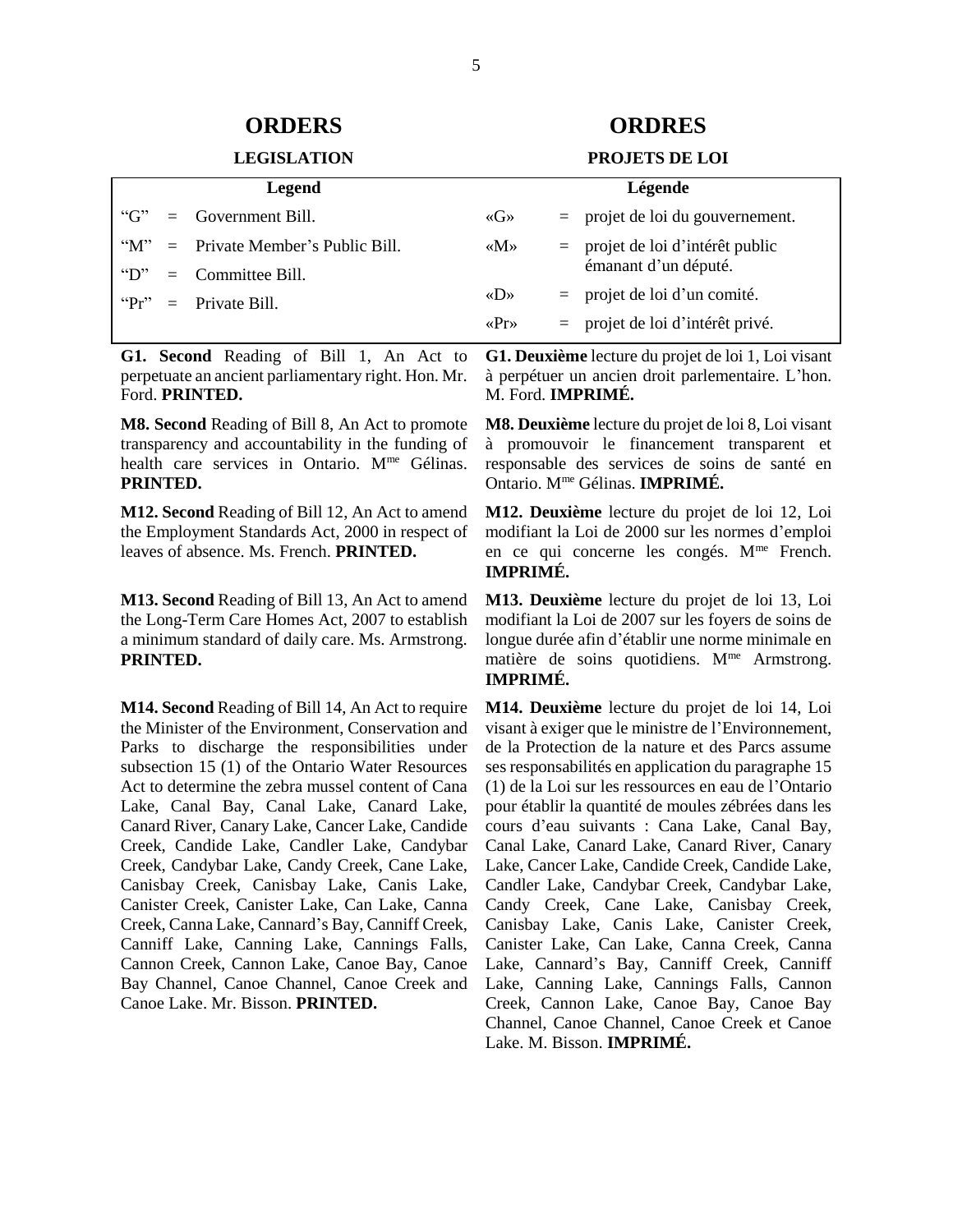**M15. Second** Reading of Bill 15, An Act to require the Minister of the Environment, Conservation and Parks to discharge the responsibilities under subsection 15 (1) of the Ontario Water Resources Act to determine the zebra mussel content of Carcass Lake, Card Bay, Carder Lake, Cardiff Creek, Cardiff Lake, Cardinal Creek, Cardinalis Lake, Cardinal Lake, Card Lake, Cards Lake, Cardwell Lake, Carew Lake, Carey Creek, Carey Lake, Carfrae Lake, Cargill Lake, Cargill Mill Pond, Carhess Creek, Cariad Lake, Carib Creek, Carib Lake, Cariboo Creek, Cariboo Lake, Caribou Bay, Caribou Creek, Caribou Lake, Caribou Rapids, Caribou River, Caribou Throat Lake, Caribus Lake, Carillon Rapids, Carkner Lake, Car

Lake, Carl Bay, Carlbom Lake, Carl Creek, Carleton Lake, Carling Bay, Carling Lake, Carl Lake, Carlo Lake, Carlson Lake, Carlstead Bay, Carlton Lake, Carlyle Lake, Carman Bay, Carman Creek, Carman Lake, Carrnichael Lake, Carnachan Bay, Carnahan Lake, Carney Creek, Carney Lake and Carnilac Lake. Mr. Bisson. **PRINTED.** 

**M16. Second** Reading of Bill 16, An Act to require the Minister of the Environment, Conservation and Parks to discharge the responsibilities under subsection 15 (1) of the Ontario Water Resources Act to determine the zebra mussel content of Caro Lake, Caroline Lake, Carol Lake, Carolyn Creek, Caron Creek, Caron Lake, Carpenter Lake, Carpenter River, Carpet Lake, Carp Lake, Carp River, Carre Lake, Carrick Creek, Carrick Lake, Carrie Lake, Carrie Lake, Carriere Lake, Carrigan Lake, Carrington Lake, Carroll Creek, Carroll Lake, Carroll Wood Bay, Carrot Lake, Carruthers Lake, Carrying Lake, Carry Lake, Carscallen Lake, Carson Bay, Carson Creek, Carson Lake, Carss Creek, Carstens Lake, Carswell Lake, Cartan Lake, Carter Bay, Carter Lake, Carter Rapids, Carthew Bay, Cartier Lake, Cartier Creek, Cart Lake, Cartwrights Creek, Carty Creek, Carty Lake, Carver Lake, Cascade Falls, Cascade Lake, Cascaden Lake, Cascade Rapids, Cascade River, Cascanette Lake, Case River, Casey Creek and Casey Lake. Mr. Bisson. **PRINTED.** 

**M15. Deuxième** lecture du projet de loi 15, Loi visant à exiger que le ministre de l'Environnement, de la Protection de la nature et des Parcs assume ses responsabilités en application du paragraphe 15 (1) de la Loi sur les ressources en eau de l'Ontario pour établir la quantité de moules zébrées dans les cours d'eau suivants : Carcass Lake, Card Bay, Carder Lake, Cardiff Creek, Cardiff Lake, Cardinal Creek, Cardinalis Lake, Cardinal Lake, Card Lake, Cards Lake, Cardwell Lake, Carew Lake, Carey Creek, Carey Lake, Carfrae Lake, Cargill Lake, Cargill Mill Pond, Carhess Creek, Cariad Lake, Carib Creek, Carib Lake, Cariboo Creek, Cariboo Lake, Caribou Bay, Caribou Creek, Caribou Lake, Caribou Rapids, Caribou River, Caribou Throat Lake, Caribus Lake, Carillon Rapids, Carkner Lake, Car Lake, Carl Bay, Carlbom Lake, Carl Creek, Carleton Lake, Carling Bay, Carling Lake, Carl Lake, Carlo Lake, Carlson Lake, Carlstead Bay, Carlton Lake, Carlyle Lake, Carman Bay, Carman Creek, Carman Lake, Carrnichael Lake, Carnachan Bay, Carnahan Lake, Carney Creek, Carney Lake et Carnilac Lake. M. Bisson. **IMPRIMÉ.** 

**M16. Deuxième** lecture du projet de loi 16, Loi visant à exiger que le ministre de l'Environnement, de la Protection de la nature et des Parcs assume ses responsabilités en application du paragraphe 15 (1) de la Loi sur les ressources en eau de l'Ontario pour établir la quantité de moules zébrées dans les cours d'eau suivants : Caro Lake, Caroline Lake, Carol Lake, Carolyn Creek, Caron Creek, Caron Lake, Carpenter Lake, Carpenter River, Carpet Lake, Carp Lake, Carp River, Carre Lake, Carrick Creek, Carrick Lake, Carrie Lake, Carrie Lake, Carriere Lake, Carrigan Lake, Carrington Lake, Carroll Creek, Carroll Lake, Carroll Wood Bay, Carrot Lake, Carruthers Lake, Carrying Lake, Carry Lake, Carscallen Lake, Carson Bay, Carson Creek, Carson Lake, Carss Creek, Carstens Lake, Carswell Lake, Cartan Lake, Carter Bay, Carter Lake, Carter Rapids, Carthew Bay, Cartier Lake, Cartier Creek, Cart Lake, Cartwrights Creek, Carty Creek, Carty Lake, Carver Lake, Cascade Falls, Cascade Lake, Cascaden Lake, Cascade Rapids, Cascade River, Cascanette Lake, Case River, Casey Creek et Casey Lake. M. Bisson. **IMPRIMÉ.**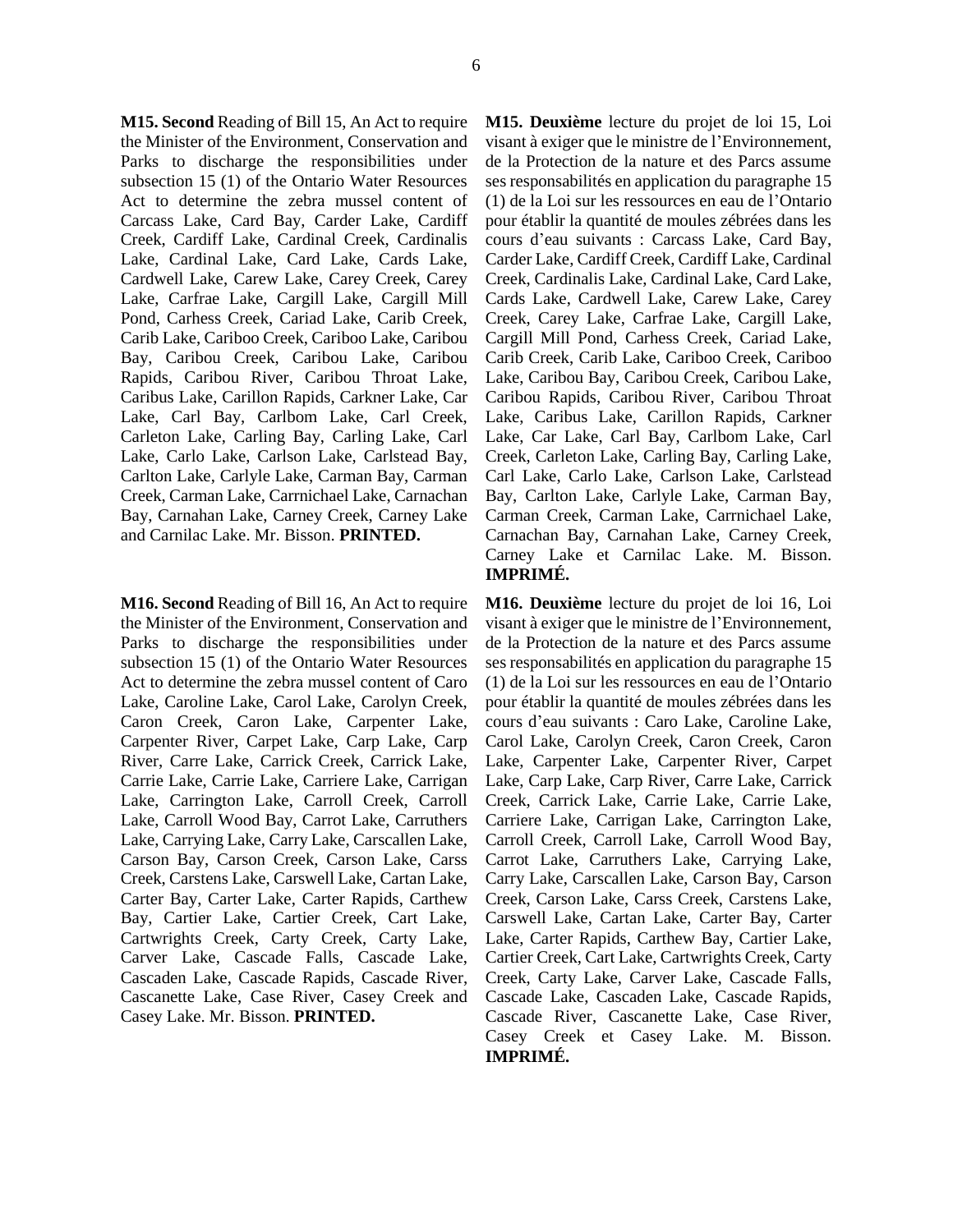**M17. Second** Reading of Bill 17, An Act to require the Minister of the Environment, Conservation and Parks to discharge the responsibilities under subsection 15 (1) of the Ontario Water Resources Act to determine the zebra mussel content of Casgrain Creek, Casgrain Lake, Cash Creek, Cashel Lake, Cashman Creek, Cashore Creek, Casino Lake, Caskie Bay, Caskill Lake, Cask Lake, Casper Lake, Casque Lake, Cassdaga Lake, Casselman's Lake and Casselman's Creek, Cassels Lake, Cassidy Bay, Cassidy Creek, Cassidy Lake, Cassidys Bay, Cass Lake, Casson Lake, Castellar Creek, Castellar Lake, Castlebar Creek, Castlebar Lake, Castle Bay, Castle Creek, Castle Lake, Castleman Lake, Castlewood Creek, Castlewood Lake, Castor Creek, Castor Lake, Castoroil Lake, Castor Ponds, Castor River, Castra Lake, Casurnmit Lake, Caswell Bay, Casvell Lake, Cataract Falls, Cataract Lake, Cataraqui Bay and Cataraqui River. Mr. Bisson. **PRINTED.** 

**M18. Second** Reading of Bill 18, An Act to require the Minister of the Environment, Conservation and Parks to discharge the responsibilities under subsection 15 (1) of the Ontario Water Resources Act to determine the zebra mussel content of Catastrophe Creek, Catastrophe Lake, Catawba Lake, Cat Bay, Catchacoma Lake, Catcher Lake, Cat Creek, Caterpillar Lake, Cat Falls, Catfish Bay, Catfish Creek, Catfish Lake, Catfish Rapids, Catharine Lake, Cathro Lake, Cathy's Lake, Catlonite Creek, Catlonite Lake, Cat River, Cat Tail River, Cattral Lake, Cauchon Creek, Cauchon Lake, Caulfield Lake, Cauley Lake, Cauliflower Creek, Cauliflower Lake, Caulkin Lake, Caution Lake, Cavalary Creek, Cavalary Lake, Cavanagh Lake, Cavan Creek, Cavano Lake, Cave Harbour, Cave Lake, Cavell Creek, Cavell Lake, Cavendish Lake, Caverly's Bay, Cavern Creek, Cavern Lake, Cavers Bay, Cavern Creek, Cavern Lake, Cavers Creek, Cavers Lake, Caviar Lake, Cawanogami Lake, Cawdron Creek, Cawdron Lake, Cawing Lake, Cawston Lakes, Cawthra Creek, Caya's Lake and Cayer Creek. Mr. Bisson. **PRINTED.** 

**M17. Deuxième** lecture du projet de loi 17, Loi visant à exiger que le ministre de l'Environnement, de la Protection de la nature et des Parcs assume ses responsabilités en application du paragraphe 15 (1) de la Loi sur les ressources en eau de l'Ontario pour établir la quantité de moules zébrées dans les cours d'eau suivants : Casgrain Creek, Casgrain Lake, Cash Creek, Cashel Lake, Cashman Creek, Cashore Creek, Casino Lake, Caskie Bay, Caskill Lake, Cask Lake, Casper Lake, Casque Lake, Cassdaga Lake, Casselman's Lake and Casselman's Creek, Cassels Lake, Cassidy Bay, Cassidy Creek, Cassidy Lake, Cassidys Bay, Cass Lake, Casson Lake, Castellar Creek, Castellar Lake, Castlebar Creek, Castlebar Lake, Castle Bay, Castle Creek, Castle Lake, Castleman Lake, Castlewood Creek, Castlewood Lake, Castor Creek, Castor Lake, Castoroil Lake, Castor Ponds, Castor River, Castra Lake, Casurnmit Lake, Caswell Bay, Casvell Lake, Cataract Falls, Cataract Lake, Cataraqui Bay et Cataraqui River. M. Bisson. **IMPRIMÉ.** 

**M18. Deuxième** lecture du projet de loi 18, Loi visant à exiger que le ministre de l'Environnement, de la Protection de la nature et des Parcs assume ses responsabilités en application du paragraphe 15 (1) de la Loi sur les ressources en eau de l'Ontario pour établir la quantité de moules zébrées dans les cours d'eau suivants : Catastrophe Creek, Catastrophe Lake, Catawba Lake, Cat Bay, Catchacoma Lake, Catcher Lake, Cat Creek, Caterpillar Lake, Cat Falls, Catfish Bay, Catfish Creek, Catfish Lake, Catfish Rapids, Catharine Lake, Cathro Lake, Cathy's Lake, Catlonite Creek, Catlonite Lake, Cat River, Cat Tail River, Cattral Lake, Cauchon Creek, Cauchon Lake, Caulfield Lake, Cauley Lake, Cauliflower Creek, Cauliflower Lake, Caulkin Lake, Caution Lake, Cavalary Creek, Cavalary Lake, Cavanagh Lake, Cavan Creek, Cavano Lake, Cave Harbour, Cave Lake, Cavell Creek, Cavell Lake, Cavendish Lake, Caverly's Bay, Cavern Creek, Cavern Lake, Cavers Bay, Cavern Creek, Cavern Lake, Cavers Creek, Cavers Lake, Caviar Lake, Cawanogami Lake, Cawdron Creek, Cawdron Lake, Cawing Lake, Cawston Lakes, Cawthra Creek, Caya's Lake et Cayer Creek. M. Bisson. **IMPRIMÉ.**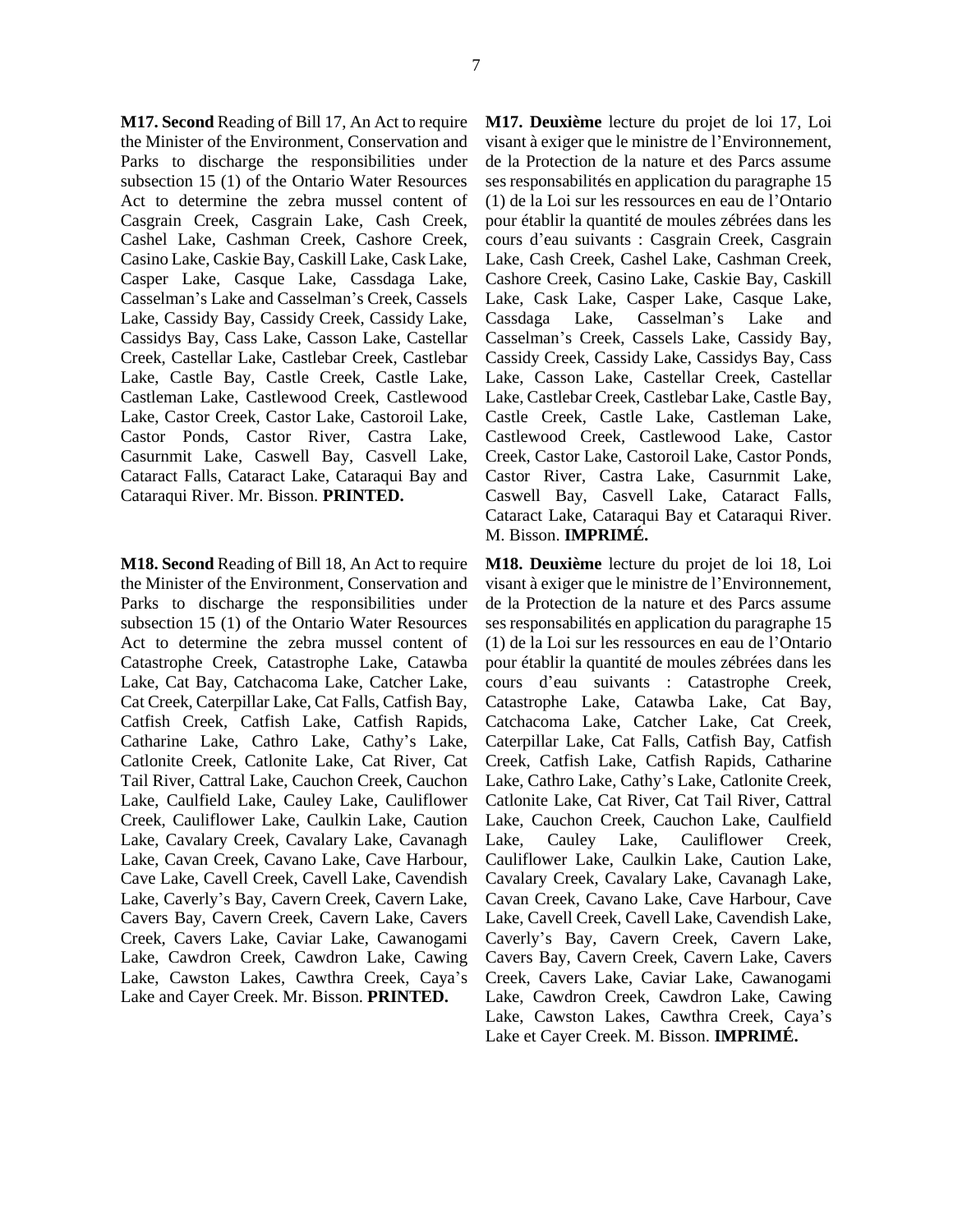**M19. Second** Reading of Bill 19, An Act to require the Minister of the Environment, Conservation and Parks to discharge the responsibilities under subsection 15 (1) of the Ontario Water Resources Act to determine the zebra mussel content of Cayer Lake, Cayiens Creek, Caysee Lake, Cayuga Creek, Cayuga Lake, Cebush Lake, Cecebe Lake, Cecil Creek, Cecile Lake, Cedar Bay, Cedarbough Lake, Cedarclump Lake, Cedar Creek, Cedar Falls, Cedargum Lake, Cedar Harbour, Cedar Lake, Cedar Rapids, Cedar River, Cedarskirt Lake, Cedric Lake, Cee Creek, Ceepee Lake, Celastruc Lake, Cellist Lake, Celt Creek, Celtis Lake, Celt Lake, Cemetery Creek, Cemetery Lake, Centennial Lake, Centralis Creek, Centralis Lake, Central Lake, Centre Channel, Centre Creek, Centre Falls, Centrefire Creek, Centrefire Lake, Centre Lake, Centreville Creek, Ceph Lake, Ceres Lake, Cerulean Lake, Cerullo Lake, Chabbie Lake, Chabbie River, Chabot Lake, Chadwick Lake, Chagma Lake, Chagnon Lake and Chaillon Lake. Mr. Bisson. **PRINTED.** 

**M20. Second** Reading of Bill 20, An Act to require the Minister of the Environment, Conservation and Parks to discharge the responsibilities under subsection 15 (1) of the Ontario Water Resources Act to determine the zebra mussel content of Grant Point Harbour, Grants Creek, Grants Creek Bay, Gosselin Creek, Gosselin Lake, Gosselin's Bay, Goss Lake, Goudreau Creek, Goudreau Lake, Goudy Creek, Goudy Lake, Gough Creek, Gough Lake, Gouinlock Lake, Gouin Lake, Goulais Bay, Goulais Lake, Goulais River, Gould Creek, Goulding Lake, Goulet Bay, Goulet Creek, Goulet Lake, Gourd Lake, Gourlay Lake, Gourlie Creek, Govan Lake, Gove Lake, Gover Lake, Government Bay, Government Creek, Government Lake, Governor Bay, Gowan Creek, Gowan Lake, Gowar Bay, Goward Lake, Gowganda Bay, Gowganda Lake, Gowie Bay, Grabers Lake, Grab Lake, Grace Bay, Grace Creek, Graceful Lake, Grace Lake, Gracie Lake, Grady Lake, Graff Lake, Goose Lake, Goose Neck Bay, Gooseneck Creek, Gooseneck Lake, Gooseneck Rapids, Goose Pond, Goose River, Gord Lake, Gordon Bay, Gordon Creek, Gordon Lake, Gordon Rapids, Gordons Bay and Gordons Creek. Mr. Bisson. **PRINTED.** 

**M19. Deuxième** lecture du projet de loi 19, Loi visant à exiger que le ministre de l'Environnement, de la Protection de la nature et des Parcs assume ses responsabilités en application du paragraphe 15 (1) de la Loi sur les ressources en eau de l'Ontario pour établir la quantité de moules zébrées dans les cours d'eau suivants : Cayer Lake, Cayiens Creek, Caysee Lake, Cayuga Creek, Cayuga Lake, Cebush Lake, Cecebe Lake, Cecil Creek, Cecile Lake, Cedar Bay, Cedarbough Lake, Cedarclump Lake, Cedar Creek, Cedar Falls, Cedargum Lake, Cedar Harbour, Cedar Lake, Cedar Rapids, Cedar River, Cedarskirt Lake, Cedric Lake, Cee Creek, Ceepee Lake, Celastruc Lake, Cellist Lake, Celt Creek, Celtis Lake, Celt Lake, Cemetery Creek, Cemetery Lake, Centennial Lake, Centralis Creek, Centralis Lake, Central Lake, Centre Channel, Centre Creek, Centre Falls, Centrefire Creek, Centrefire Lake, Centre Lake, Centreville Creek, Ceph Lake, Ceres Lake, Cerulean Lake, Cerullo Lake, Chabbie Lake, Chabbie River, Chabot Lake, Chadwick Lake, Chagma Lake, Chagnon Lake et Chaillon Lake. M. Bisson. **IMPRIMÉ.** 

**M20. Deuxième** lecture du projet de loi 20, Loi visant à exiger que le ministre de l'Environnement, de la Protection de la nature et des Parcs assume ses responsabilités en application du paragraphe 15 (1) de la Loi sur les ressources en eau de l'Ontario pour établir la quantité de moules zébrées dans les cours d'eau suivants : Grant Point Harbour, Grants Creek, Grants Creek Bay, Gosselin Creek, Gosselin Lake, Gosselin's Bay, Goss Lake, Goudreau Creek, Goudreau Lake, Goudy Creek, Goudy Lake, Gough Creek, Gough Lake, Gouinlock Lake, Gouin Lake, Goulais Bay, Goulais Lake, Goulais River, Gould Creek, Goulding Lake, Goulet Bay, Goulet Creek, Goulet Lake, Gourd Lake, Gourlay Lake, Gourlie Creek, Govan Lake, Gove Lake, Gover Lake, Government Bay, Government Creek, Government Lake, Governor Bay, Gowan Creek, Gowan Lake, Gowar Bay, Goward Lake, Gowganda Bay, Gowganda Lake, Gowie Bay, Grabers Lake, Grab Lake, Grace Bay, Grace Creek, Graceful Lake, Grace Lake, Gracie Lake, Grady Lake, Graff Lake, Goose Lake, Goose Neck Bay, Gooseneck Creek, Gooseneck Lake, Gooseneck Rapids, Goose Pond, Goose River, Gord Lake, Gordon Bay, Gordon Creek, Gordon Lake, Gordon Rapids, Gordons Bay et Gordons Creek. M. Bisson. **IMPRIMÉ.**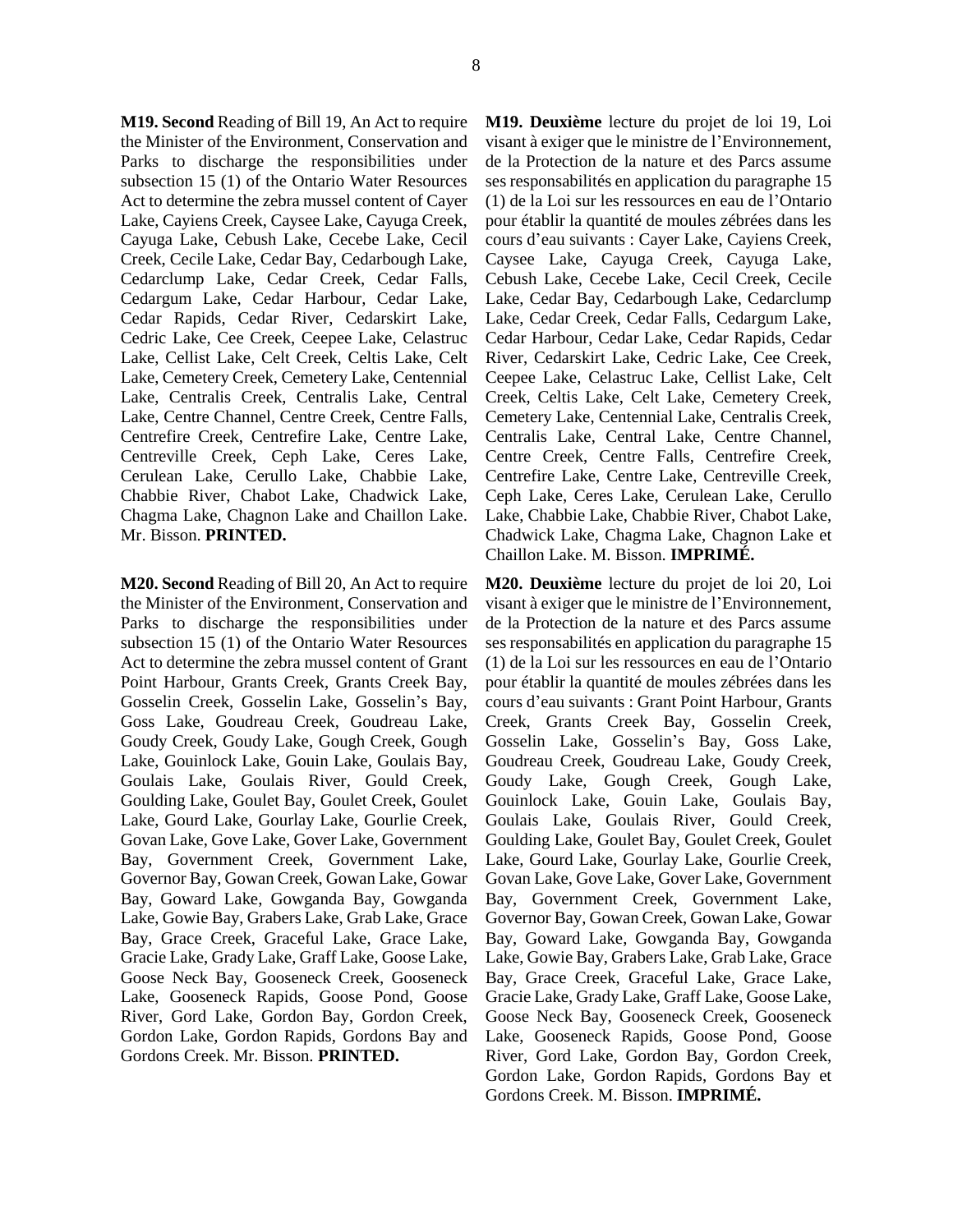**M21. Second** Reading of Bill 21, An Act to require the Minister of the Environment, Conservation and Parks to discharge the responsibilities under subsection 15 (1) of the Ontario Water Resources Act to determine the zebra mussel content of Gore Bay, Gorge Creek, Gorge Creek Falls, Gorge Lake, Gorman Creek, Gorman Lake, Gorrnan River, Gormans Creek, Gormire Lake, Gormley Creek, Gornupkagama Lake, Gorrie Lake, Gorr Lakes, Gorse Creek, Gorse Lake, Gort Creek, Gort Lake, Goshawk Lake, Goshen Lake, Gosling Lake, Goldie Lake, Goldie River, Goldilocks Lake, Golding Lake, Gold Lake, Gold Mountain Lake, Goldsborough Creek, Goldsborough Lake, Gold Seekers Bay, Goldsmith Lake, Goldspink Lake, Goldstein Lake, Goldthrope Lake, Goldwin Creek, Goldwin Lake, Golf Course Bay, Golf Lake, Goltz Lake, Golub Lake, Gong Creek, Gong Lake, Gooch Creek, Gooch Lake, Goodchild Creek, Goodchild Lake, Goode Lake, Goodens Creek, Gooderham Creek, Gooderham Lake, Goodeve Lake, Goodfish Lake, Good Fortune Lake, Good Harbour, Goodie Creek, Goodie Lake, Goodier Lake, Goodkey Creek and Goodlad Lake. Mr. Bisson. **PRINTED.** 

**M22. Second** Reading of Bill 22, An Act to require the Minister of the Environment, Conservation and Parks to discharge the responsibilities under subsection 15 (1) of the Ontario Water Resources Act to determine the zebra mussel content of Chain Creek, Chain Lake, Chain Lakes, The Chain of Lakes, Chainy Creek, Chainy Lake, Chair Lake; Chalet Creek, Chalet Lake, Chalice Lake, Chalk Bay, Chalk Creek, Chalkend Lake, Chalk Lake, Chalk River, Challener Lake, Challener River, Challis Lake, Chalmers Lake, Chamandy Lake, Chamberlain Lake, Chamber Lake, Chambers Lake, Champagne Lake, Champlain Creek, Champlain Trail Lakes, Chance Lake, Chancellor Lake, Chandos Lake, Change Lake, Chanley Lake, Channel Lake, Channel Lakes; Green River, Greenrod Lake, Greens Bay, Green's Creek, Greenshields Lake, Greenshore Lake, Greensides Lake, Greens Lake, Greenstone Rapids, Greensward Lake, Green Tree Lake, Greenwater Creek, Greenwater Lake, Greenwich Creek, Greenwich Lake, Greenwood Lake and Greenwood River. Mr. Bisson. **PRINTED.** 

**M21. Deuxième** lecture du projet de loi 21, Loi visant à exiger que le ministre de l'Environnement, de la Protection de la nature et des Parcs assume ses responsabilités en application du paragraphe 15 (1) de la Loi sur les ressources en eau de l'Ontario pour établir la quantité de moules zébrées dans les cours d'eau suivants : Gore Bay, Gorge Creek, Gorge Creek Falls, Gorge Lake, Gorman Creek, Gorman Lake, Gorrnan River, Gormans Creek, Gormire Lake, Gormley Creek, Gornupkagama Lake, Gorrie Lake, Gorr Lakes, Gorse Creek, Gorse Lake, Gort Creek, Gort Lake, Goshawk Lake, Goshen Lake, Gosling Lake, Goldie Lake, Goldie River, Goldilocks Lake, Golding Lake, Gold Lake, Gold Mountain Lake, Goldsborough Creek, Goldsborough Lake, Gold Seekers Bay, Goldsmith Lake, Goldspink Lake, Goldstein Lake, Goldthrope Lake, Goldwin Creek, Goldwin Lake, Golf Course Bay, Golf Lake, Goltz Lake, Golub Lake, Gong Creek, Gong Lake, Gooch Creek, Gooch Lake, Goodchild Creek, Goodchild Lake, Goode Lake, Goodens Creek, Gooderham Creek, Gooderham Lake, Goodeve Lake, Goodfish Lake, Good Fortune Lake, Good Harbour, Goodie Creek, Goodie Lake, Goodier Lake, Goodkey Creek et Goodlad Lake. M. Bisson. **IMPRIMÉ.** 

**M22. Deuxième** lecture du projet de loi 22, Loi visant à exiger que le ministre de l'Environnement, de la Protection de la nature et des Parcs assume ses responsabilités en application du paragraphe 15 (1) de la Loi sur les ressources en eau de l'Ontario pour établir la quantité de moules zébrées dans les cours d'eau suivants : Chain Creek, Chain Lake, Chain Lakes, The Chain of Lakes, Chainy Creek, Chainy Lake, Chair Lake; Chalet Creek, Chalet Lake, Chalice Lake, Chalk Bay, Chalk Creek, Chalkend Lake, Chalk Lake, Chalk River, Challener Lake, Challener River, Challis Lake, Chalmers Lake, Chamandy Lake, Chamberlain Lake, Chamber Lake, Chambers Lake, Champagne Lake, Champlain Creek, Champlain Trail Lakes, Chance Lake, Chancellor Lake, Chandos Lake, Change Lake, Chanley Lake, Channel Lake, Channel Lakes; Green River, Greenrod Lake, Greens Bay, Green's Creek, Greenshields Lake, Greenshore Lake, Greensides Lake, Greens Lake, Greenstone Rapids, Greensward Lake, Green Tree Lake, Greenwater Creek, Greenwater Lake, Greenwich Creek, Greenwich Lake, Greenwood Lake et Greenwood River. M. Bisson. **IMPRIMÉ.**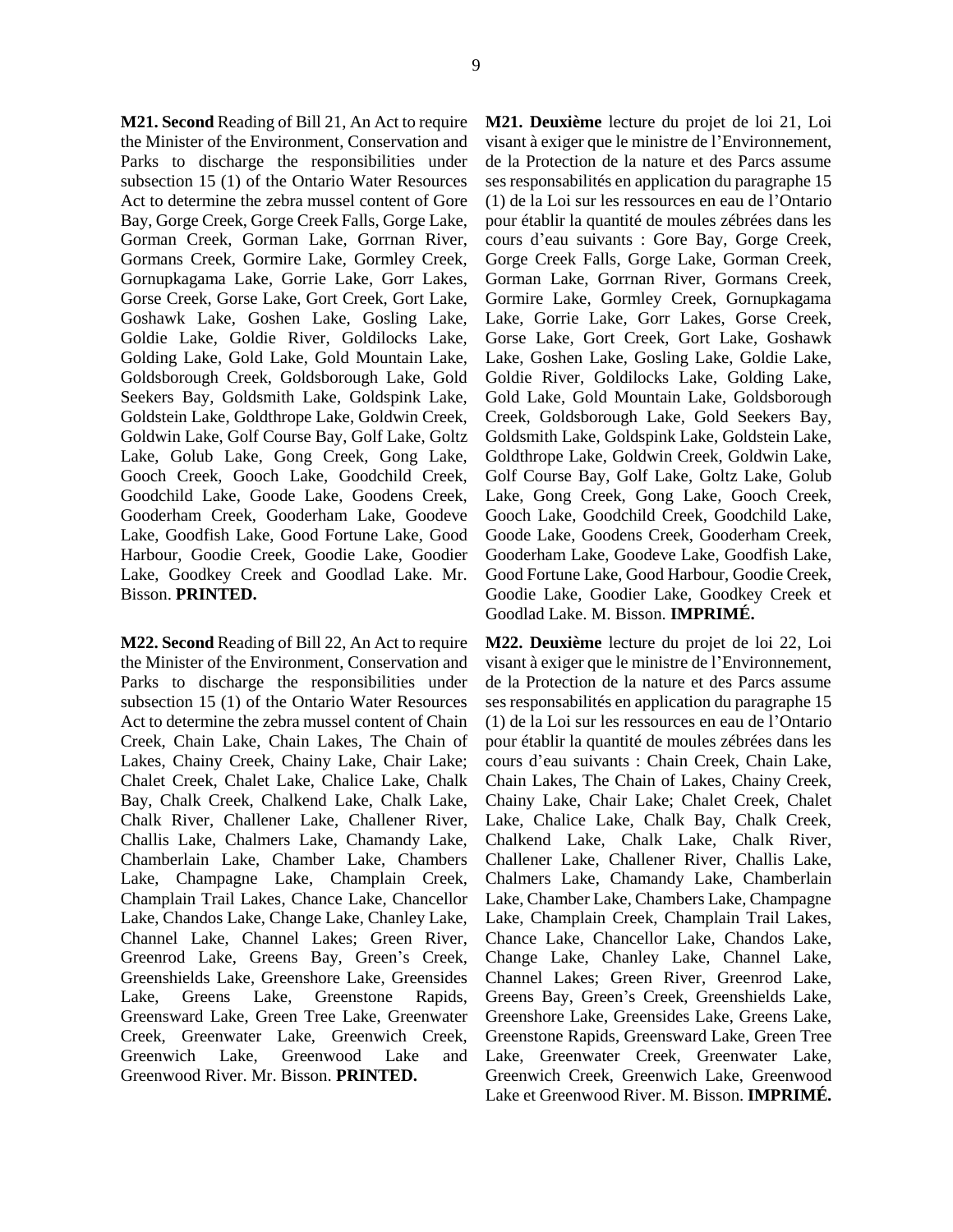**M23. Second** Reading of Bill 23, An Act to require the Minister of the Environment, Conservation and Parks to discharge the responsibilities under subsection 15 (1) of the Ontario Water Resources Act to determine the zebra mussel content of Greer Creek, Greer Lake, Greers Bay, Greggio Lake, Greggs Lake, Gregory Bay, Gregory Creek, Gregory Lake, Grehan Lake, Greig Lake, Gremm Lake, Grenadier Creek, Grenadier Lake, Grenadier Pond, Grenfell Lake, Grenier Lake, Grenville Lake, Greske Lake, Greta Lake, Gretchel Creek, Gretchel Lake, Gretel Creek, Gretel Lake, Grew Lake, Grew River, Grey Duck Lake, Grey Lake, Grelava Lake, Grey Owl Bay, Grey Owl Lake, Green Creek, Greengrass Lake, Greenheart Creek, Greenheart Lake, Greenhedge Lake, Greenhill Lake, Greenhill Rapids, Greenhill River, Greenhorn Bay, Greenhue Lake, Greening Lake, Greening's Bay, Greenish Creek, Greenish Lake, Green Island Bay, Green Island Lake, Green Lake, Green Lakes, Greenland Lake, Greenlaw Lake, Greenleaf Creek, Greenleaf Lake, Greenlee Lake, Greenmantle Lake, Greenmantle River, Greenock Creek, Greenock Lake, Greenough Harbour, Greenpike Lake, Gravel Lake, Gravel Lakes, Gravelly Bay, Gravelpit Lake, Gravel Pit Pond, Gravelridge Lake, Gravel River, Gravenor Lake, Graves Lake, Graveyard Creek and Graveyard Lake. Mr. Bisson. **PRINTED.** 

**M24. Second** Reading of Bill 24, An Act to amend the Ministry of Community and Social Services Act to establish the Social Assistance Research Commission. Mr. Miller (Hamilton East—Stoney Creek). **PRINTED.** 

**M23. Deuxième** lecture du projet de loi 23, Loi visant à exiger que le ministre de l'Environnement, de la Protection de la nature et des Parcs assume ses responsabilités en application du paragraphe 15 (1) de la Loi sur les ressources en eau de l'Ontario pour établir la quantité de moules zébrées dans les cours d'eau suivants : Greer Creek, Greer Lake, Greers Bay, Greggio Lake, Greggs Lake, Gregory Bay, Gregory Creek, Gregory Lake, Grehan Lake, Greig Lake, Gremm Lake, Grenadier Creek, Grenadier Lake, Grenadier Pond, Grenfell Lake, Grenier Lake, Grenville Lake, Greske Lake, Greta Lake, Gretchel Creek, Gretchel Lake, Gretel Creek, Gretel Lake, Grew Lake, Grew River, Grey Duck Lake, Grey Lake, Grelava Lake, Grey Owl Bay, Grey Owl Lake, Green Creek, Greengrass Lake, Greenheart Creek, Greenheart Lake, Greenhedge Lake, Greenhill Lake, Greenhill Rapids, Greenhill River, Greenhorn Bay, Greenhue Lake, Greening Lake, Greening's Bay, Greenish Creek, Greenish Lake, Green Island Bay, Green Island Lake, Green Lake, Green Lakes, Greenland Lake, Greenlaw Lake, Greenleaf Creek, Greenleaf Lake, Greenlee Lake, Greenmantle Lake, Greenmantle River, Greenock Creek, Greenock Lake, Greenough Harbour, Greenpike Lake, Gravel Lake, Gravel Lakes, Gravelly Bay, Gravelpit Lake, Gravel Pit Pond, Gravelridge Lake, Gravel River, Gravenor Lake, Graves Lake, Graveyard Creek et Graveyard Lake. M. Bisson. **IMPRIMÉ.** 

**M24. Deuxième** lecture du projet de loi 24, Loi modifiant la Loi sur le ministère des Services sociaux et communautaires afin de créer la Commission de recherche sur l'aide sociale. M. Miller (Hamilton-Est—Stoney Creek). **IMPRIMÉ.**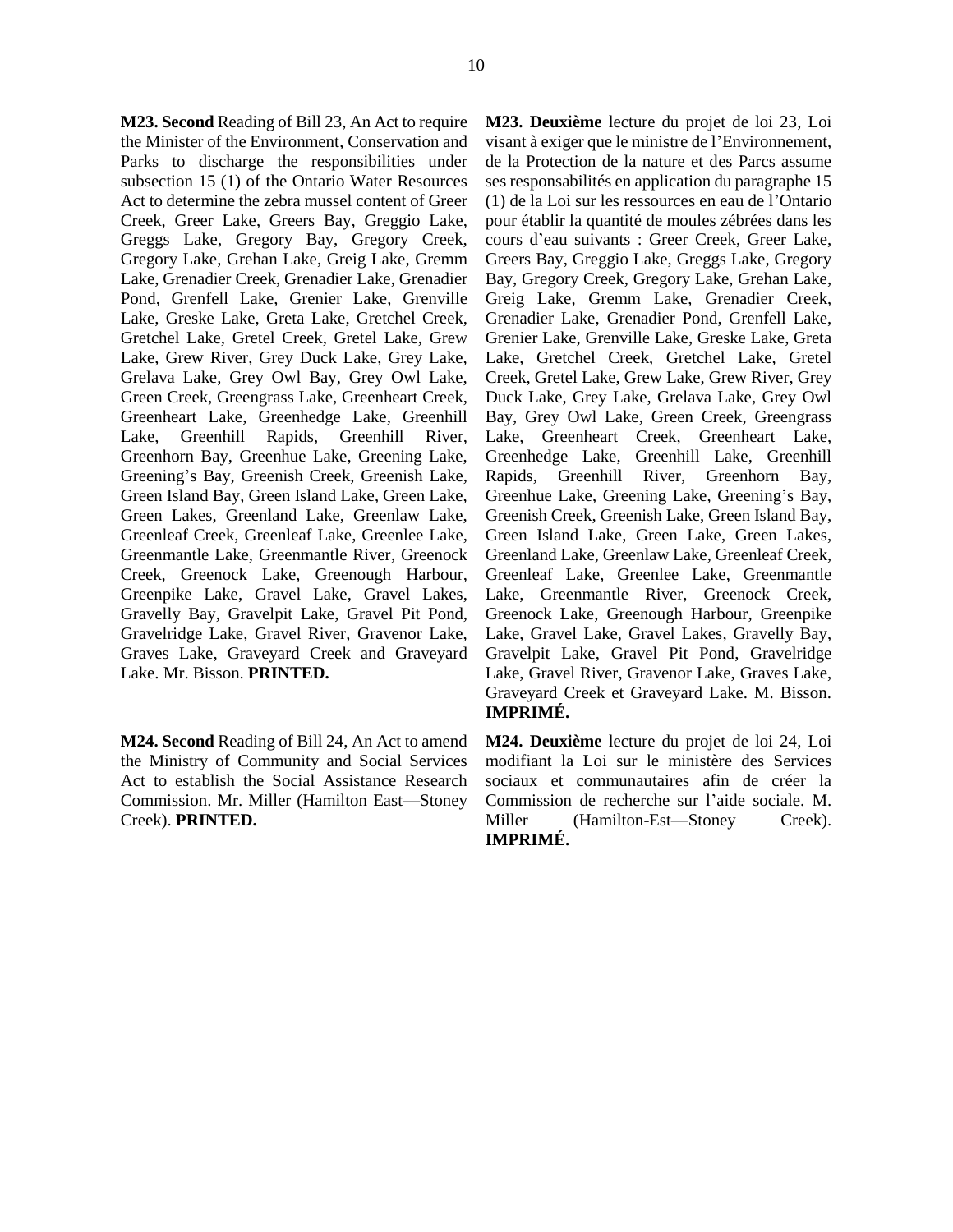**M25. Second** Reading of Bill 25, An Act to require the Minister of the Environment, Conservation and Parks to discharge the responsibilities under subsection 15 (1) of the Ontario Water Resources Act to determine the zebra mussel content of Graveyard Rapids, Gravy Lake, Grawbarger Lake, Grawbarger's Rapids, Graydarl Lake, Graydon Lake, Gray Lake, Grayling Lake, Graymud Lake, Gray Rapids, Grays Bay, Grays Creek, Grays Lake, Grayson Lake, Grayson River, Grays River, Graystone Lake, Graytrout Lake, Grazing Lake, Grazing River, Great Lake, Great Mountain Lake, Great North Bay, Great Portage Lake, Great South Bay, Grebe Lake, Greb Lake, Green Bay, Greenbough Lake, Green Bug Lake, Greenbush Lake, Green Creek, Grants Lake, Granzies Lake, Grape Lake, Graphic Creek, Graphic Lake, Graphite Lake, Grapnel Bay, Grapnel Creek, Grapnel Lake, Grasett Lake, Grass Creek, Grasser Lake, Grass Hill Lake, Grass Lake, Grassy Bay, Grassy Creek, Grassy Lake, Grassy Portage Bay, Grassy River, Gratton Creek, Gratton Lake, Grave Bay, Grave Creek and Grave Lake. Mr. Bisson. **PRINTED.** 

**M26. Second** Reading of Bill 26, An Act to require the Minister of the Environment, Conservation and Parks to discharge the responsibilities under subsection 15 (1) of the Ontario Water Resources Act to determine the zebra mussel content of Gravel Bay, Gravel Beach Lake, Gravel Falls, Graham Bay, Graham Creek, Graham Lake, Graharns Creek, Graharn's Lake, Granary Creek, Granary Lake, Grand Bay, Grand Campment Bay, Grande Lake, Grandeur Lake, Grand Lake, Grandmaison Lake, Grandma Lake, Grandma Stevens Pond, Grandolph Bay, Grandpa Lake, Grandpop's Lake, Grand Rapids, Grand River, Grandview Lake, Granite Bay, Graniteboss Lake, Granite Creek, Granite Falls, Granitehill Lake, Granite Lake, Granite River, Granitic Lake, Granka Lake, Granny Bay, Granny's Creek, Grano Lake, Grant Bay, Grant Creek and Grant Lake. Mr. Bisson. **PRINTED.** 

**M25. Deuxième** lecture du projet de loi 25, Loi visant à exiger que le ministre de l'Environnement, de la Protection de la nature et des Parcs assume ses responsabilités en application du paragraphe 15 (1) de la Loi sur les ressources en eau de l'Ontario pour établir la quantité de moules zébrées dans les cours d'eau suivants : Graveyard Rapids, Gravy Lake, Grawbarger Lake, Grawbarger's Rapids, Graydarl Lake, Graydon Lake, Gray Lake, Grayling Lake, Graymud Lake, Gray Rapids, Grays Bay, Grays Creek, Grays Lake, Grayson Lake, Grayson River, Grays River, Graystone Lake, Graytrout Lake, Grazing Lake, Grazing River, Great Lake, Great Mountain Lake, Great North Bay, Great Portage Lake, Great South Bay, Grebe Lake, Greb Lake, Green Bay, Greenbough Lake, Green Bug Lake, Greenbush Lake, Green Creek, Grants Lake, Granzies Lake, Grape Lake, Graphic Creek, Graphic Lake, Graphite Lake, Grapnel Bay, Grapnel Creek, Grapnel Lake, Grasett Lake, Grass Creek, Grasser Lake, Grass Hill Lake, Grass Lake, Grassy Bay, Grassy Creek, Grassy Lake, Grassy Portage Bay, Grassy River, Gratton Creek, Gratton Lake, Grave Bay, Grave Creek et Grave Lake. M. Bisson. **IMPRIMÉ.** 

**M26. Deuxième** lecture du projet de loi 26, Loi visant à exiger que le ministre de l'Environnement, de la Protection de la nature et des Parcs assume ses responsabilités en application du paragraphe 15 (1) de la Loi sur les ressources en eau de l'Ontario pour établir la quantité de moules zébrées dans les cours d'eau suivants : Gravel Bay, Gravel Beach Lake, Gravel Falls, Graham Bay, Graham Creek, Graham Lake, Graharns Creek, Graharn's Lake, Granary Creek, Granary Lake, Grand Bay, Grand Campment Bay, Grande Lake, Grandeur Lake, Grand Lake, Grandmaison Lake, Grandma Lake, Grandma Stevens Pond, Grandolph Bay, Grandpa Lake, Grandpop's Lake, Grand Rapids, Grand River, Grandview Lake, Granite Bay, Graniteboss Lake, Granite Creek, Granite Falls, Granitehill Lake, Granite Lake, Granite River, Granitic Lake, Granka Lake, Granny Bay, Granny's Creek, Grano Lake, Grant Bay, Grant Creek et Grant Lake. M. Bisson. **IMPRIMÉ.**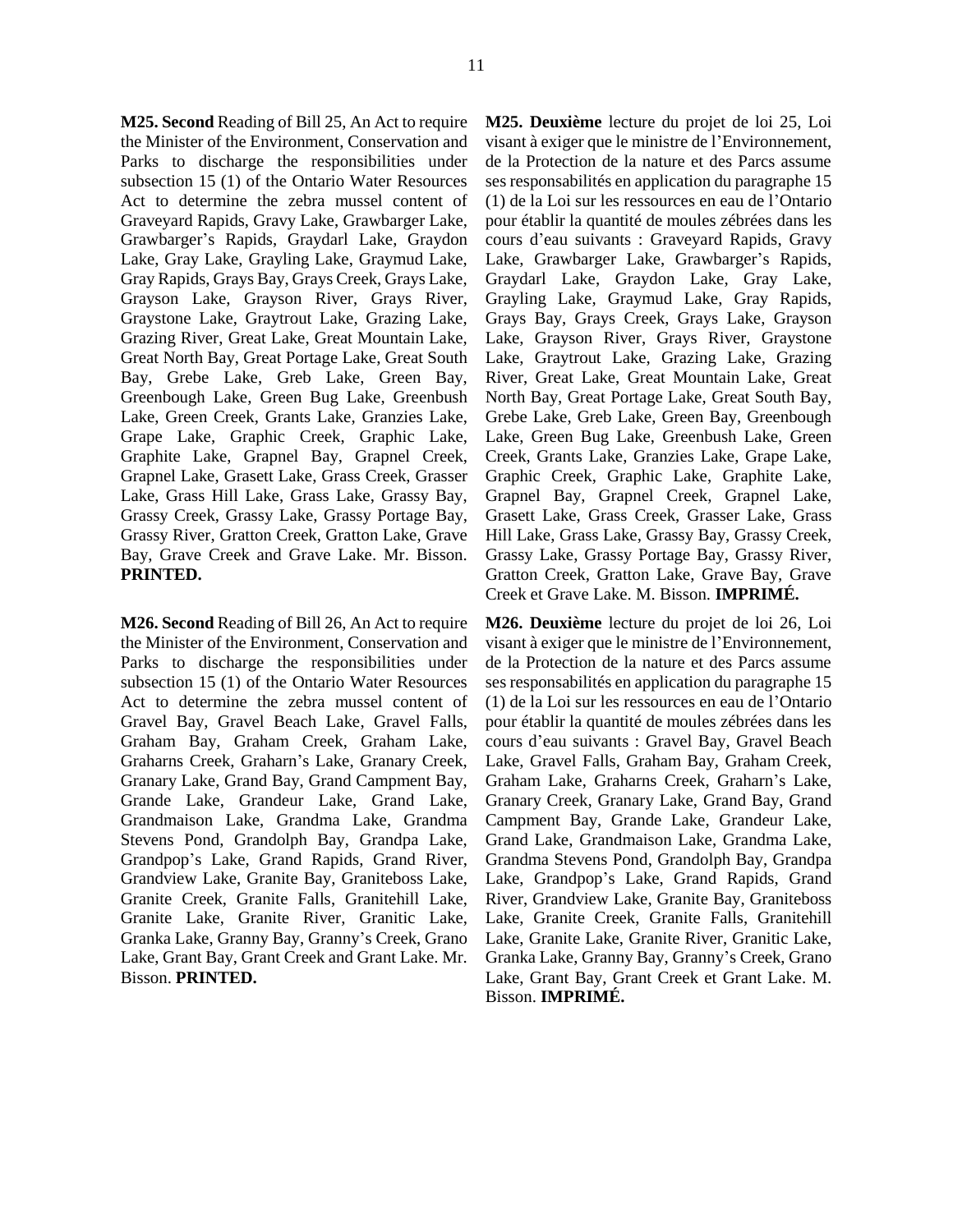**M27. Second** Reading of Bill 27, An Act to require the Minister of the Environment, Conservation and Parks to discharge the responsibilities under subsection 15 (1) of the Ontario Water Resources Act to determine the zebra mussel content of Good Lake, Goodliff Lake, Goodman Creek, Goodman Lake, Goodmorning Lakes, Goodoar Lake, Goodreau Lake, Goods Lake, Goodwill Lake, Goodwin Lake, Gooley Lake, Goosander Creek, Goosander Lake, Goose Bay, Gooseberry Brook, Gooseberry Creek, Gooseberry Lake, Goose Channel, Goose Creek, Goose Egg Lake, Gilder Creek, Gilder Lake, Glimmer Lake, Gling Lake, Gliskning Lake, Glitter Creek, Glitter Lake, Globe Creek, Globe Lake, Gloomy Lake, Glorious Lake, Glory Creek, Glory Lake, Glosser Bay, Gloucester Pool, Glover Bay, Glover Lake, Glovers Bay, Glue Lake, Glynn Lake, Gnat Lake, Gneiss Lake, Gneiss Rapids, Gnome Lake, Goat Creek, Goat Island Channel, Goat Lake, Goat River, Goblin Bay, Goblin Lake, Godda Lake, Goddard Lake, Godfrey Creek, Godfrey Lake, Godin Creek, Godin Lake, God's Lake, Godson Creek, Godson Lake, Goff Lake, Gog Lake, Gohere Bay, Go Home Bay, Go Home Lake, Go Home River, Going Lake, Golborne Lakes, Goldbar Lake, Gold Creek, Golden Creek, Goldeneye Lake, Golden Gate Lake, Golden Lake, Goldfield Creek, Goldfield Lake, Glass Falls, Glass Lake and Glassy Creek. Mr. Bisson. **PRINTED.** 

**M27. Deuxième** lecture du projet de loi 27, Loi visant à exiger que le ministre de l'Environnement, de la Protection de la nature et des Parcs assume ses responsabilités en application du paragraphe 15 (1) de la Loi sur les ressources en eau de l'Ontario pour établir la quantité de moules zébrées dans les cours d'eau suivants : Good Lake, Goodliff Lake, Goodman Creek, Goodman Lake, Goodmorning Lakes, Goodoar Lake, Goodreau Lake, Goods Lake, Goodwill Lake, Goodwin Lake, Gooley Lake, Goosander Creek, Goosander Lake, Goose Bay, Gooseberry Brook, Gooseberry Creek, Gooseberry Lake, Goose Channel, Goose Creek, Goose Egg Lake, Gilder Creek, Gilder Lake, Glimmer Lake, Gling Lake, Gliskning Lake, Glitter Creek, Glitter Lake, Globe Creek, Globe Lake, Gloomy Lake, Glorious Lake, Glory Creek, Glory Lake, Glosser Bay, Gloucester Pool, Glover Bay, Glover Lake, Glovers Bay, Glue Lake, Glynn Lake, Gnat Lake, Gneiss Lake, Gneiss Rapids, Gnome Lake, Goat Creek, Goat Island Channel, Goat Lake, Goat River, Goblin Bay, Goblin Lake, Godda Lake, Goddard Lake, Godfrey Creek, Godfrey Lake, Godin Creek, Godin Lake, God's Lake, Godson Creek, Godson Lake, Goff Lake, Gog Lake, Gohere Bay, Go Home Bay, Go Home Lake, Go Home River, Going Lake, Golborne Lakes, Goldbar Lake, Gold Creek, Golden Creek, Goldeneye Lake, Golden Gate Lake, Golden Lake, Goldfield Creek, Goldfield Lake, Glass Falls, Glass Lake et Glassy Creek. M. Bisson. **IMPRIMÉ.**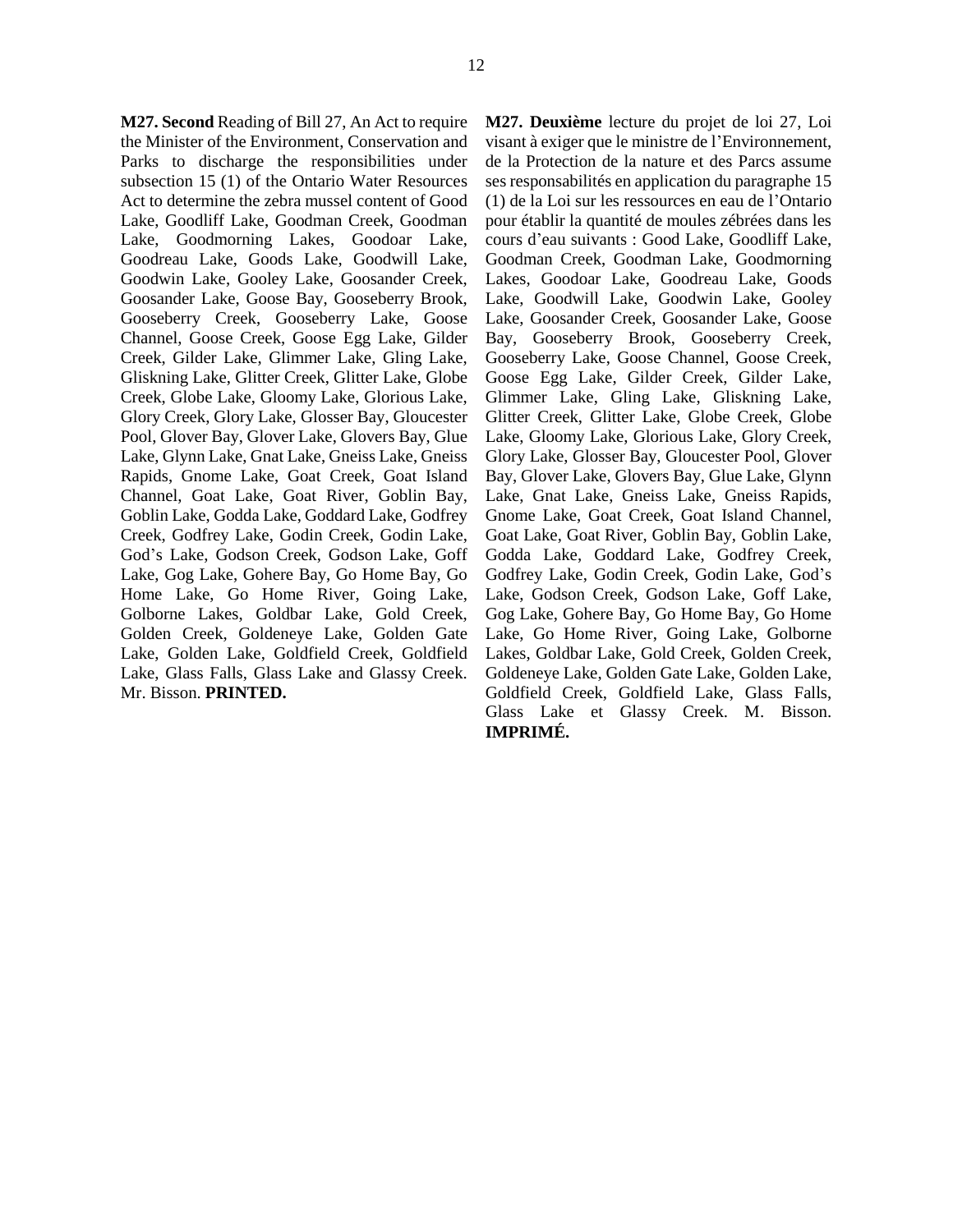**M29. Second** Reading of Bill 29, An Act to require the Minister of the Environment, Conservation and Parks to discharge the responsibilities under subsection 15 (1) of the Ontario Water Resources Act to determine the zebra mussel content of Gibraltar Bay, Gibraltar Lake, Gibson Creek, Gibson Lake, Gibson River, Gibsons Bay, Gibsorns Lake, Gids Harbour, Giffins Lake, Gifford Bay, Gifford Lake, Gignac Lake, Giguere Lake, Gilbert Creek, Gilbert Lake, Gilboe Lake, Gilby Lake; Gilchrist Bay, Gilchrist Creek, Gilchrist Lake, Gilden Lake, Gills Bay, Gilhuly Lake, Gillard Lake, Gilleach Lake, Gilleran Lake, Genessee Bay, Genessee Lake, Geneva Creek, Geneva Lake, Genier Greek, Genier Lake, Gennis Lake, Genoa Creek, Genoa Lake, Genricks Lake, Gentian Creek, Gentian Lake, Gentleman Creek, Geoffrey Lake, Geoffrion Lake, Geometry Lake, Geordie Lake, Geordies Lake, George Creek, George Lake, Georges Bay, George's Lake, Georgia Lake, Georgian Bay, Georgie Creek, Georgina Lake, Geraldine Lake, Gerald Lake, Gerber Lake, Gerloch Creek, German Bay, German Lake, German Mills Creek, Gerow Lake, Gerrard Lake, Gerry Creek, Gerry Lake, Gertrude Lake, Gervais Lake and Gervis Lake. Mr. Bisson. **PRINTED.** 

**G31.** Resuming the debate adjourned on September 17, 2018 on the motion for **Second** Reading of Bill 31, An Act to amend the City of Toronto Act, 2006, the Municipal Act, 2001, the Municipal Elections Act, 1996 and the Education Act and to revoke two regulations. Hon. Mr. Clark. **PRINTED.** Time used: 6 hrs. 39 mins.

**M35. Second** Reading of Bill 35, An Act to amend the Human Rights Code with respect to immigration status, genetic characteristics, police records and social conditions. Mme Des Rosiers. **PRINTED.** 

**M43. Second** Reading of Bill 43, An Act to amend the Capital Investment Plan Act, 1993 and the Highway 407 East Act, 2012 with respect to toll highways. Ms. French. **PRINTED.** 

**M29. Deuxième** lecture du projet de loi 29, Loi visant à exiger que le ministre de l'Environnement, de la Protection de la nature et des Parcs assume ses responsabilités en application du paragraphe 15 (1) de la Loi sur les ressources en eau de l'Ontario pour établir la quantité de moules zébrées dans les cours d'eau suivants : Gibraltar Bay, Gibraltar Lake, Gibson Creek, Gibson Lake, Gibson River, Gibsons Bay, Gibsorns Lake, Gids Harbour, Giffins Lake, Gifford Bay, Gifford Lake, Gignac Lake, Giguere Lake, Gilbert Creek, Gilbert Lake, Gilboe Lake, Gilby Lake; Gilchrist Bay, Gilchrist Creek, Gilchrist Lake, Gilden Lake, Gills Bay, Gilhuly Lake, Gillard Lake, Gilleach Lake, Gilleran Lake, Genessee Bay, Genessee Lake, Geneva Creek, Geneva Lake, Genier Greek, Genier Lake, Gennis Lake, Genoa Creek, Genoa Lake, Genricks Lake, Gentian Creek, Gentian Lake, Gentleman Creek, Geoffrey Lake, Geoffrion Lake, Geometry Lake, Geordie Lake, Geordies Lake, George Creek, George Lake, Georges Bay, George's Lake, Georgia Lake, Georgian Bay, Georgie Creek, Georgina Lake, Geraldine Lake, Gerald Lake, Gerber Lake, Gerloch Creek, German Bay, German Lake, German Mills Creek, Gerow Lake, Gerrard Lake, Gerry Creek, Gerry Lake, Gertrude Lake, Gervais Lake et Gervis Lake. M. Bisson. **IMPRIMÉ.** 

**G31.** Suite du débat ajourné le 17 septembre 2018 sur la motion portant **deuxième** lecture du projet de loi 31, Loi modifiant la Loi de 2006 sur la cité de Toronto, la Loi de 2001 sur les municipalités, la Loi de 1996 sur les élections municipales et la Loi sur l'éducation et abrogeant deux règlements. L'hon. M. Clark. **IMPRIMÉ.** Durée du débat : 6 h 39.

**M35. Deuxième** lecture du projet de loi 35, Loi modifiant le Code des droits de la personne en ce qui concerne le statut d'immigrant, les caractéristiques génétiques, l'existence de dossiers de police et la situation sociale. Mme Des Rosiers. **IMPRIMÉ.** 

**M43. Deuxième** lecture du projet de loi 43, Loi modifiant la Loi de 1993 sur le plan d'investissement et la Loi de 2012 sur l'autoroute 407 Est en ce qui concerne les voies publiques à péage. Mme French. **IMPRIMÉ.**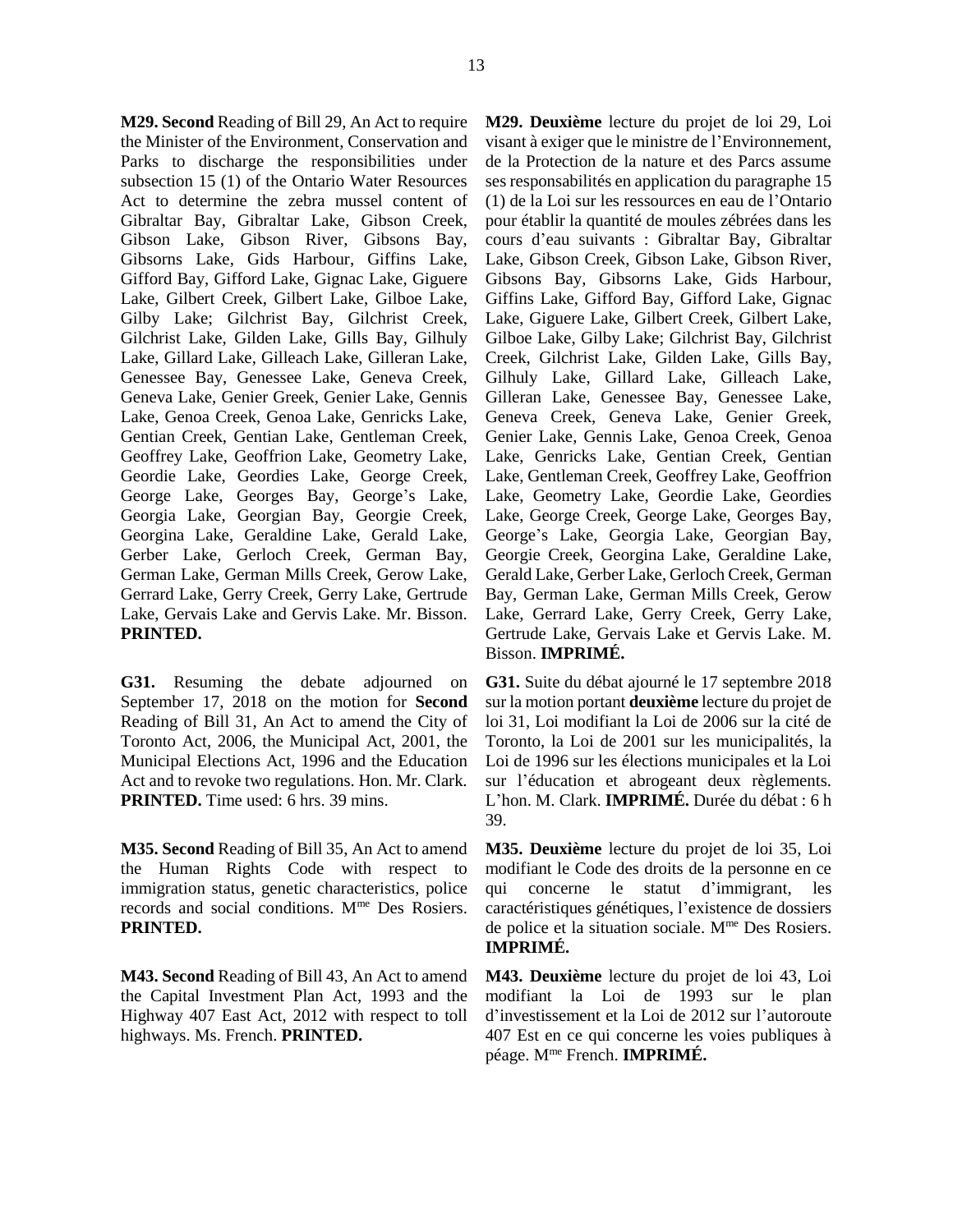**M52. Second** Reading of Bill 52, An Act to amend the Juries Act with respect to juror eligibility and to make related amendments to other Acts.  $M<sup>me</sup>$ Des Rosiers. **PRINTED.** 

**M53. Second** Reading of Bill 53, An Act to proclaim Special Hockey Day. Mr. Smith (Peterborough—Kawartha). **PRINTED.** 

**M58. Second** Reading of Bill 58, An Act to proclaim Family Caregiver Day. Mme Gélinas. **PRINTED.** 

**M62. Second** Reading of Bill 62, An Act to amend the Highway Traffic Act in respect of harm to vulnerable road users. Ms. Bell. **PRINTED.** 

**M73. Second** Reading of Bill 73, An Act to amend the Home Care and Community Services Act, 1994 in respect of funded services for new residents. Mrs. Gretzky. **PRINTED.** 

**M80. Second** Reading of Bill 80, An Act to amend the Archives and Recordkeeping Act, 2006 to impose penalties for offences relating to public records of archival value. Mr. Tabuns. **PRINTED.** 

**M82. Second** Reading of Bill 82, An Act to amend the Resource Recovery and Circular Economy Act, 2016. Mr. Arthur. **PRINTED.** 

**M85. Second** Reading of Bill 85, An Act to amend the Election Finances Act with respect to contributions. Mme Des Rosiers. **PRINTED.** 

**M86. Second** Reading of Bill 86, An Act to amend the Municipal Property Assessment Corporation Act, 1997. Mr. Calandra. **PRINTED.** 

**M91. Second** Reading of Bill 91, An Act to amend the Trillium Gift of Life Network Act. Mme Gélinas. **PRINTED.** 

**M92. Second** Reading of Bill 92, An Act to amend the Labour Relations Act, 1995 with respect to replacement workers. Mme Gélinas. **PRINTED.** 

**M52. Deuxième** lecture du projet de loi 52, Loi modifiant la Loi sur les jurys en ce qui concerne l'habilité des jurés et apportant des modifications connexes à d'autres lois. Mme Des Rosiers. **IMPRIMÉ.** 

**M53. Deuxième** lecture du projet de loi 53, Loi proclamant la Journée du hockey adapté. M. Smith (Peterborough—Kawartha). **IMPRIMÉ.** 

**M58. Deuxième** lecture du projet de loi 58, Loi proclamant le Jour des aidants naturels. Mme Gélinas. **IMPRIMÉ.** 

**M62. Deuxième** lecture du projet de loi 62, Loi modifiant le Code de la route à l'égard des dommages causés aux usagers de la route vulnérables. Mme Bell. **IMPRIMÉ.** 

**M73. Deuxième** lecture du projet de loi 73, Loi modifiant la Loi de 1994 sur les services de soins à domicile et les services communautaires en ce qui concerne les services financés pour les nouveaux résidents. Mme Gretzky. **IMPRIMÉ.** 

**M80. Deuxième** lecture du projet de loi 80, Loi modifiant la Loi de 2006 sur les Archives publiques et la conservation des documents pour imposer des peines en cas d'infraction relative aux documents publics ayant un intérêt archivistique. M. Tabuns. **IMPRIMÉ.** 

**M82. Deuxième** lecture du projet de loi 82, Loi modifiant la Loi de 2016 sur la récupération des ressources et l'économie circulaire. M. Arthur. **IMPRIMÉ.** 

**M85. Deuxième** lecture du projet de loi 85, Loi modifiant la Loi sur le financement des élections en ce qui concerne les contributions. Mme Des Rosiers. **IMPRIMÉ.** 

**M86. Deuxième** lecture du projet de loi 86, Loi modifiant la Loi de 1997 sur la Société d'évaluation foncière des municipalités. M. Calandra. **IMPRIMÉ.** 

**M91. Deuxième** lecture du projet de loi 91, Loi visant à modifier la Loi sur le Réseau Trillium pour le don de vie. Mme Gélinas. **IMPRIMÉ.** 

**M92. Deuxième** lecture du projet de loi 92, Loi modifiant la Loi de 1995 sur les relations de travail en ce qui concerne les travailleurs suppléants. M<sup>me</sup> Gélinas. **IMPRIMÉ.**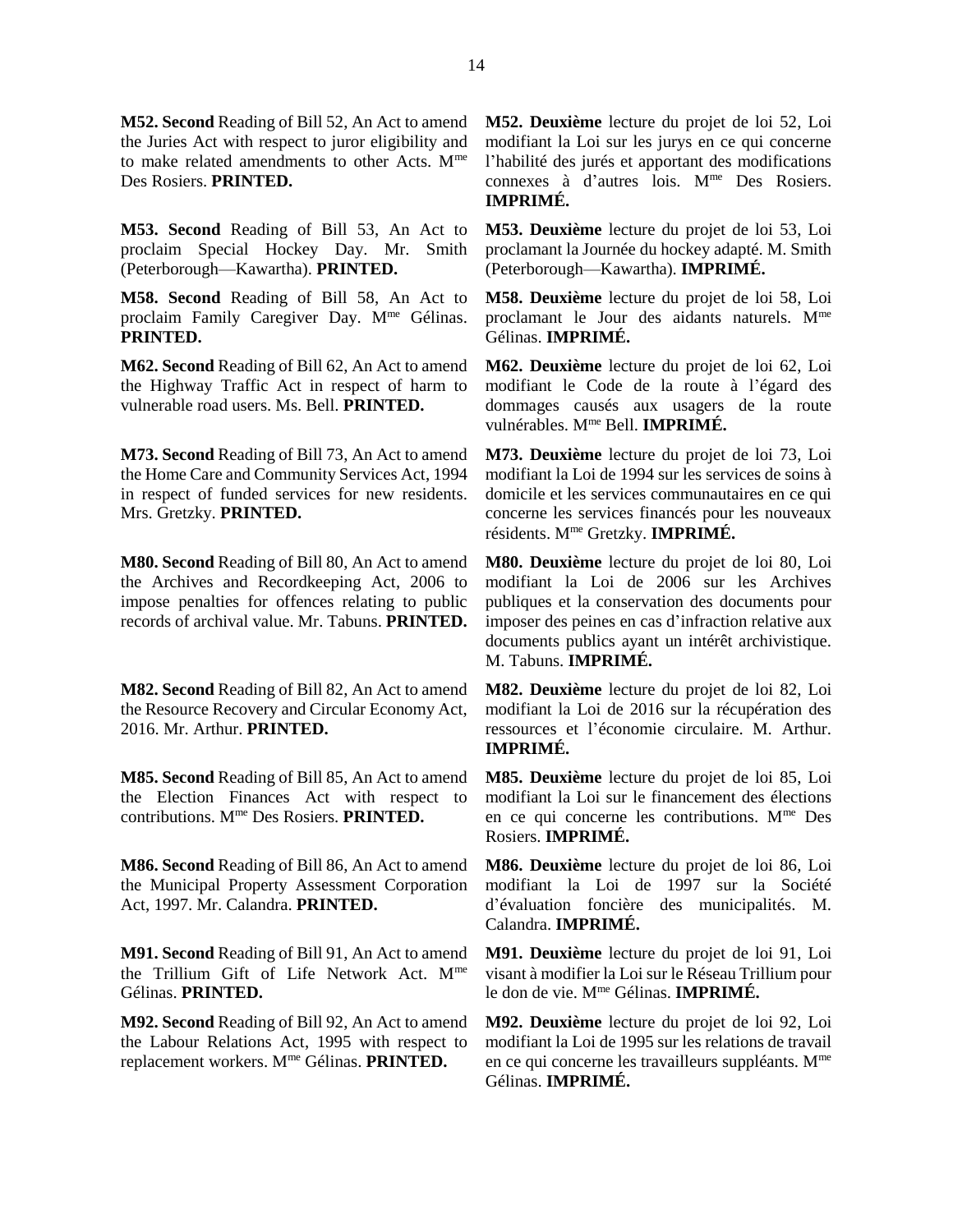**M93. Second** Reading of Bill 93, An Act to amend the Residential Tenancies Act, 2006. Ms. Morrison. **PRINTED.** 

**M94. Second** Reading of Bill 94, An Act to proclaim April as Genocide Awareness, Education, Condemnation and Prevention Month. Mr. Babikian. **PRINTED.** 

**M95. Second** Reading of Bill 95, An Act to amend the Police Services Act and the Community Safety and Policing Act, 2019 with respect to a Commissioner Appointment Advisory Committee. Mme Des Rosiers and Mr. Schreiner. **PRINTED.** 

**M98. Second** Reading of Bill 98, An Act to amend the Time Act. Mme Lalonde. **PRINTED.** 

**M99. Second** Reading of Bill 99, An Act to amend the Election Finances Act with respect to charges for fund-raising events. Mr. Schreiner. **PRINTED.** 

**M103. Second** Reading of Bill 103, An Act to amend the Election Finances Act in respect of contributions to leadership contestants following the leadership vote. Mr. Fraser. **PRINTED.** 

**M109. Second** Reading of Bill 109, An Act to amend the Retail Sales Tax Act to provide for a rebate of the Ontario portion of the Harmonized Sales Tax in respect of certain medical supplies. Ms. Karpoche. **PRINTED.** 

**M110. Second** Reading of Bill 110, An Act to amend the Oil, Gas and Salt Resources Act to prohibit hydraulic fracturing and related activities. Mr. Tabuns. **PRINTED.** 

**M111. Second** Reading of Bill 111, An Act to amend the Occupational Health and Safety Act to protect workers who speak out about workplace violence and workplace harassment. M<sup>me</sup> Gélinas. **PRINTED.** 

**M93. Deuxième** lecture du projet de loi 93, Loi modifiant la Loi de 2006 sur la location à usage d'habitation. Mme Morrison. **IMPRIMÉ.** 

**M94. Deuxième** lecture du projet de loi 94, Loi proclamant le mois d'avril Mois de la sensibilisation aux génocides et de la condamnation et de la prévention des génocides. M. Babikian. **IMPRIMÉ.** 

**M95. Deuxième** lecture du projet de loi 95, Loi modifiant la Loi sur les services policiers et la Loi de 2019 sur la sécurité communautaire et les services policiers en ce qui concerne le Comité consultatif sur la nomination du commissaire. Mme Des Rosiers et M. Schreiner. **IMPRIMÉ.** 

**M98. Deuxième** lecture du projet de loi 98, Loi modifiant la Loi sur l'heure légale. M<sup>me</sup> Lalonde. **IMPRIMÉ.** 

**M99. Deuxième** lecture du projet de loi 99, Loi modifiant la Loi sur le financement des élections en ce qui concerne les droits exigés pour les activités de financement. M. Schreiner. **IMPRIMÉ.** 

**M103. Deuxième** lecture du projet de loi 103, Loi modifiant la Loi sur le financement des élections en ce qui concerne les contributions faites aux candidats à la direction d'un parti postérieurement à la tenue du scrutin. M. Fraser. **IMPRIMÉ.** 

**M109. Deuxième** lecture du projet de loi 109, Loi modifiant la Loi sur la taxe de vente au détail pour prévoir le remboursement de la portion ontarienne de la taxe de vente harmonisée à l'égard de certaines fournitures médicales. Mme Karpoche. **IMPRIMÉ.** 

**M110. Deuxième** lecture du projet de loi 110, Loi modifiant la Loi sur les ressources en pétrole, en gaz et en sel en vue d'interdire la facturation hydraulique et les activités connexes. M. Tabuns. **IMPRIMÉ.** 

**M111. Deuxième** lecture du projet de loi 111, Loi modifiant la Loi sur la santé et la sécurité au travail pour protéger les travailleurs qui dénoncent la violence au travail et le harcèlement au travail. M<sup>me</sup> Gélinas. **IMPRIMÉ.**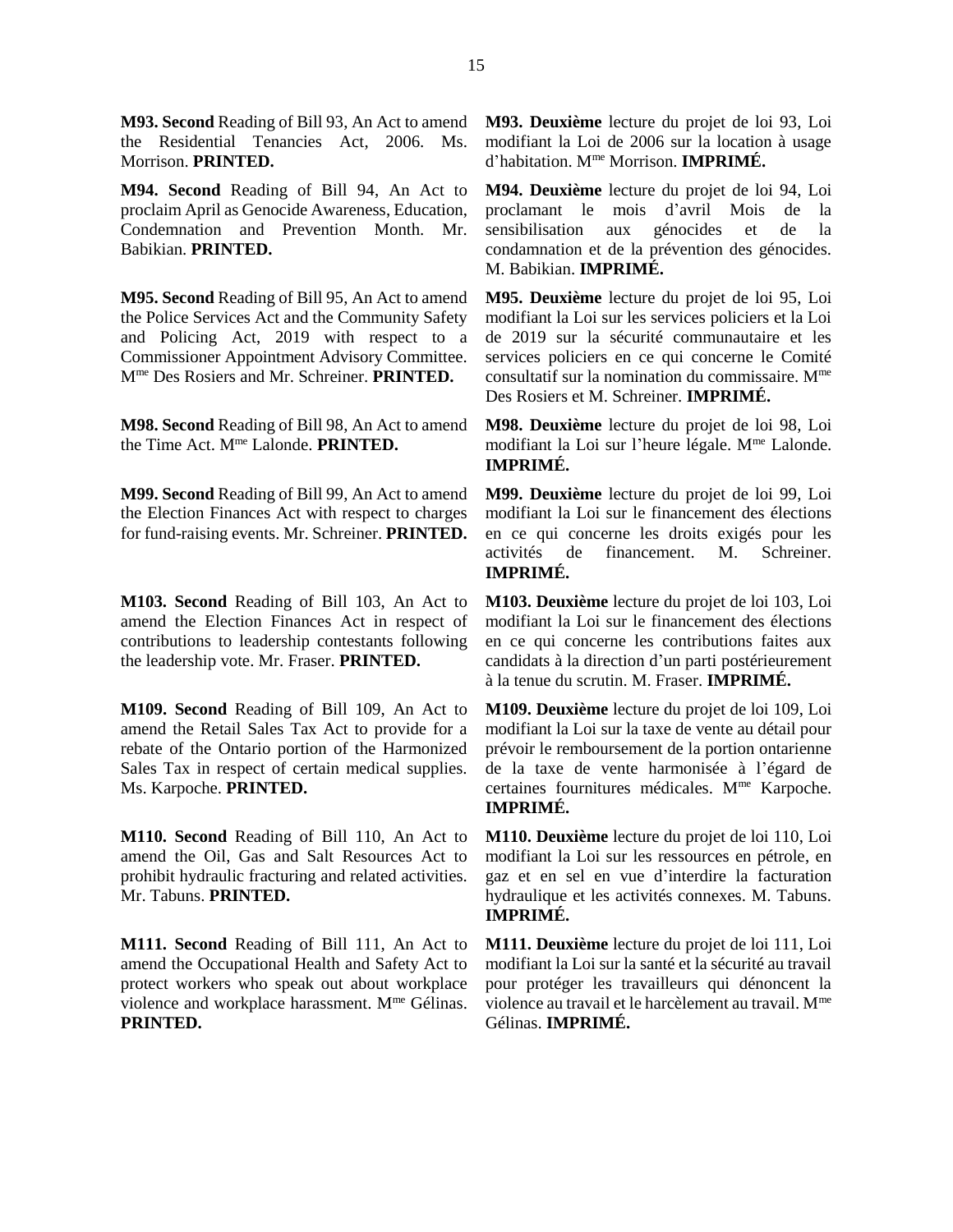**M113. Second** Reading of Bill 113, An Act to amend the Ministry of Correctional Services Act with respect to solitary confinement. M<sup>me</sup> Des Rosiers. **PRINTED.** 

**G116.** Resuming the debate adjourned on November 5, 2019 on the motion for **Second** Reading of Bill 116, An Act to enact the Mental Health and Addictions Centre of Excellence Act, 2019 and the Opioid Damages and Health Costs Recovery Act, 2019. Hon. Ms. Elliott. **PRINTED.**  Time used: 2 hrs. 24 mins.

**M119. Second** Reading of Bill 119, An Act to amend the Workplace Safety and Insurance Act, 1997 in respect of compensation for loss of earnings. Mr. Gates. **PRINTED.** 

**M120. Second** Reading of Bill 120, An Act to Proclaim Menstrual Hygiene Day. Ms. Karpoche. **PRINTED.** 

**M121. Second** Reading of Bill 121, An Act to afford municipalities certain protections with respect to legislative changes affecting their Governance and Structure. Ms. Horwath. **PRINTED.** 

**M122. Second** Reading of Bill 122, An Act to amend the Highway Traffic Act to create an offence of contravention causing death or serious bodily harm. Ms. French. **PRINTED.** 

**M123. Second** Reading of Bill 123, An Act to amend the Highway Traffic Act respecting electric vehicle charging stations. Mr. Coe and Mr. Schreiner. **PRINTED.** 

**M126. Second** Reading of Bill 126, An Act to promote the maintenance and development of Ontario's Francophonie. Mme Des Rosiers and Mme Lalonde. **PRINTED.** 

**M127. Second** Reading of Bill 127, An Act to amend the Planning Act to protect lands in relation to the Ontario Food Terminal. Ms. Karpoche. **PRINTED.** 

**M113. Deuxième** lecture du projet de loi 113, Loi modifiant la Loi sur le ministère des Services correctionnels en ce qui concerne l'isolement cellulaire. Mme Des Rosiers. **IMPRIMÉ.** 

**G116.** Suite du débat ajourné le 5 novembre 2019 sur la motion portant **deuxième** lecture du projet de loi 116, Loi édictant la Loi de 2019 sur le Centre d'excellence pour la santé mentale et la lutte contre les dépendances et la Loi de 2019 sur le recouvrement des dommages-intérêts et du coût des soins de santé imputables aux opioïdes. L'hon. Mme Elliott. **IMPRIMÉ.** Durée du débat : 2 h 24.

**M119. Deuxième** lecture du projet de loi 119, Loi modifiant la Loi de 1997 sur la sécurité professionnelle et l'assurance contre les accidents du travail en ce qui concerne l'indemnité pour pertes de gains. M. Gates. **IMPRIMÉ.** 

**M120. Deuxième** lecture du projet de loi 120, Loi proclamant la Journée de l'hygiène menstruelle. Mme Karpoche. **IMPRIMÉ.** 

**M121. Deuxième** lecture du projet de loi 121, Loi offrant certaines protections aux municipalités en ce qui concerne les modifications législatives touchant leur gouvernance et structure. Mme Horwath. **IMPRIMÉ.** 

**M122. Deuxième** lecture du projet de loi 122, Loi modifiant le Code de la route pour ériger en infraction le fait d'avoir causé un décès ou des blessures corporelles graves pendant la commission d'une contravention. Mme French. **IMPRIMÉ.** 

**M123. Deuxième** lecture du projet de loi 123, Loi modifiant le Code de la route en ce qui concerne les stations de recharge pour véhicules électriques. M. Coe et M. Schreiner. **IMPRIMÉ.**

**M126. Deuxième** lecture du projet de loi 126, Loi visant à promouvoir le maintien et l'épanouissement de la Francophonie ontarienne. Mme Des Rosiers et Mme Lalonde. **IMPRIMÉ.** 

**M127. Deuxième** lecture du projet de loi 127, Loi modifiant la Loi sur l'aménagement du territoire pour protéger des terrains en ce qui a trait au Marché des produits alimentaires de l'Ontario. M<sup>me</sup> Karpoche. **IMPRIMÉ.**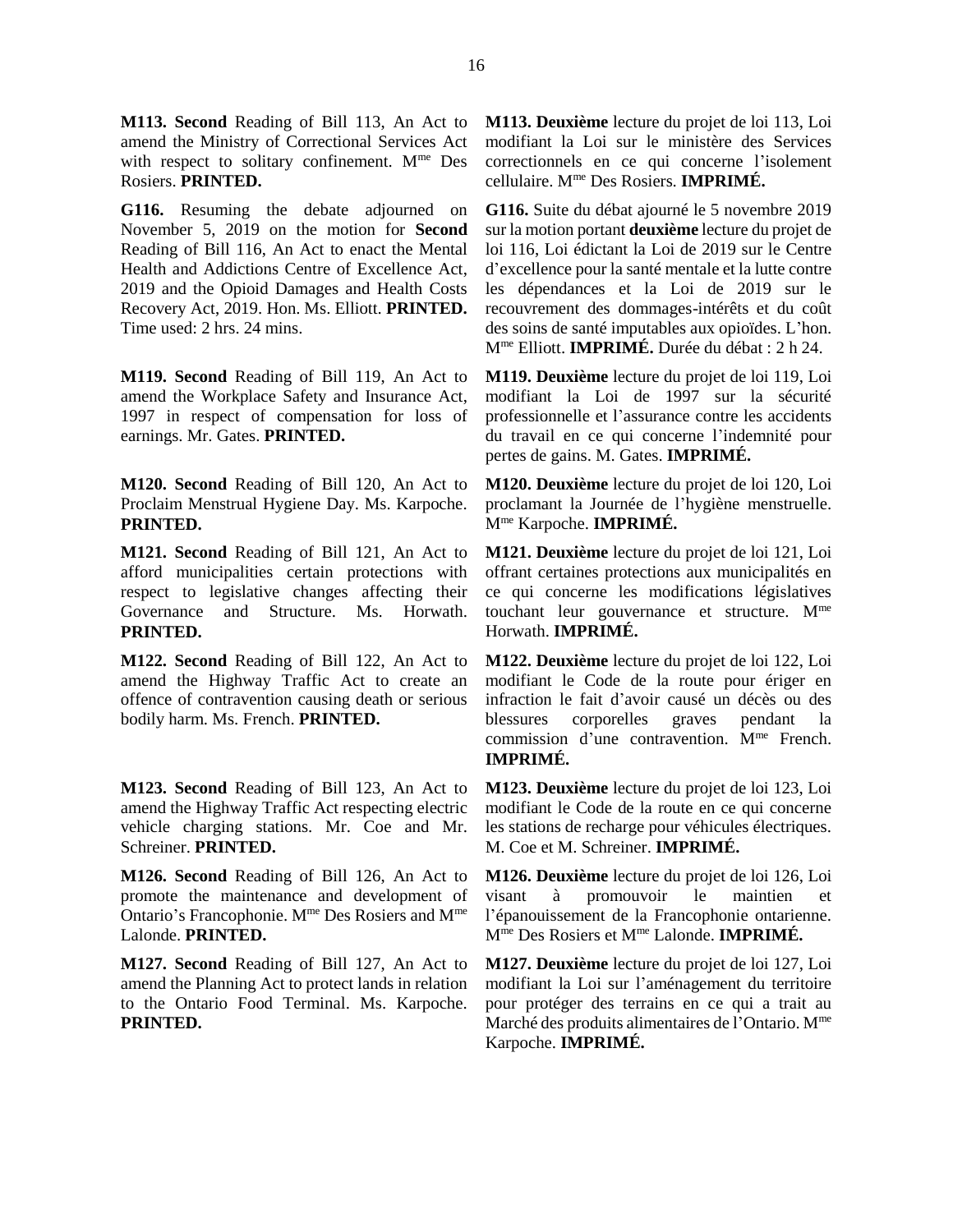**M128. Second** Reading of Bill 128, An Act to amend the Ontario Water Resources Act. Ms. Dunlop. **PRINTED.** 

**M129. Second** Reading of Bill 129, An Act to amend the Health Insurance Act and the Health Protection and Promotion Act in respect of addressing gun violence and its impacts. Ms. Hunter. **PRINTED.** 

**M131. Second** Reading of Bill 131, An Act to proclaim the month of July as Tibetan Heritage Month. Ms. Karpoche. **PRINTED.** 

**M134. Second** Reading of Bill 134, An Act to proclaim the month of October Caribbean Heritage Month. Mr. Coteau. **PRINTED.** 

**M135. Second** Reading of Bill 135, An Act to promote the maintenance and development of La Francophonie of Ontario. Mr. Fraser. **PRINTED.** 

**G136.** Resuming the debate adjourned on November 19, 2019 on the motion for **Second** Reading of Bill 136, An Act to enact the Provincial Animal Welfare Services Act, 2019 and make consequential amendments with respect to animal protection. Hon. Ms. Jones. *The Lieutenant Governor's recommendation, pursuant to S.O. 57, has been received.* **PRINTED.** Time allocated November 25, 2019.Time used: 7 hrs. 43 mins.

**M137. Second** Reading of Bill 137, An Act to promote the preservation, growth and vitality of the Franco-Ontarian Community. Mr. Bourgouin. **PRINTED.** 

**G138.** Resuming the debate adjourned on November 25, 2019 on the motion for **Second** Reading of Bill 138, An Act to implement Budget measures and to enact, amend and repeal various statutes. Hon. Mr. Phillips. *The Lieutenant Governor's recommendation, pursuant to S.O. 57, has been received.* **PRINTED.** Time used: 6 hrs. 41 mins.

**M139. Second** Reading of Bill 139, An Act to proclaim the month of August in each year as Caribbean Heritage Month. Ms. Singh (Brampton Centre). **PRINTED.** 

**M128. Deuxième** lecture du projet de loi 128, Loi modifiant la Loi sur les ressources en eau de l'Ontario. Mme Dunlop. **IMPRIMÉ.** 

**M129. Deuxième** lecture du projet de loi 129, Loi modifiant la Loi sur l'assurance-santé et la Loi sur la protection et la promotion de la santé en ce qui concerne la violence armée et ses répercussions. Mme Hunter. **IMPRIMÉ.** 

**M131. Deuxième** lecture du projet de loi 131, Loi proclamant le mois de juillet Mois du patrimoine tibétain. Mme Karpoche. **IMPRIMÉ.** 

**M134. Deuxième** lecture du projet de loi 134, Loi proclamant le mois d'octobre Mois du patrimoine caribéen. M. Coteau. **IMPRIMÉ.** 

**M135. Deuxième** lecture du projet de loi 135, Loi visant à promouvoir le maintien et l'épanouissement de la francophonie ontarienne. M. Fraser. **IMPRIMÉ.** 

**G136.** Suite du débat ajourné le 19 novembre 2019 sur la motion portant **deuxième** lecture du projet de loi 136, Loi édictant la Loi de 2019 sur les services provinciaux visant le bien-être des animaux et apportant des modifications corrélatives concernant la protection des animaux. L'hon. Mme Jones. *La recommandation de la lieutenantegouverneure a été reçue, conformément à l'article 57 du Règlement.* **IMPRIMÉ.** Attribution de temps le 25 novembre 2019.Durée du débat : 7 h 43.

**M137. Deuxième** lecture du projet de loi 137, Loi visant à promouvoir la préservation et l'épanouissement de la communauté francoontarienne. M. Bourgouin. **IMPRIMÉ.** 

**G138.** Suite du débat ajourné le 25 novembre 2019 sur la motion portant **deuxième** lecture du projet de loi 138, Loi visant à mettre en oeuvre les mesures budgétaires et à édicter, à modifier ou à abroger diverses lois. L'hon. M. Phillips. *La recommandation de la lieutenante-gouverneure a été reçue, conformément à l'article 57 du Règlement.* **IMPRIMÉ.** Durée du débat : 6 h 41.

**M139. Deuxième** lecture du projet de loi 139, Loi proclamant le mois d'août de chaque année Mois du patrimoine caribéen. Mme Singh (Brampton-Centre). **IMPRIMÉ.**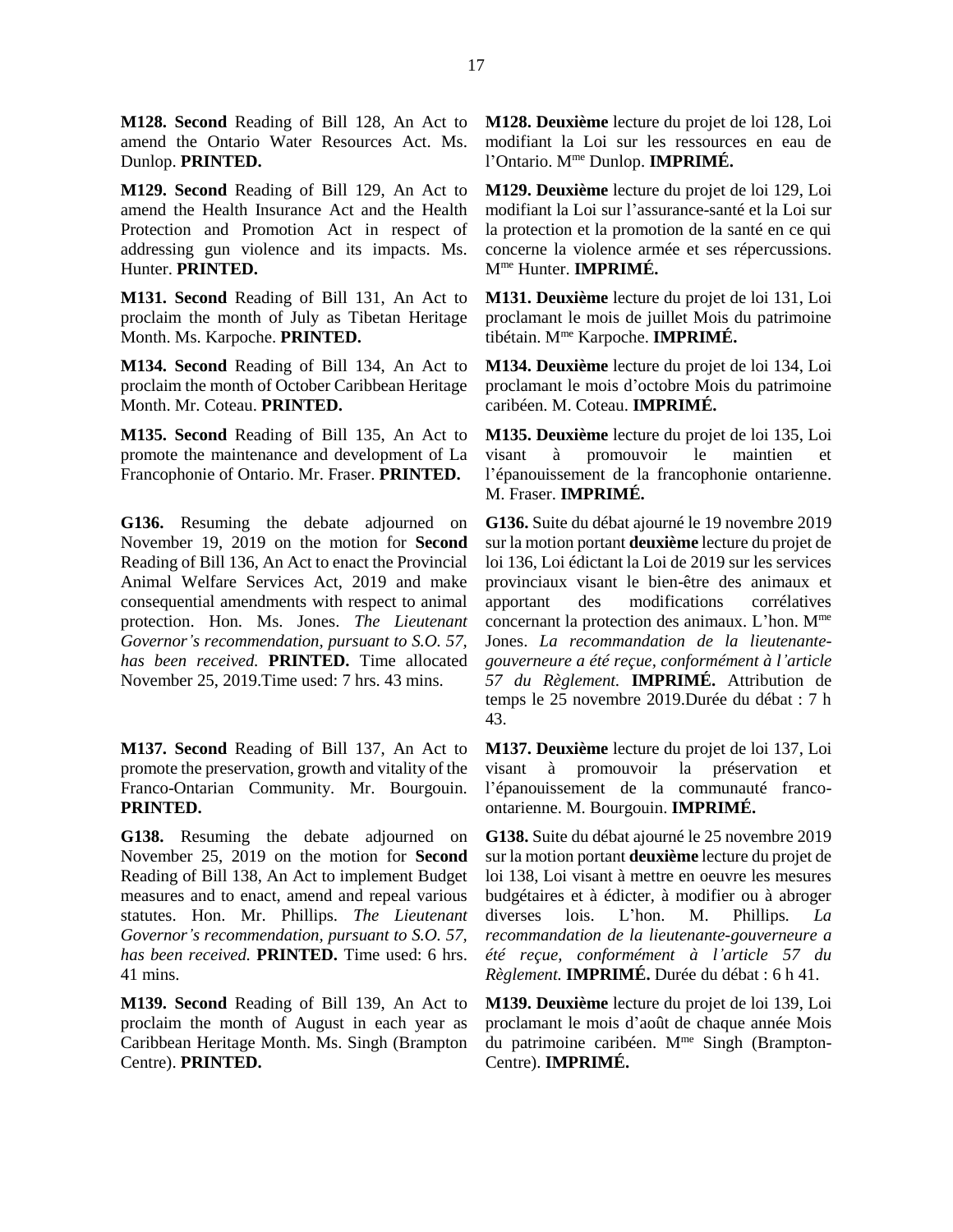**M140. Second** Reading of Bill 140, An Act to enact the Defibrillator Registry Act, 2019. Mme Gélinas. **PRINTED.**

**M143. Second** Reading of Bill 143, An Act to proclaim Health and Safety at Work Day. Ms. McKenna. **PRINTED.**

**M144. Second** Reading of Bill 144, An Act to enact the Northern Health Travel Grant Advisory Committee Act, 2019. Ms. Monteith-Farrell. **PRINTED.**

**M146. Second** Reading of Bill 146, An Act to proclaim Stop Cyberbullying in Ontario Day. Mr. Rasheed. **PRINTED.**

**M148. Second** Reading of Bill 148, An Act to amend the Highway Traffic Act with respect to reporting of incidents of unsafely opening a motor vehicle door on a highway. Ms. Bell. **PRINTED.**

**M140. Deuxième** lecture du projet de loi 140, Loi édictant la Loi de 2019 sur le registre des défibrillateurs. Mme Gélinas. **IMPRIMÉ.**

**M143. Deuxième** lecture du projet de loi 143, Loi proclamant la Journée de la santé et de la sécurité au travail. Mme McKenna. **IMPRIMÉ.**

**M144. Deuxième** lecture du projet de loi 144, Loi édictant la Loi de 2019 sur le Comité consultatif des subventions aux résidents du Nord de l'Ontario pour frais de transport à des fins médicales. Mme Monteith-Farrell. **IMPRIMÉ.**

**M146. Deuxième** lecture du projet de loi 146, Loi proclamant la Journée pour l'élimination de la cyberintimidation en Ontario. M. Rasheed. **IMPRIMÉ.**

**M148. Deuxième** lecture du projet de loi 148, Loi modifiant le Code de la route en ce qui concerne les rapports sur les incidents d'ouverture non sécuritaire des portes d'un véhicule automobile sur une voie publique. Mme Bell. **IMPRIMÉ.**

**PRIVATE BILLS PROJETS DE LOI D'INTÉRÊT PRIVÉ**

**Pr11. Second** Reading of Bill Pr11, An Act to revive 598968 Ontario Limited. Ms. Sattler. **PRINTED.** 

\_\_\_\_\_\_\_\_\_\_\_\_\_\_\_\_\_\_\_\_\_\_\_\_\_\_\_\_\_\_\_\_\_\_\_\_\_\_\_\_\_\_\_\_\_\_\_\_\_\_\_\_\_\_\_\_\_\_\_\_\_\_\_\_\_\_\_\_\_\_\_\_\_\_\_\_\_\_\_\_\_\_

**Pr12. Second** Reading of Bill Pr12, An Act to revive 2345260 Ontario Ltd. Mr. Crawford. **PRINTED.** 

**Pr13. Second** Reading of Bill Pr13, An Act to revive A&One Fashion Jewellery Wholesale Ltd. Mr. Babikian. **REPRINTED.** 

**Pr15. Second** Reading of Bill Pr15, An Act to revive Haggart Belting Canada Ltd. Mr. Crawford. **PRINTED.** 

**Pr18. Second** Reading of Bill Pr18, An Act to revive 1191650 Ontario Limited. Mrs. Martow. **PRINTED.** 

\_\_\_\_\_\_\_\_\_\_\_\_\_\_\_\_\_\_\_\_\_\_\_\_\_\_\_\_\_\_\_\_\_\_\_\_\_\_\_\_\_\_\_\_\_\_\_\_\_\_\_\_\_\_\_\_\_\_\_\_\_\_\_\_\_\_\_\_\_\_\_\_\_\_\_\_\_\_\_\_\_\_\_

\_\_\_\_\_\_\_\_\_\_\_\_\_\_\_\_\_\_\_\_\_\_\_\_\_\_\_\_\_\_\_\_\_\_\_\_\_\_\_\_\_\_\_\_\_\_\_\_\_\_\_\_\_\_\_\_\_\_\_\_\_\_\_\_\_\_\_\_\_\_\_\_\_\_\_\_\_\_\_\_\_\_

#### **BILLS IN COMMITTEE OF THE WHOLE HOUSE**

**M54.** Bill 54, An Act to regulate the labelling and certification of organic products. Mr. McDonell. Referred November 29, 2018.

# **PROJECTS DE LOI EN COMITÉ PLÉNIER**

**M54.** Projet de loi 54, Loi visant à réglementer l'étiquetage et la certification des produits biologiques. M. McDonell. Renvoyé le 29 novembre 2018.

### **GOVERNMENT ORDERS ORDRES DU GOUVERNEMENT**

2. Resuming the debate adjourned on August 14, 2018 on the motion regarding government priorities, as follows:

2. Suite du débat ajourné le 14 août 2018 sur la motion concernant les priorités du gouvernement, comme suit :-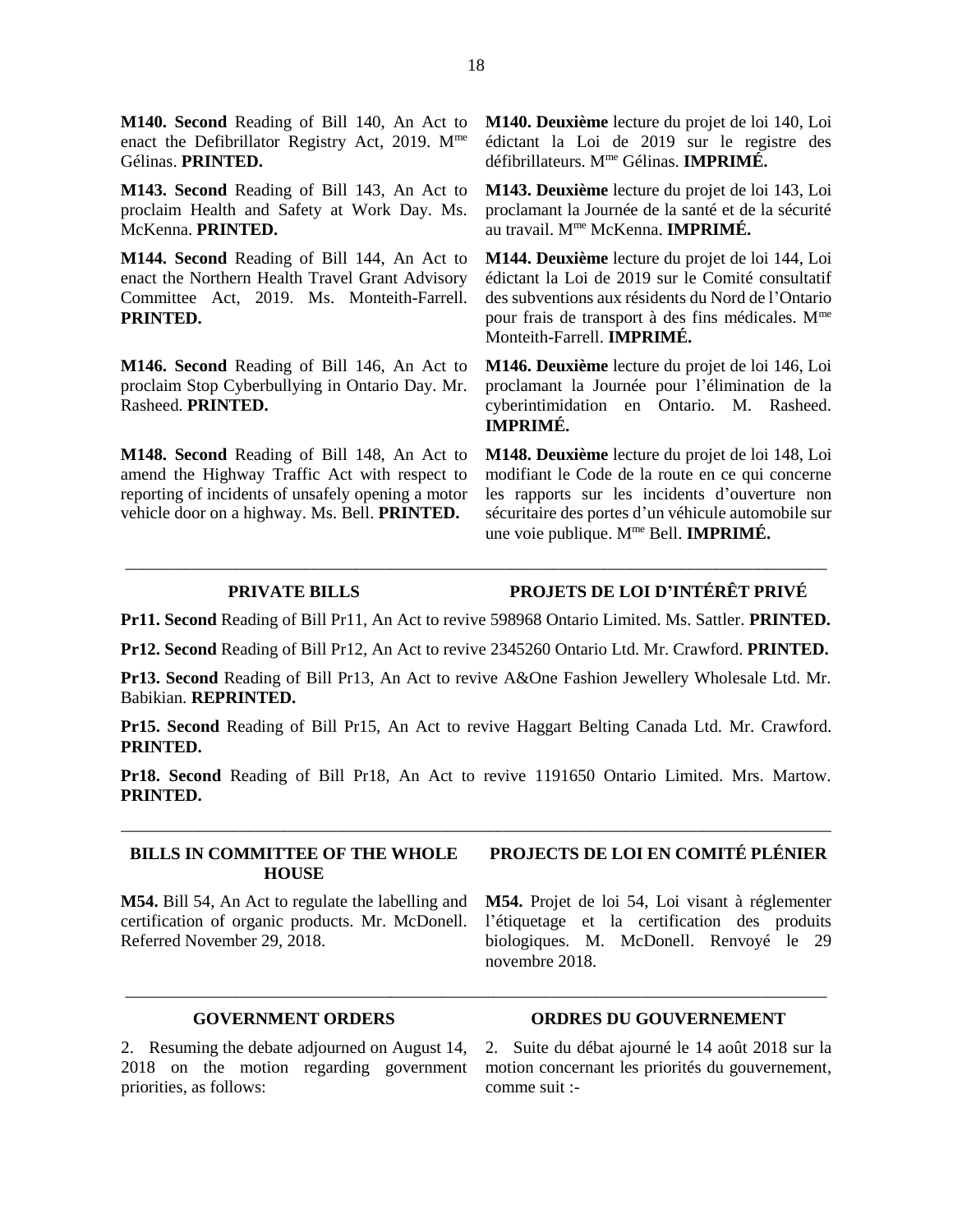Mr. Smith (Bay of Quinte) moved:- M. Smith (Baie de Quinte) propose :-

That, in the opinion of this House, the current government is a government for the people with a clear mandate to pursue policies that put more money in people's pockets; create and protect jobs; address the hydro crisis; reduce hospital wait times; and restore accountability and trust in government.

Debated July 24, 26, 30, 31; August 1 and 14, Débattue le 24, 26, 30, 31 juillet; 1<sup>er</sup> et 14 août 2018. Time used: 11 hrs. 31 mins. 2018. Durée du débat : 11 h 31.

5. Resuming the debate adjourned on September 19, 2018 on the amendment to the motion for allocation of time on Bill 31, An Act to amend the City of Toronto Act, 2006, the Municipal Act, 2001, the Municipal Elections Act, 1996 and the Education Act and to revoke two regulations, as follows:

5. Suite du débat ajourné le 19 septembre 2018 sur l'amendement à la motion d'attribution de temps du projet de loi 31, Loi modifiant la Loi de 2006 sur la cité de Toronto, la Loi de 2001 sur les municipalités, la Loi de 1996 sur les élections municipales et la Loi sur l'éducation et abrogeant deux règlements, comme suit :-

Mr. Smith (Bay of Quinte) moved:- M. Smith (Baie de Quinte) propose :-

That, pursuant to Standing Order 47 and notwithstanding any other Standing Order or Special Order of the House relating to Bill 31, An Act to amend the City of Toronto Act, 2006, the Municipal Act, 2001, the Municipal Elections Act, 1996 and the Education Act and to revoke two regulations, when Bill 31 is next called as a Government Order, the Speaker shall put every question necessary to dispose of the Second Reading stage of the Bill, without further debate or amendment, and at such time the Bill shall be ordered for Third Reading, which Order may be called that same day; and

That, when the Order for Third Reading of the Bill is called, the Speaker shall put every question necessary to dispose of this stage of the Bill without further debate or amendment; and

That, except in the case of a recorded division arising from morning Orders of the Day, pursuant to Standing Order 9(c), no deferral of the Second Reading or Third Reading vote shall be permitted; and

That, in the case of any division relating to any proceedings on the Bill, the division bell shall be limited to five minutes.

Mr. Bisson moved:- M. Bisson propose :-

That the motion be amended by deleting everything after "ordered" in the first paragraph and replacing with:

"to the Standing Committee on General Government; and

That the Standing Committee on General Government be authorized to meet on Wednesday, September 26, 2018, from 2:00 p.m. to 8:00 p.m. and Thursday, September 27, 2018 from 2:00 p.m. to 8:00 p.m. for the purpose of public hearings on the Bill; and

That the Clerk of the Committee, in consultation with the Committee Chair, be authorized to arrange the following with regard to Bill 31:

- Notice of public hearings on the Ontario parliamentary channel, the Legislative Assembly's website and Canada NewsWire; and
- That the deadline for requests appear to be 6:00 p.m. on Monday, September 24, 2018; and
- That witnesses be scheduled to appear before the Committee on a first-come, first-served basis; and
- That each witness will receive up to nine minutes for their presentation followed by six minutes for questions from Committee members divided equally amongst the recognized parties;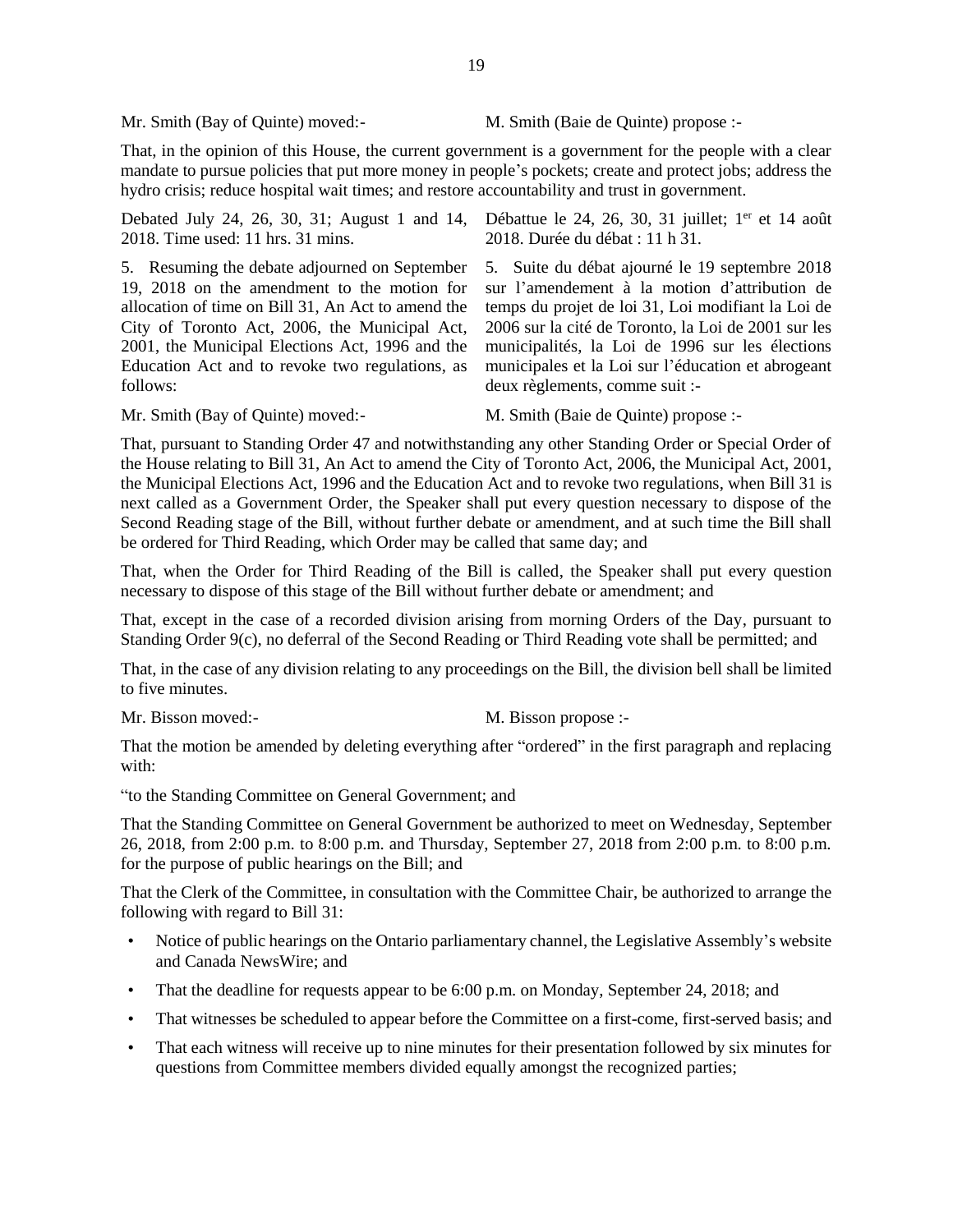That the deadline for written submissions be 8:00 p.m. on Thursday, September 27, 2018; and

That the deadline for filing amendments to the Bill with the Clerk of the Committee shall be 9:00 a.m. on Monday, October 1, 2018; and

That the Committee be authorized to meet on Wednesday, October 3, 2018, from 9:00 a.m. to 10:15 a.m. and 1:00 p.m. to 8:00 p.m. for the purpose of clause-by-clause consideration of the Bill; and

That, upon receiving the report of the Standing Committee on General Government, the Speaker shall put the question for adoption of the report forthwith, and at such time the Bill shall be ordered for Third Reading, which Order may be called that same day; and

That on Wednesday, October 3, 2018, at 5:30 p.m., those amendments which have not yet been moved shall be deemed to have been moved, and the Chair of the Committee shall interrupt the proceedings and shall, without further debate or amendment, put every question necessary to dispose of all the remaining sections of the Bill and any amendments thereto. At this time, the Chair shall allow one 20-minute waiting period pursuant to Standing Order 129(a); and

That the Committee shall report the Bill to the House no later than Thursday, October 4, 2018. In the event that the Committee fails to report the Bill on that day, the Bill shall be deemed to be passed by the Committee and shall be deemed to be reported to and received by the House; and

That, when the Order for Third Reading of the Bill is called, one hour of debate shall be allotted to the Third Reading stage of the Bill with 30 minutes apportioned to the Government, 20 minutes to the Official Opposition, seven minutes to the independent Liberal Party members and three minutes to the independent Green Party member. At the end of this time, the Speaker shall interrupt the proceedings and shall put every question necessary to dispose of this stage of the Bill without further debate or amendment; and

That, except in the case of a recorded division arising from morning Orders of the Day, pursuant to Standing Order 9(c), no deferral of the Second Reading or Third Reading vote shall be permitted; and

That, in the case of any division relating to any proceedings on the Bill, the division bell shall be limited to five minutes, except that the division bell for the vote on the motion for Third Reading shall be 15 minutes."

Debated September 19, 2018. Time used: 1 hr. 12 mins.

10. Resuming the debate adjourned on February 19, 2019 on the motion for adoption of the recommendations contained in the Report of the Standing Committee on Public Accounts on Settlement and Integration Services for Newcomers (Section 3.13, 2017 Annual Report of the Office of the Auditor General of Ontario).

12. Resuming the debate adjourned on March 4, 2019 on the motion for adoption of the recommendations contained in the Report of the Standing Committee on Finance and Economic Affairs on the Pre-Budget Consultation 2019.

Débattue le 19 septembre 2018. Durée du débat : 1 h 12.

10. Suite du débat ajourné le 19 février 2019 sur la motion portant l'adoption des recommandations contenues dans le rapport du Comité permanent des comptes publics sur Services d'établissement et d'intégration pour les nouveaux arrivants (Rapport annuel 2017 du Bureau de la vérificatrice générale de l'Ontario, section 3.13).

12. Suite du débat ajourné le 4 mars 2019 sur la motion portant adoption des recommandations contenues dans le rapport du Comité permanent des finances et des affaires économiques sur les Consultations prébudgétaires pour 2019.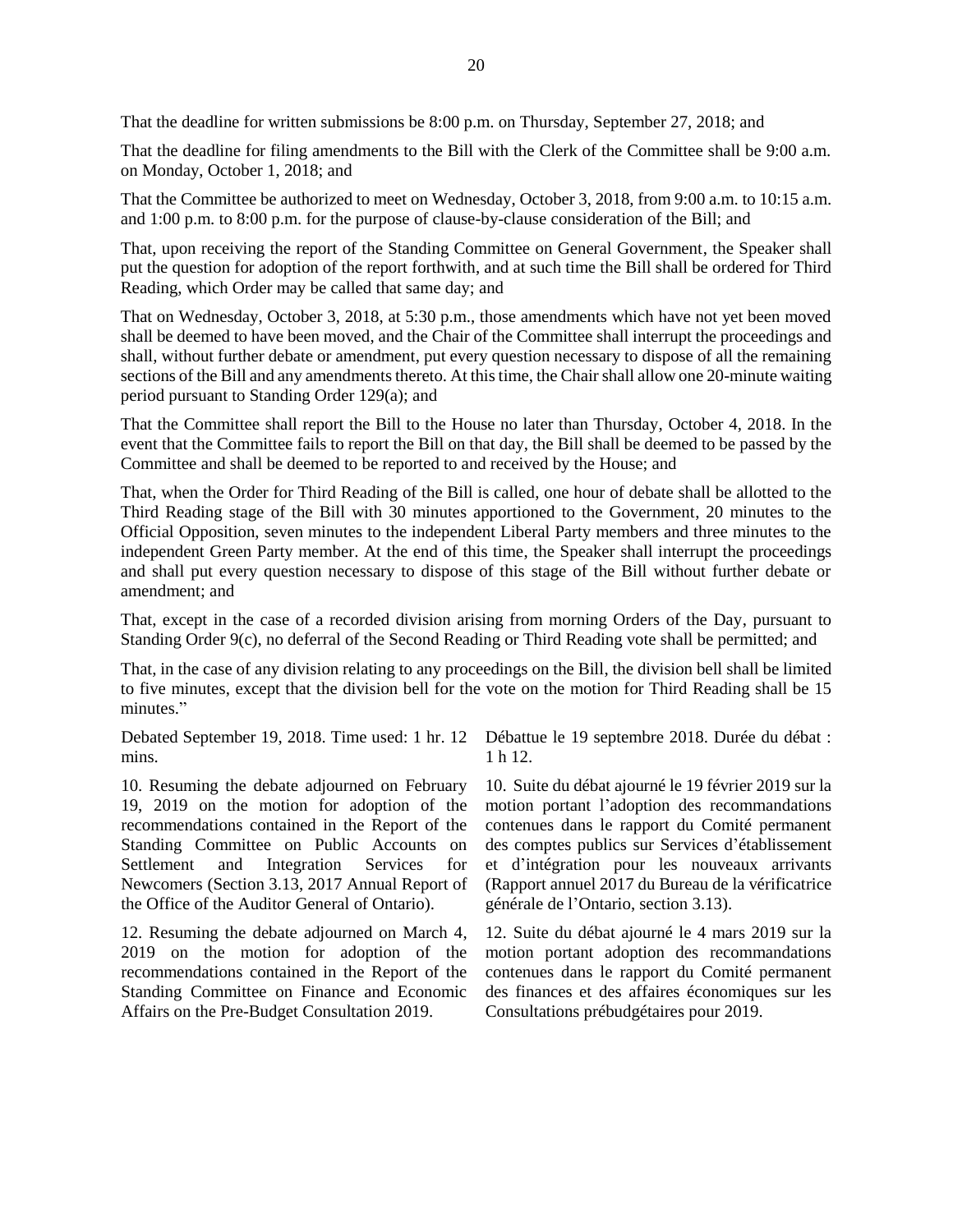13. Resuming the debate adjourned on March 18, 2019 on the motion for adoption of the recommendations contained in the First Report 2019 of the Standing Committee on Regulations and Private Bills.

15. Resuming the debate adjourned on March 26, 2019 on the motion for adoption of the recommendations contained in the Final Report of the Select Committee on Financial Transparency.

18. Resuming the debate adjourned on April 29, 2019 on the motion for adoption of the Report of the Standing Committee on the Legislative Assembly on Television Guidelines.

21. Resuming the debate adjourned on October 28, 2019 on the motion for adoption of the recommendations contained in the Report of the Standing Committee on Public Accounts on Real Estate Services (Section 3.11, 2017 Annual Report of the Office of the Auditor General of Ontario).

22. Resuming the debate adjourned on October 28, 2019 on the motion for adoption of the recommendations contained in the Report of the Standing Committee on Public Accounts on Cancer Treatment Services (Section 3.02, 2017 Annual Report of the Office of the Auditor General of Ontario).

24. Resuming the debate adjourned on November 5, 2019 on the motion for adoption of the recommendations contained in the Report of the Standing Committee on Public Accounts on Public Health: Chronic Disease Prevention (Section 3.10, 2017 Annual Report of the Office of the Auditor General of Ontario).

25. Motion for allocation of time on Bill 136, An Act to enact the Provincial Animal Welfare Services Act, 2019 and make consequential amendments with respect to animal protection. Debated November 21 and 25, 2019. Carried November 25, 2019.

13. Suite du débat ajourné le 18 mars 2019 sur la motion portant adoption des recommandations contenues dans le Premier rapport 2019 du Comité permanent des règlements et des projets de loi d'intérêt privé.

15. Suite du débat ajourné le 26 mars 2019 sur la motion portant adoption des recommandations contenues dans le Rapport final du Comité spécial de la transparence financière.

18. Suite du débat ajourné le 29 avril 2019 sur la motion portant adoption du Rapport du Comité permanent de l'Assemblée législative sur les Lignes directrices sur la télédiffusion.

21. Suite du débat ajourné le 28 octobre 2019 sur la motion portant l'adoption des recommandations contenues dans le rapport du Comité permanent des comptes publics sur Services de gestion immobilière (Rapport annuel 2017 du Bureau de la vérificatrice générale de l'Ontario, section 3.11).

22. Suite du débat ajourné le 28 octobre 2019 sur la motion portant l'adoption des recommandations contenues dans le rapport du Comité permanent des comptes publics sur Services de traitement du cancer (Rapport annuel 2017 du Bureau de la vérificatrice générale de l'Ontario, section 3.02).

24. Suite du débat ajourné le 5 novembre 2019 sur la motion portant l'adoption des recommandations contenues dans le rapport du Comité permanent des comptes publics sur Santé publique : prévention des maladies chroniques (Rapport annuel 2017 du Bureau de la vérificatrice générale de l'Ontario, section 3.10).

25. Motion d'attribution de temps du projet de loi 136, Loi édictant la Loi de 2019 sur les services provinciaux visant le bien-être des animaux et apportant des modifications corrélatives concernant la protection des animaux. Débattue le 21 et 25 novembre 2019. Adoptée le 25 novembre 2019.

\_\_\_\_\_\_\_\_\_\_\_\_\_\_\_\_\_\_\_\_\_\_\_\_\_\_\_\_\_\_\_\_\_\_\_\_\_\_\_\_\_\_\_\_\_\_\_\_\_\_\_\_\_\_\_\_\_\_\_\_\_\_\_\_\_\_\_\_\_\_\_\_\_\_\_\_\_\_\_\_\_\_\_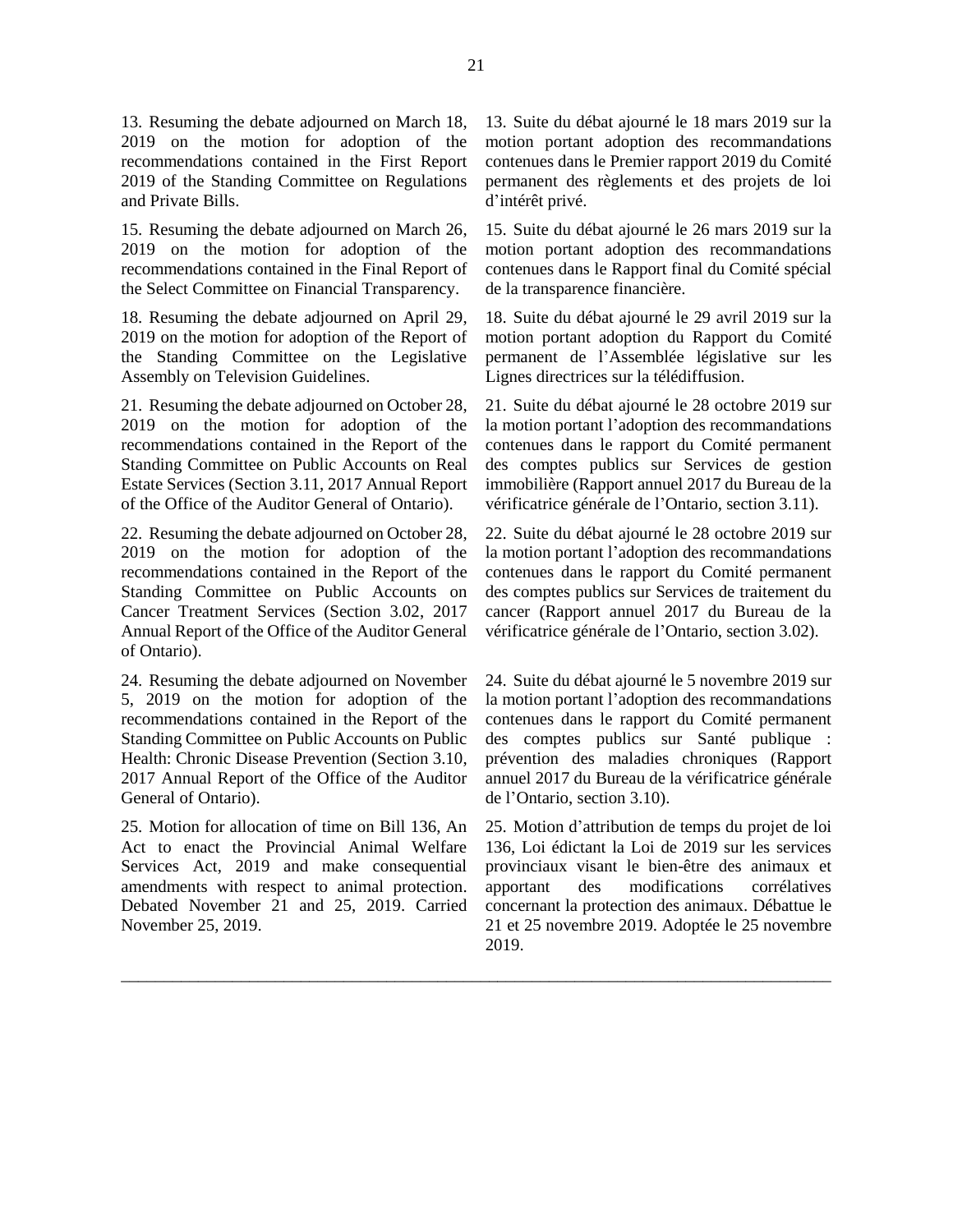# **PRIVATE MEMBERS' PUBLIC BUSINESS AFFAIRES D'INTÉRÊT PUBLIC ÉMANANT**

*(Precedence in accordance with Standing Order 98(b)).*

### **Ballot Item Number 88 – To be debated November 28, 2019.**

amend the Highway Traffic Act respecting electric modifiant le Code de la route en ce qui concerne les vehicle charging stations. Mr. Coe and Mr. stations de recharge pour véhicules électriques. M. Schreiner.

**M123. Second** Reading of Bill 123, An Act to **M123. Deuxième** lecture du projet de loi 123, Loi Coe et M. Schreiner.

#### **Ballot Item Number 90 – To be debated November 28, 2019.**

#### **Private Members' Notice of Motion Number 84 Avis de motion numéro 84 émanant d'une députée**

Ms. Singh (Brampton Centre) — That, in the opinion of this House, the Ministry of Education should commit to a fully independent, comprehensive public investigation of the charges of anti-Black racism within the Peel District School Board, and to presenting its findings and plan for action to the House, detailing the resources to be allocated to address this long-standing systemic issue.

\_\_\_\_\_\_\_\_\_\_\_\_

### **Ballot Item Number 91 – To be debated December 5, 2019.**

**M146. Second** Reading of Bill 146, An Act to proclaim Stop Cyberbullying in Ontario Day. Mr. Rasheed.

**M146. Deuxième** lecture du projet de loi 146, Loi proclamant la Journée pour l'élimination de la cyberintimidation en Ontario. M. Rasheed.

#### **Ballot Item Number 93 – To be debated December 5, 2019.**

**M144. Second** Reading of Bill 144, An Act to enact the Northern Health Travel Grant Advisory Committee Act, 2019. Ms. Monteith-Farrell.

**M144. Deuxième** lecture du projet de loi 144, Loi édictant la Loi de 2019 sur le Comité consultatif des subventions aux résidents du Nord de l'Ontario pour frais de transport à des fins médicales. Mme Monteith-Farrell.

#### **Ballot Item Number 94 – To be debated December 12, 2019.**

**Private Members' Notice of Motion Number 46 Avis de motion numéro 46 émanant d'une députée**

Ms. Bell — That, in the opinion of this House, the Provincial Government should match municipalities' funding contribution to operating and maintaining municipal transit systems across Ontario and funding should not be used to replace or reduce municipal contributions to transit.

\_\_\_\_\_\_\_\_\_\_\_\_\_\_\_\_\_\_\_\_\_\_\_\_\_\_\_\_\_\_\_\_\_\_\_\_\_\_\_\_\_\_\_\_\_\_\_\_\_\_\_\_\_\_\_\_\_\_\_\_\_\_\_\_\_\_\_\_\_\_\_\_\_\_\_\_\_\_\_\_\_\_\_

\_\_\_\_\_\_\_\_\_\_\_\_

# **DES DÉPUTÉS**

*(Ordre de priorité conforme à l'article 98 b) du Règlement.)*

\_\_\_\_\_\_\_\_\_\_\_\_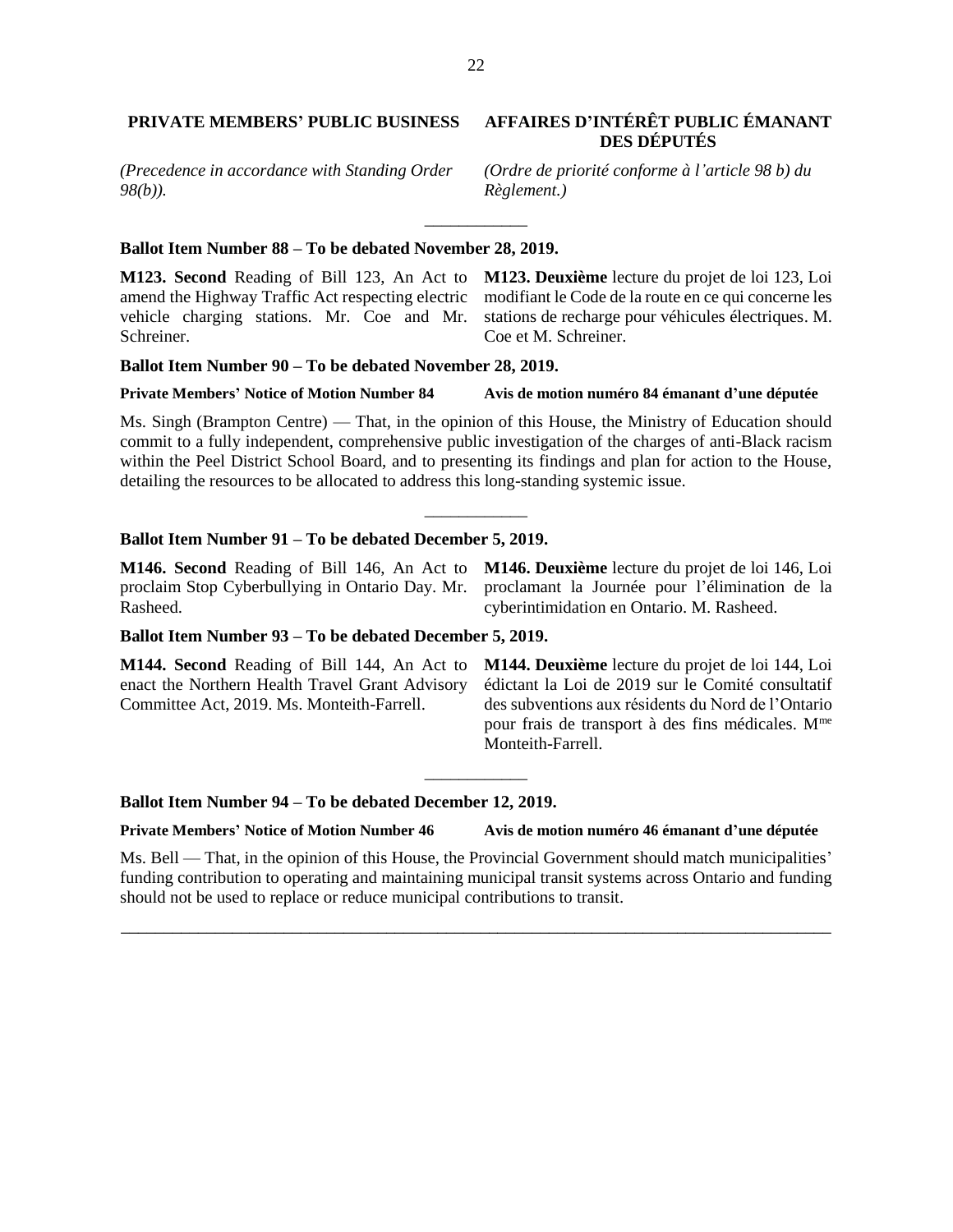# **NOTICES AVIS**

# **GOVERNMENT NOTICES OF MOTION AVIS DE MOTIONS ÉMANANT DU**

# **GOUVERNEMENT**

71. Motion relating to evening meeting period on November 25, 2019. Carried November 25, 2019.

72. Mr. Calandra — That, pursuant to Standing Order 47 and notwithstanding any other Standing Order or Special Order of the House relating to Bill 138, An Act to implement Budget measures and to enact, amend and repeal various statutes, when the Bill is next called as a Government Order, the Speaker shall put every question necessary to dispose of the Second Reading stage of the Bill without further debate or amendment; and

That at such time the Bill shall be ordered referred to the Standing Committee on Finance and Economic Affairs; and

That the Clerk of the Committee, in consultation with the Committee Chair, be authorized to arrange the following with regard to Bill 138:

That the Standing Committee on Finance and Economic Affairs be authorized to meet on Monday, December 2, 2019 from 9:00 a.m. to 10:15 a.m. and 2:00 p.m. to 6:00 p.m.; and

That the deadline for requests to appear be 2:00 p.m. on Thursday, November 28, 2019; and

That the Clerk of the Committee provide a list of all interested presenters to each member of the Subcommittee and their designate following the deadline for requests to appear by 3:00 p.m. on Thursday, November 28, 2019; and

That each member of the Sub-committee or their designate provide the Clerk of the Committee with a prioritized list of presenters to be scheduled, chosen from the list of all interested presenters received by the Clerk by 4:00 p.m. on Thursday, November 28, 2019; and

That each witness will receive up to 5 minutes for their presentation followed by 10 minutes divided equally amongst the recognized parties for questioning; and

That the deadline for filing written submissions be Monday, December 2, 2019 at 6:00 p.m.; and

That the deadline for filing amendments to the Bill with the Clerk of the Committee shall be Tuesday, December 3, 2019 at 12:00 p.m.; and

That the Standing Committee on Finance and Economic Affairs shall be authorized to meet on Wednesday, December 4, 2019 from 9:00 a.m. to 10:15 a.m. and 2:00 p.m. to 6:00 p.m.; and Thursday, December 5, 2019 from 9:00 a.m. to 10:15 a.m. and 2:00 p.m. to 9:00 p.m. for clause-by-clause consideration of the Bill; and

That on Thursday, December 5, 2019 at 5:00 p.m. those amendments which have not yet been moved shall be deemed to have been moved, and the Chair of the Committee shall interrupt the proceedings and shall, without further debate or amendment, put every question necessary to dispose of all remaining sections of the Bill and any amendments thereto. At this time, the Chair shall allow one 20-minute waiting period pursuant to Standing Order 129(a); and

That the Committee shall report the Bill to the House no later than Monday, December 9, 2019. In the event that the Committee fails to report the Bill on that day, the Bill shall be deemed passed by the Committee and shall be deemed to be reported to and received by the House; and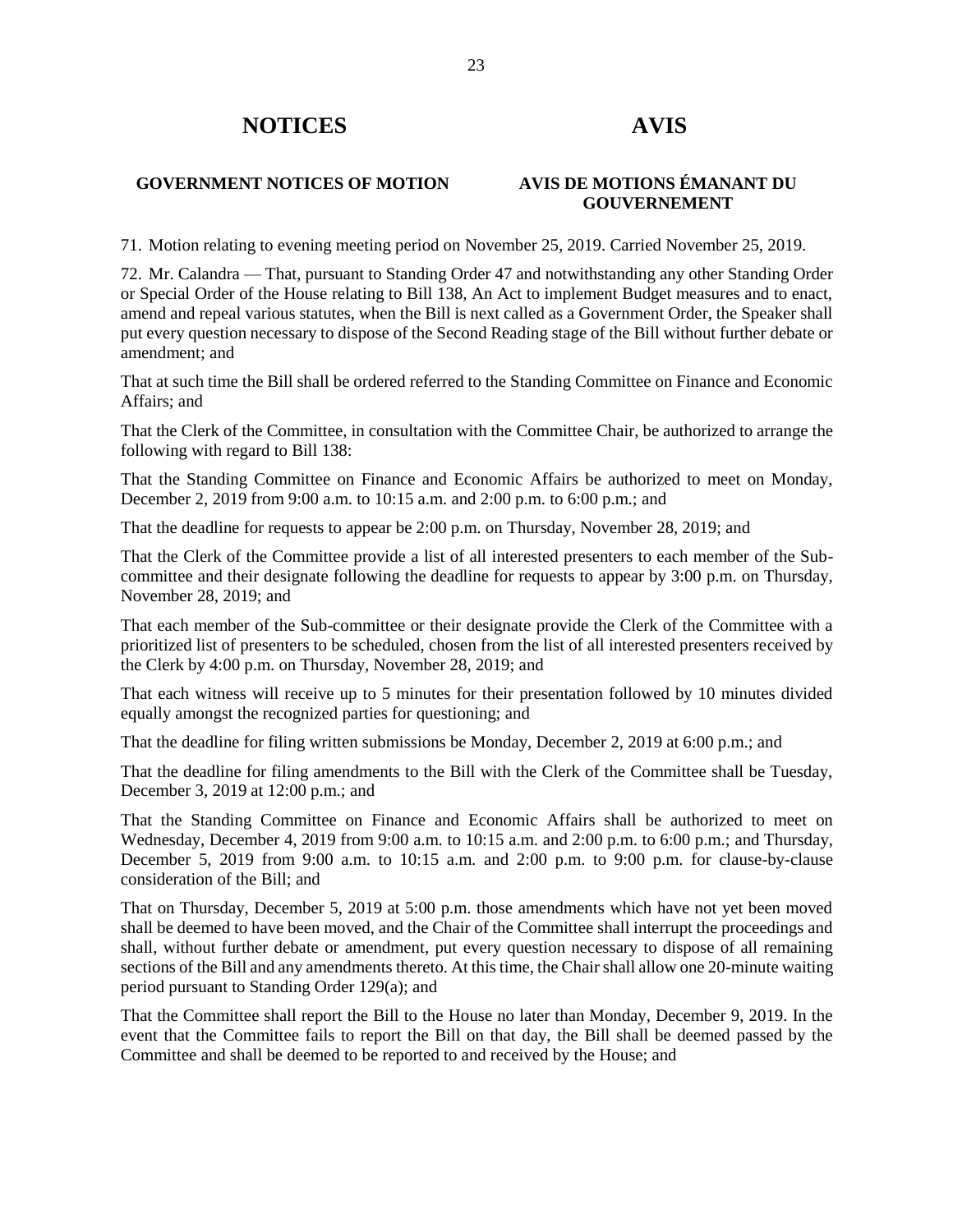That upon receiving the report of the Standing Committee on Finance and Economic Affairs, the Speaker shall put the question for adoption of the report forthwith, and at such time the Bill shall be ordered for Third Reading, which Order may be called that same day; and

That notwithstanding Standing Order 81(c), the Bill may be called for Third Reading more than once in the same sessional day; and

That in the event of any division relating to any proceedings on the Bill, the division bell shall be limited to 20 minutes; and

That Third Reading Debate be limited to two hours with 50 minutes for the Government, 50 minutes for the Official Opposition, and 20 minutes for the Independents. Filed November 25, 2019.

\_\_\_\_\_\_\_\_\_\_\_\_

\_\_\_\_\_\_\_\_\_\_\_\_

# **SPECIAL DEBATES – OPPOSITION DAY DÉBATS SPÉCIAUX – JOUR DE**

# **L'OPPOSITION**

3. Ms. Horwath — Debated and carried November 25, 2019.

### **PRIVATE MEMBERS' NOTICES OF MOTION**

# **AVIS DE MOTIONS ÉMANANT DES DÉPUTÉS**

1. Ms. Hunter — **REASONED AMENDMENT** — That the motion for Second Reading of Bill 2, An Act respecting Hydro One Limited, the termination of the White Pines Wind Project and the labour disputes between York University and Canadian Union of Public Employees, Local 3903 be amended by deleting all the words after "That" and substituting therefore with the words "this Bill be NOT now read a Second time but be referred back to the Government with instructions to first provide a report to the House containing a full assessment of the compensation package, prior to the statutory termination of contracts and permits, as well as the legal costs incurred to defend the Act in front of any tribunal or board of arbitration." Filed July 17, 2018.

2. Mr. Tabuns — **REASONED AMENDMENT** — That the motion for Second Reading of Bill 2, An Act respecting Hydro One Limited, the termination of the White Pines Wind Project and the labour disputes between York University and Canadian Union of Public Employees, Local 3903 be amended by deleting all the words after "That" and substituting therefore the words "this Bill be NOT now read a Second time but be referred back to the Government with instructions to provide a report to the House outlining the scope of potential legal liabilities related to the changes proposed by Schedule 2 of the Bill." Filed July 17, 2018.

5. Mr. Tabuns — **REASONED AMENDMENT** — That the motion for Second Reading of Bill 4, An Act respecting the preparation of a climate change plan, providing for the wind down of the cap and trade program and repealing the Climate Change Mitigation and Low-carbon Economy Act, 2016, be amended by deleting all the words after "That" and substituting therefore the words "this Bill be NOT now read a Second time but be referred back to the Government with instructions to provide a report to the House on measures taken to ensure compliance with Sections 15 and 22 of the *Environmental Bill of Rights, 1993*." Filed July 26, 2018.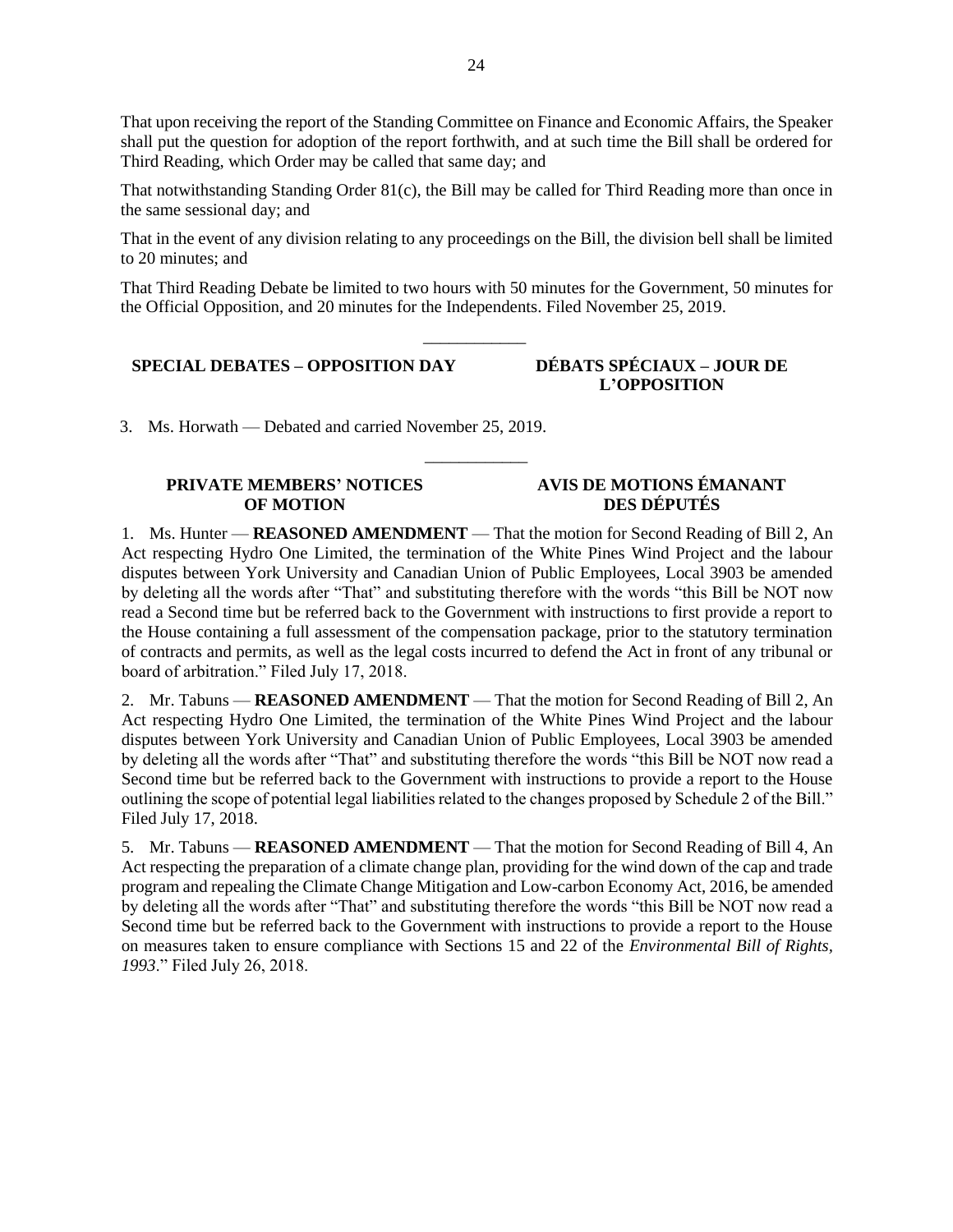6. Mme Des Rosiers — **REASONED AMENDMENT** — That the motion for Second Reading of Bill 4, An Act respecting the preparation of a climate change plan, providing for the wind down of the cap and trade program and repealing the Climate Change Mitigation and Low-carbon Economy Act, 2016 be amended by deleting all the words after "That" and substituting therefore with the words "This Bill be NOT now read a Second time but be referred back to the Government with instructions to respect the posting provisions of the *Environmental Bill of Rights, 1993*; and to first provide the House with a Climate Change Plan and a full assessment of the potential legal liabilities of the cancellation of Cap and Trade Program." Filed July 30, 2018.

8. Mr. Tabuns — **REASONED AMENDMENT** — That the motion for Second Reading of Bill 5, An Act to amend the City of Toronto Act, 2006, the Municipal Act, 2001 and the Municipal Elections Act, 1996, be amended by deleting all the words after "That" and substituting therefore the words "this Bill be NOT now read a Second time but be referred back to the Government with instructions to first provide a report to the House outlining the method and scope of public consultation measures that informed the drafting of the Bill." Filed July 31, 2018.

9. Ms. Hunter — **REASONED AMENDMENT** — That the motion for Second Reading of Bill 5, An Act to amend the City of Toronto Act, 2006, the Municipal Act, 2001 and the Municipal Elections Act, 1996 be amended by deleting all the words after "That" and substituting therefore with the words "this Bill be NOT now be read a Second time but be referred to the Government with instructions to incorporate therein a process for consulting the people of the City of Toronto on the governance of their City and delay the implementation of the Bill until after the 2018 regular election." Filed July 31, 2018.

13. Mr. Yarde — That, in the opinion of this House, the Government of Ontario should immediately ban the discriminatory and arbitrary stopping of individuals known as carding or street checks as it violates the Canadian Charter of Rights and Freedoms, and instruct all Police Forces to destroy existing information collected and retained in databases through this practice. Filed August 8, 2018.

19. Mr. Schreiner — **REASONED AMENDMENT** — That the motion for Second Reading of Bill 31, An Act to amend the City of Toronto Act, 2006, the Municipal Act, 2001, the Municipal Elections Act, 1996 and the Education Act and to revoke two regulations be amended by deleting all the words after "That" and substituting therefore with the words "this Bill be NOT now read a Second time but be referred to the Government with instructions to incorporate consultation with voters in the City of Toronto regarding the composition of Toronto City Council and delaying changes to the structure of Council until after the 2018 election, as well as incorporating consultation with Ontarians on the proper use of notwithstanding clause." Filed September 13, 2018.

20. Ms. Horwath — **REASONED AMENDMENT** — That the motion for Second Reading of Bill 31, An Act to amend the City of Toronto Act, 2006, the Municipal Act, 2001, the Municipal Elections Act, 1996 and the Education Act and to revoke two regulations, be amended by deleting all the words after "That" and substituting therefore the words "this Bill be NOT now read a Second time but be referred back to the Government with instructions to first provide a report to the House on its consultations regarding the constitutionality of the Bill." Filed September 15, 2018.

21. Mme Des Rosiers — **REASONED AMENDMENT** — That the Motion for Second Reading of Bill 31, An Act to amend the City of Toronto Act, 2006, the Municipal Act, 2001 and the Municipal Elections Act, 1996 and the Education Act and to revoke two regulations be amended by deleting all the words "That" and substituting therefore with the words "this Bill be NOT now read a Second time but referred to the Government with instructions to incorporate therein a process for consulting the people of the City of Toronto on the governance of their City and delay the implementation of the Bill until all appeals in matters related to the constitutionality of the Better Local government Act have been exhausted." Filed September 15, 2018.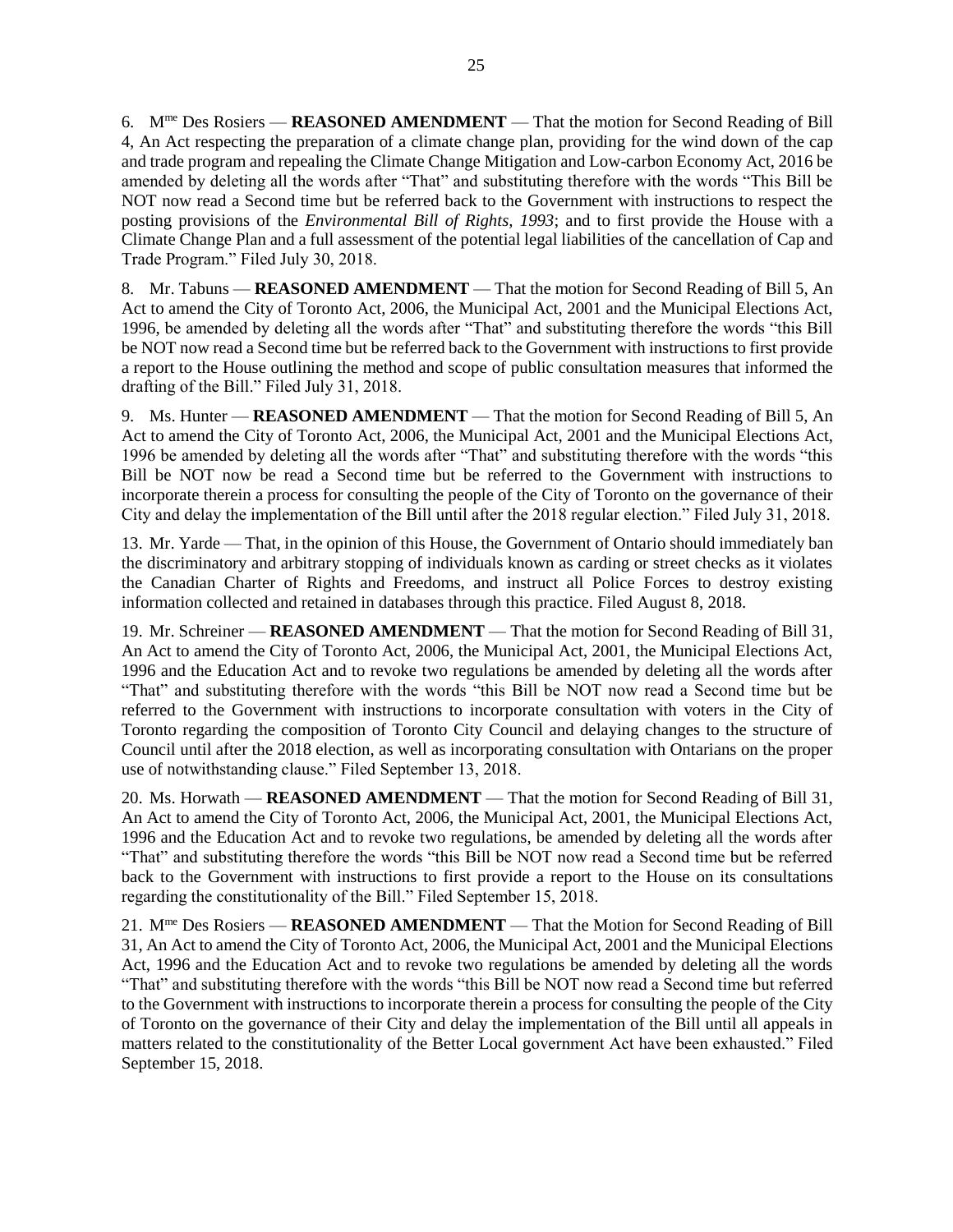25. Mme Des Rosiers — That, in the opinion of this House, the Government of Ontario should use the funds in the Greenhouse Gas Reduction Account only for initiatives that reduce gas emissions and not on the administration costs for the dismantling of the cap and trade program. Filed October 2, 2018.

27. Ms. Fife — **REASONED AMENDMENT** — That the motion for Second Reading of Bill 47, An Act to amend the Employment Standards Act, 2000, the Labour Relations Act, 1995 and the Ontario College of Trades and Apprenticeship Act, 2009 and make complementary amendments to other Acts, be amended by deleting all the words after "That" and substituting therefore the words "this Bill be NOT now read a Second time but be referred back to the Government with instructions to first provide a report to the House on its consultations regarding the economic impact of existing personal leave provisions, including sick leave, family responsibility leave and bereavement leave, that are being repealed by the Bill." Filed October 25, 2018.

28. Mr. Schreiner — That, in the opinion of this House, the Government of Ontario should act immediately to create a climate change plan that meets Ontario's portion of Canada's obligations under the Paris Agreement, and maximizes the province's opportunities in the \$26 trillion global clean economy. Filed October 29, 2018.

29. Ms. Shaw — **REASONED AMENDMENT** — That the motion for Second Reading of Bill 57, An Act to enact, amend and repeal various statutes, be amended by deleting all the words after "That" and substituting therefore the words "this Bill be NOT now read a Second time but be referred back to the Government with instructions to first provide a report to the House outlining the rationale used to substantiate the elimination of the non-partisan and independent offices of the Environmental Commissioner, French Language Services Commissioner and the Provincial Advocate for Children and Youth." Filed November 20, 2018.

33.  $M^{\text{me}}$  Gélinas — That, in the opinion of this House, the government should: involve people living with HIV in all decisions made across government that relate to the health, well-being, and dignity of people living with and affected by HIV; encourage people living with HIV to start and stay on treatment; and dismantle HIV stigma on the community, clinical, and personal levels by adopting the Ontario Accord and endorsing the Undetectable = Untransmittable (U=U) campaign. Filed December 3, 2018.

35. Ms. Fife — **REASONED AMENDMENT** — That the motion for Second Reading of Bill 66, An Act to restore Ontario's competitiveness by amending or repealing certain Acts, be amended by deleting all the words after "That" and substituting therefore the words "this Bill be NOT now read a Second time but be referred back to the Government with instructions to first provide a report to the House on the consultation data used to substantiate the proposed repeal of regulations for unlicensed child care, the proposed repeal of the Toxics Reduction Act and the Bill's proposed exemptions from current source water protections and currently established Greenbelt protection provisions." Filed December 18, 2018.

36. Mr. Bisson — **REASONED AMENDMENT** — That the motion for Second Reading of Bill 68, An Act with respect to community safety and policing, be amended by deleting all the words after "That" and substituting therefore the words "this Bill be NOT now read a Second time but be referred back to the Government with instructions to first provide a report to the House on the consultation data used to substantiate the proposed changes and outline how the Tulloch Report informed the drafting of the Bill." Filed February 21, 2019.

37. Mr. Bisson — **REASONED AMENDMENT** — That the motion for Second Reading of Bill 74, An Act concerning the provision of health care, continuing Ontario Health and making consequential and related amendments and repeals, be amended by deleting all the words after "That" and substituting therefore the words "this Bill be NOT now read a Second time but be referred back to the Government with instructions to first provide a report to the House outlining the impact that the proposed changes will have on the public administration and public delivery of health care services." Filed February 28, 2019.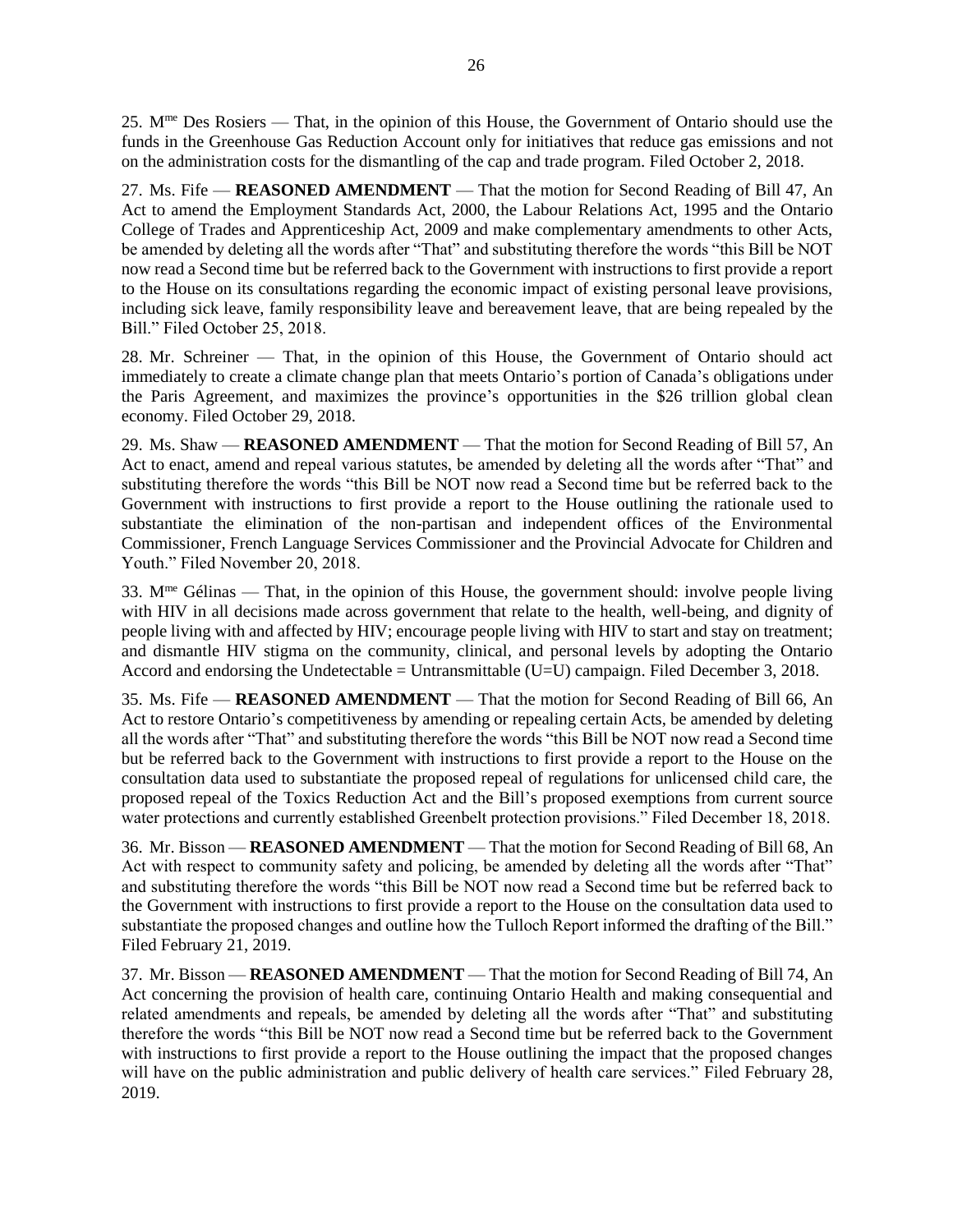38.  $M^{\text{me}}$  Gélinas — That in the opinion of this House all materials and legal documents produced in the Ontario Legislative Assembly in the French language should be written with an "inclusive writing" style which eliminates the focus on the male gender and use gender neutral language (langage épicène). Filed March 5, 2019.

39. Ms. Bell — That, in the opinion of this House, the Ontario Government should direct Metrolinx to fully reinstate GO bus service to the York University Keele Campus, and work with York Region Transit to fully reinstate bus service to the York University Keele Campus, at no additional cost to students and workers. Filed March 5, 2019.

41. Mr. Crawford — That, in the opinion of this House, the Government of Ontario should promote organ and tissue donation and transplantation and should consider including this as a component of the Ontario Secondary School curriculum; to heighten awareness, knowledge and empathetic understanding of organ tissue donation and transplantation, and to equip young people to make an informed decision, engage discussion on social issues and responsible citizenship, and ultimately increase the number of donors. Filed March 19, 2019.

44. Ms. Karpoche — That, in the opinion of this House, the Government of Ontario should take immediate action, informed by the Office of the Chief Coroner's Inquest into the death of Bradley Chapman, to address the growing poisonous drug and opioid overdose crisis through the development of a comprehensive provincial strategy that incorporates but is not limited to: the assignment of a provincial coordinator within the Ministry of Health and Long-Term Care; the approval and funding of all existing overdose prevention sites and Supervised Consumption Sites (OPS/SPS); and the resumption of regular meetings of the Opioid Emergency Task Force. Filed March 28, 2019.

45. Ms. Karpoche — That, in the opinion of this House, the Government of Ontario should empower the Opioid Emergency Task Force to re-evaluate the current policy to limit the number of OPS/CPS sites to 21, make recommendations for specific additional funding and resources in instances where there is an identified shortfall and declare a public health emergency in relation to the opioid overdose crisis. Filed March 28, 2019.

46. Ms. Bell — That, in the opinion of this House, the Provincial Government should match municipalities' funding contribution to operating and maintaining municipal transit systems across Ontario and funding should not be used to replace or reduce municipal contributions to transit. Filed April 4, 2019.

47. Ms. Shaw — **REASONED AMENDMENT** — That the motion for Second Reading of Bill 100, An Act to implement Budget measures and to enact, amend and repeal various statutes, be amended by deleting all the words after "That" and substituting therefore the words "this Bill be NOT now read a Second time but be referred back to the Government with instructions to first provide a report to the House outlining which Canadian jurisdictions have implemented changes to Crown liability similar to those found in Schedule 17 of the Bill." Filed April 16, 2019.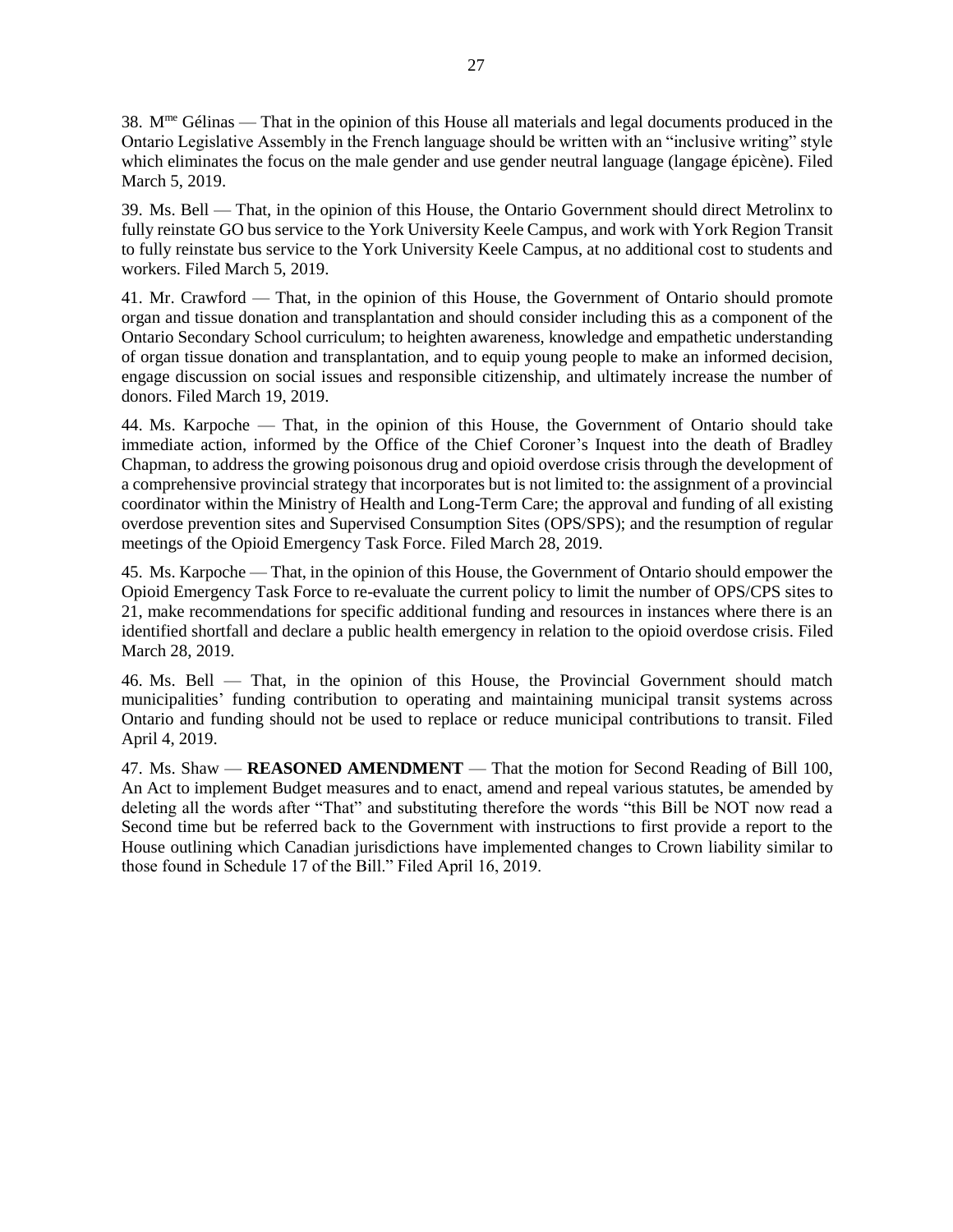48. Mr. Hillier — That, in the opinion of this House, the Canadian Charter of Rights and Freedoms should be amended to enshrine property rights for Ontarians, as follows:

(1) The following section is inserted after section 7:

7.1(1) In Ontario, everyone has the right not to be deprived, by any Act of the Legislative Assembly or by any action taken under authority of an Act of the Legislative Assembly, of the title, use, or enjoyment of real property or of any right attached to real property, or of any improvement made to or upon real property, unless made whole by means of full, just and timely financial compensation, and that this section refers to any Act of the Legislative Assembly made before or after the coming into force of this section.

(2) This amendment may be cited as the Constitution Amendment, 2012 (No Expropriation in Ontario without Compensation), and reference to the Constitution Acts, 1867 to 1982, shall be deemed to include a reference to the Constitution Amendment, 2012 (No Expropriation in Ontario without Compensation). Filed April 16, 2019.

49. Mr. Hillier — That, in the opinion of this House, the College of Physicians should recognize the impact of Chronic Lyme disease on people in Ontario and free physicians to use their best judgment in treating patients with Chronic Lyme disease, including the prescribing of a regimen of antibiotic treatment beyond the current recommended guidelines without fear of reprimand. Filed April 16, 2019.

50. Mr. Hillier — That, in the opinion of this House, to ensure that Lyme disease and Chronic Lyme disease are diagnosed and treated with more effectiveness, the Ministry of Health and Long-Term Care should examine the diagnosis regimen of jurisdictions that are experiencing a higher success rate for diagnoses. Filed April 16, 2019.

51. Mr. Hillier — That, in the opinion of this House, Standing Committees of this House should be compelled and required to hear all Bills ordered to them for review. Filed April 16, 2019.

52. Mr. Hillier — That, in the opinion of this House, the Standing Committee on the Legislative Assembly should be instructed to (a) consider the removal of the Government's monopoly on calling Bills for Third Reading; (b) propose any necessary modifications to the Standing Orders and the practices of the House; and (c) report its findings to the House no later than six months following the adoption of this Order. Filed April 16, 2019.

53. Mr. Hillier — That, in the opinion of this House, the Standing Committee on the Legislative Assembly should be instructed to (a) study the cost and feasibility of streaming every committee room with simultaneous interpretation and multiple camera angles, as the Amethyst Committee room is; (b) propose any necessary modifications to the Standing Orders and the practices of the House; (c) report its findings to the House no later than six months following the adoption of this Order; and (d) in the time before these recommendations are enacted, the Legislative Assembly make available streaming of all committee rooms even if they are only streamed in one language or presented in a static wide-angle shot. Filed April 16, 2019.

54. Mr. Hillier — That, in the opinion of this House, the Standing Committee on the Legislative Assembly should be instructed to (a) consider changes to the Standing Orders which would compel the Speaker to call at least one backbench motion to be called for debate each month; (b) study the practices of other Westminster-style Parliaments with regards to backbench motions being called before the House, especially the practices that Speaker Bercow of the British House of Commons has implemented with regards to Early Day Motions; (c) propose any necessary modifications to the Standing Orders and the practices of the House; and (d) report its findings to the House no later than six months following the adoption of this Order. Filed April 16, 2019.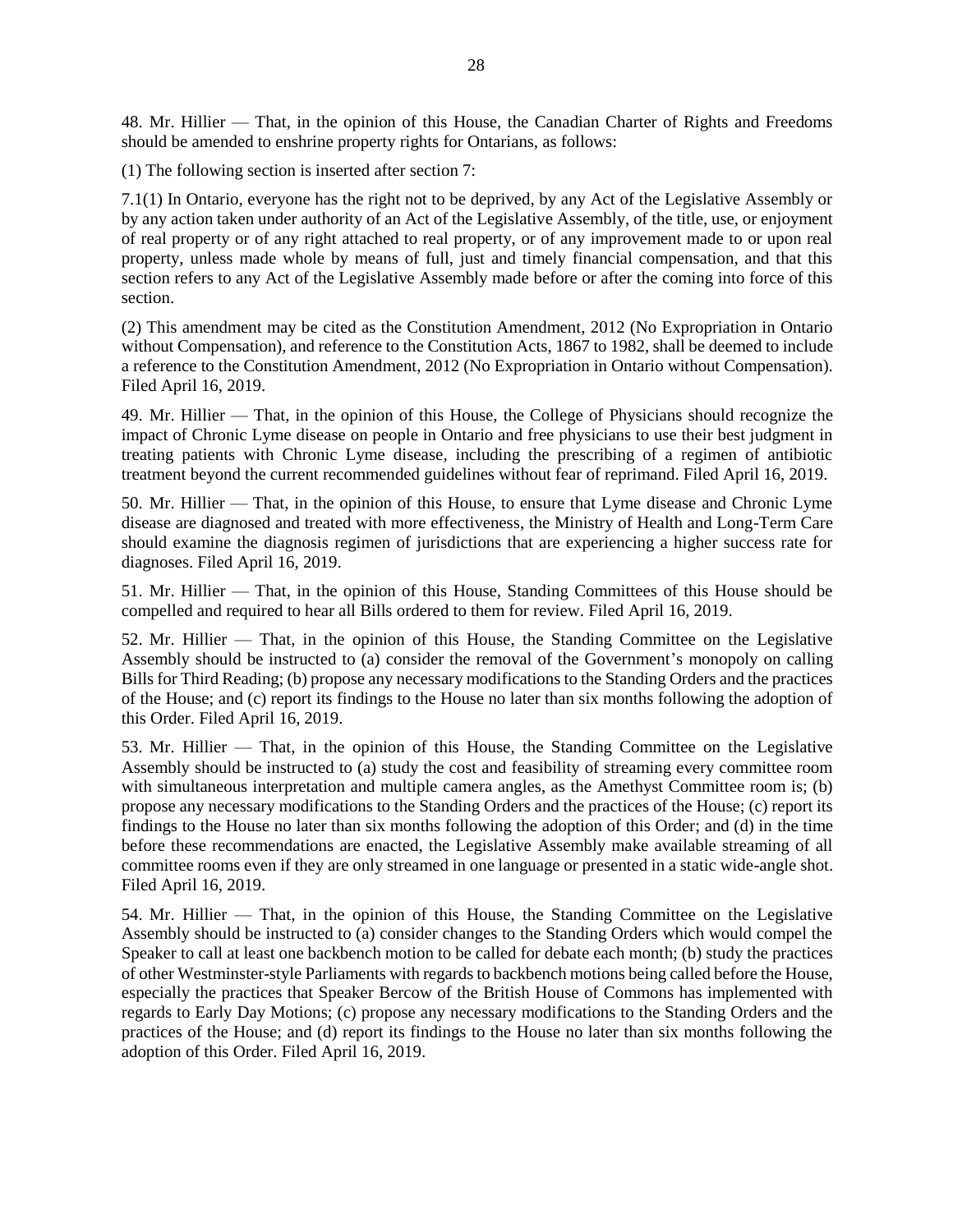55. Mr. Hillier — That, in the opinion of this House, the Standing Orders and the practices of the House should be modified so that all motions and resolutions presented to the Legislative Assembly be read aloud at the time of their tabling and be included in Routine Proceedings in the time allotted for "Motions". Filed April 16, 2019.

56. Mr. Hillier — That, in the opinion of this House, the Standing Orders and practices of this House should be changed to require night sittings in the last two weeks of every session reserved for Private Members' Public Bills which await Third Reading and that their Third Reading be compelled in those reserved times. Filed April 16, 2019.

57. Mr. Hillier — That, in the opinion of this House, the Standing Orders and practices of this House should be changed to allow for the co-sponsorship of motions by up to four members of the House. Filed April 16, 2019.

58. Mr. Hillier — That, in the opinion of this House, the Standing Orders and the practices of the House should require that the Assembly not be adjourned earlier than 6:00 p.m., except by unanimous consent, if there are Private Members' motions on the Order and Notices Paper that have not been debated and that those motions will be debated in the chronological order of their introduction. Debate should rotate between all parties starting with the Official Opposition; should a party not have a motion in the queue or a mover of a motion is not present at the time of debate, that party's slot is lost in that round. Filed April 16, 2019.

59. Mr. Hillier — That, in the opinion of this House, Standing Order 43(b)(vi) should be repealed. Filed April 16, 2019.

60. Mr. Hillier — That, in the opinion of this House, Standing Order 28(d) should be amended to remove the sentence "An abstention shall not be entered in the Votes and Proceedings or the Journals" and Standing Order 28(e) should be amended to read "The names of the members voting on each side of the question and members abstaining from the question shall be entered in the Votes and Proceedings and the Journals, except on dilatory motions when the number only shall be entered." Filed April 16, 2019.

61. Mr. Hillier — That, in the opinion of this House, the Standing Orders of the House should be amended such that any Member is permitted during Introduction of Bills to table a motion requesting a review and debate upon the merits of any regulation filed with the Registrar of Regulations; and that, if this motion is passed, the Government ensure the motion is debated within that Session of Parliament and allow up to two hours of debate. Filed April 16, 2019.

62. Mr. Hillier — That, in the opinion of this House, the Standing Orders of the House pertaining to the Standing Committee on Regulations and Private Bill should be amended to include that the Committee shall review regulations to ensure that the regulation does not make any unusual or unexpected delegation of power. Filed April 16, 2019.

63. Mr. Hillier — That, in the opinion of this House, Standing Order 69(a) should be amended to read: "Private Members' Public Bills may be co-sponsored by up to four members of the House. It shall be the responsibility of the co-sponsors to select which among them will move the motion for Introduction and First Reading of the Bill. Any of the co-sponsors shall be entitled to move the motions for Second or Third Reading of the Bill. The names of the co-sponsors shall be indicated on the introduction copy of the Bill and shall thereafter be printed on the face of the Bill." Filed April 16, 2019.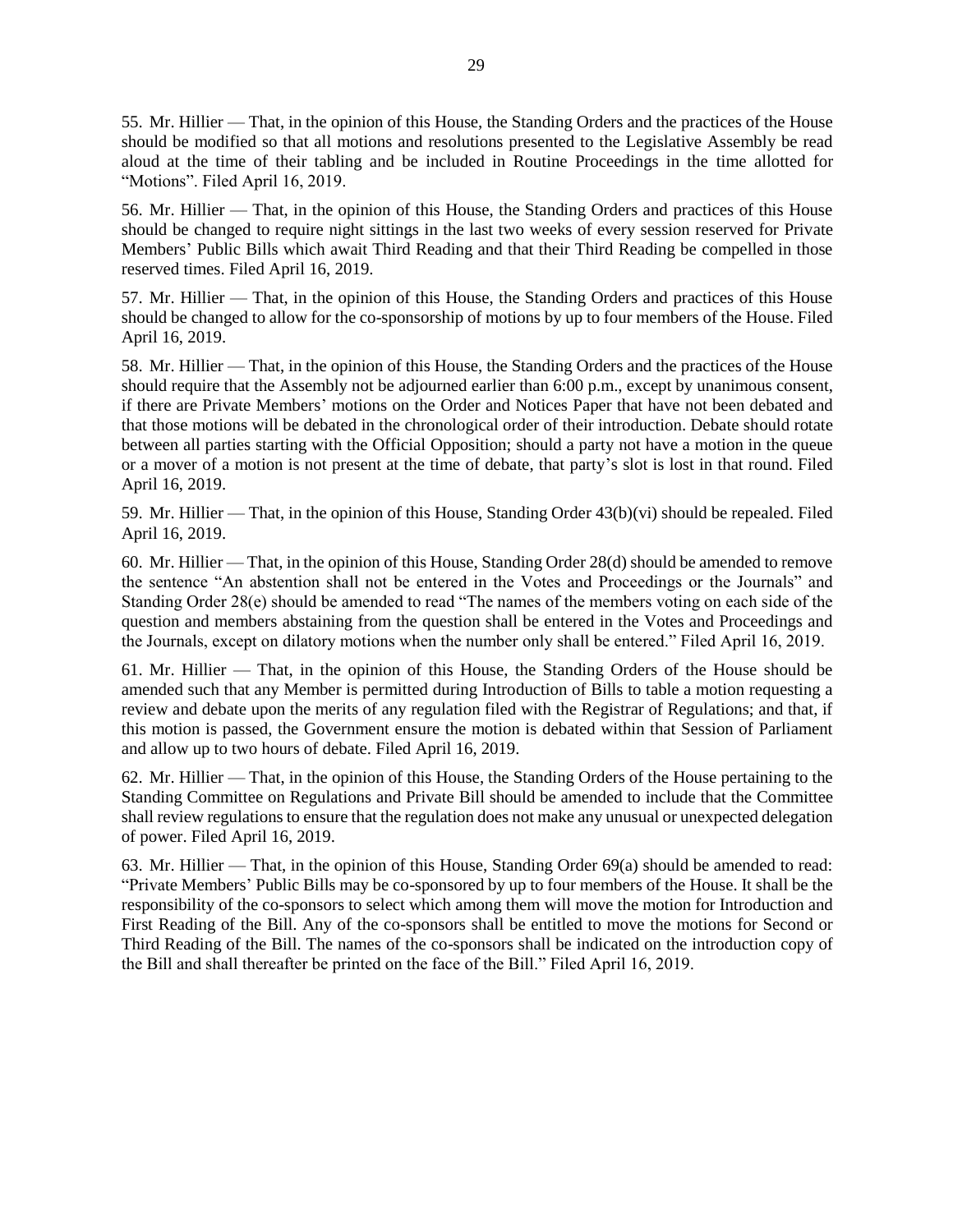64. Mr. Schreiner — **REASONED AMENDMENT** — That the motion for Second Reading of Bill 108, An Act to amend various statutes with respect to housing, other development and various other matters be amended by deleting all the words after "That" and substituting therefore with the words "this Bill be NOT now read a Second time but be referred to the Government with instructions to incorporate the results of consultations with the public on the *Endangered Species Act*, and to incorporate feedback from experts and planners on the best way to increase housing supply without opening up greenspace or farmland for development." Filed May 6, 2019.

65. Mr. Bisson — **REASONED AMENDMENT** — That the motion for Second Reading of Bill 107, An Act to amend the Highway Traffic Act and various other statutes in respect of transportation-related matters, be amended by deleting all the words after "That" and substituting therefore the words "this Bill be NOT now read a Second time but be referred back to the Government with instructions to first provide a report to the House explaining the rationale used to arrive at a framework for the upload of rapid transit projects in the absence of final recommendations from the *Province of Ontario–City of Toronto Realignment of Transit Responsibilities Review*." Filed May 7, 2019.

66. Mr. Bisson — **REASONED AMENDMENT** — That the motion for Second Reading of Bill 108, An Act to amend various statutes with respect to housing, other development and various other matters, be amended by deleting all the words after "That" and substituting therefore the words "this Bill be NOT now read a Second time but be referred back to the Government with instructions to first provide a report to the House outlining the rationale for reducing municipal jurisdiction over planning while expanding the Minister's powers to unilaterally resolve disputes." Filed May 7, 2019.

69. Ms. Andrew — That, in the opinion of this House, the Ford Government should fully reverse its 50% funding cut to the Ontario Library Service-North and Southern Ontario Library Services so that libraries can maintain the current level of service provided to families, children, seniors and vulnerable populations such as newcomers and under- and unemployed people. Filed May 16, 2019.

70. Mr. Tabuns — That, in the opinion of this House, a Select Committee on Climate Change should be established immediately to develop comprehensive provincial strategies and an action plan to address climate-change related threats to our society, environment and economy. Filed May 27, 2019.

71. Mme Des Rosiers — **REASONED AMENDMENT** — That the motion for Second Reading of Bill 115, An Act to amend the Liquor Control Act with respect to the termination of a specified agreement, be amended by deleting all the words after "That" and substituting therefore the words "this Bill be NOT now read a Second time but be referred back to the Government with instructions to provide a report to the House outlining the cost to business and the number of jobs that will be lost due to the changes proposed by the Bill." Filed May 28, 2019.

72. Mr. Hillier — **REASONED AMENDMENT** — That the motion for Second Reading of Bill 117 An act to amend the Ontario Society for the Prevention of Cruelty to Animals Act, be amended by deleting all the words after "That" and substituting therefore the words "this Bill be NOT now be read a Second time but be referred to the Attorney General with instructions to report back to the House on if the Bill, if enacted, is inconsistent or in contravention of the ruling of the Superior Court of Justice in Bogaerts v. Attorney General of Ontario 2019." Filed May 28, 2019.

73. Mr. Hillier — **REASONED AMENDMENT** — That the motion for Second Reading of Bill 115, An act to amend the Liquor Control Act with respect to the termination of a specific agreement, be amended by deleting all the words after "That" and substituting therefore the words "this Bill be NOT now read a Second time but be referred back to the Minister of Finance with a request that the Financial Accountability Officer examine and report back to the House the costs that may be incurred by the enactment of the Bill." Filed May 28, 2019.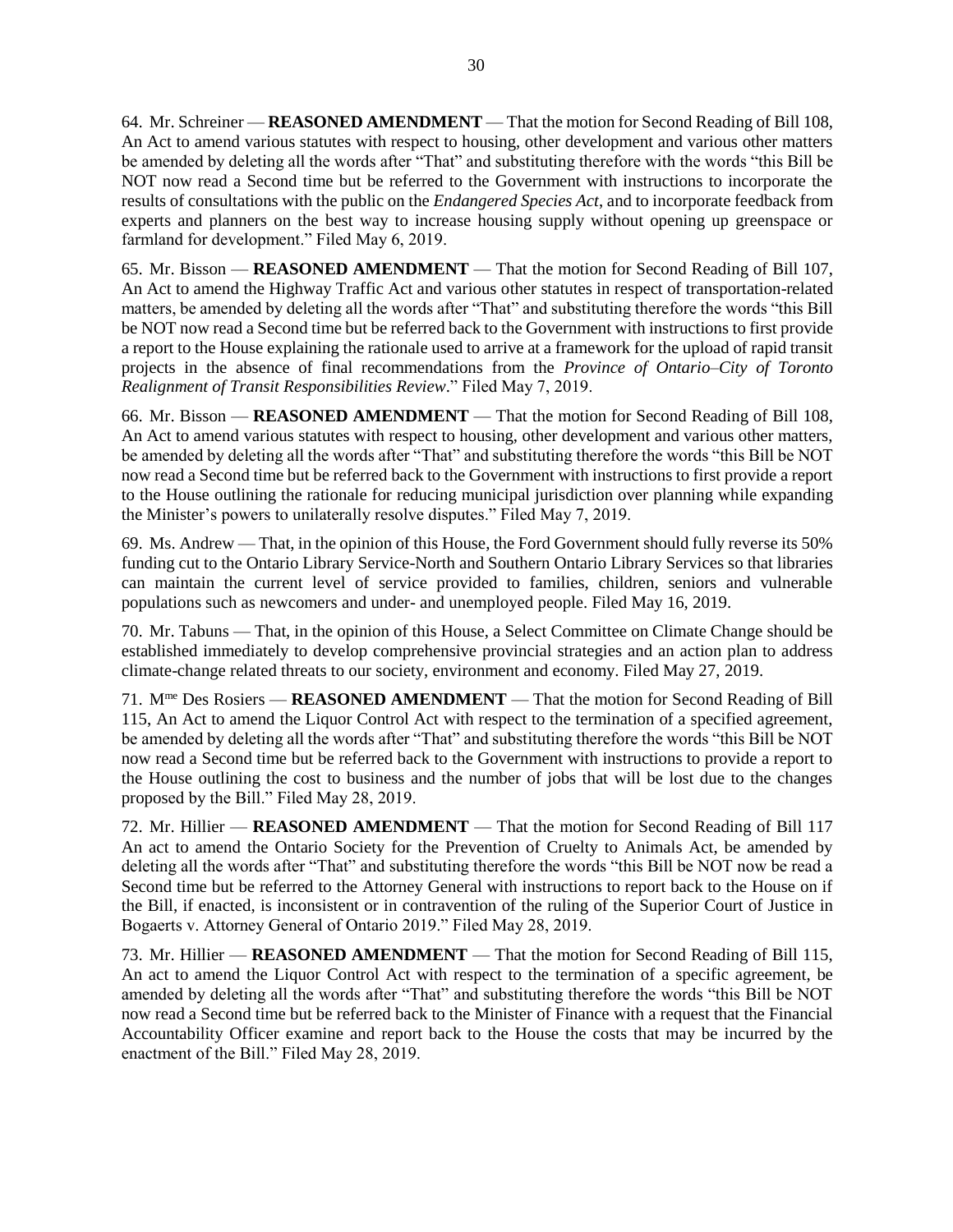74. Mr. Bisson — **REASONED AMENDMENT** — That the motion for second reading of Bill 115, An Act to amend the Liquor Control Act with respect to the termination of a specified agreement, be amended by deleting all the words after "That" and substituting therefore the words "this Bill be NOT now read a Second time but be referred back to the Government with instructions to first provide a report to the House outlining the legal opinions it received regarding the potential liabilities related to the cancellation of the Master Framework Agreement." Filed May 29, 2019.

75. Ms. Stiles — That, in the opinion of this House, the Government of Ontario should provide free menstrual products in school washrooms in an effort to ensure no student is held back because of stigma, shame or cost in accessing menstrual products. Filed May 30, 2019.

77. Mr. Sandhu — That, in the opinion of this House, the Government should resume and complete the environmental assessment for the GTA West Transportation Corridor in order to alleviate congestion and provide more and better transportation options for GTA commuters. Filed June 4, 2019.

78. Ms. Andrew — That, in the opinion of this House, the Ford Government should fully reverse its decision to cut the Indigenous Culture Fund (ICF) and restore its \$2.5 million in remaining funding to maintain its current level of service to Indigenous communities in keeping with the "language and culture" focus of the Truth and Reconciliation Commission's Call to Action. Filed June 6, 2019.

79. Ms. Andrew — That, in the opinion of this House, the Ford Government should fully reverse its cuts to Ontario Arts Council (OAC) base funding for 2018-19 and 2019-20 in an effort to maintain the current level of service to the OAC's six priority groups identified as historically underfunded and underrepresented in the arts: Indigenous artists, artists located in regions across Ontario, artists of colour, deaf artists and artists with disabilities, Francophone artists and new generation artists (18-30 years old). Filed June 6, 2019.

80. Ms. Andrew — That, in the opinion of this House, the Ford Government should fully reverse its funding cut to the Ontario Music Fund (OMF) in an effort to maintain the OMF's current investments in Ontario artists, artist development and job creation. Filed June 6, 2019.

81. Mr. Gates — That, in the opinion of this House, the Government of Ontario should immediately implement section 83(4) of the *Workplace Safety and Insurance Act, 1997* to help improve the protections available to indirectly hired temporary help agency workers. Filed October 28, 2019.

82. Mr. Schreiner — That, in the opinion of this House, a Select Committee should be established to develop a comprehensive plan to reform and strengthen the public appointment process in Ontario; and That the Committee should be comprised of representatives from the Government, Official Opposition, and Independent members, with no party holding a majority; and

That, in developing its plan and recommendations, the Committee should consider:

Including merit-based criteria; standardizing transparency measures; making the results of Integrity Commissioner investigations public when appropriate; adding a public complaints and investigation process; and establishing goals to ensure diversity and gender parity in the selection process; and

That the Committee should present a report on its findings to the House no later than one year from its inception. Filed October 30, 2019.

84. Ms. Singh (Brampton Centre) — That, in the opinion of this House, the Ministry of Education should commit to a fully independent, comprehensive public investigation of the charges of anti-Black racism within the Peel District School Board, and to presenting its findings and plan for action to the House, detailing the resources to be allocated to address this long-standing systemic issue. Filed November 19, 2019.

85. Mr. Gates — That, in the opinion of this House, the Ontario government should follow the lead of eight other Canadian provinces and ensure PSA testing for preventative prostate cancer diagnoses is an eligible procedure for coverage underneath OHIP. Filed November 25, 2019.

\_\_\_\_\_\_\_\_\_\_\_\_\_\_\_\_\_\_\_\_\_\_\_\_\_\_\_\_\_\_\_\_\_\_\_\_\_\_\_\_\_\_\_\_\_\_\_\_\_\_\_\_\_\_\_\_\_\_\_\_\_\_\_\_\_\_\_\_\_\_\_\_\_\_\_\_\_\_\_\_\_\_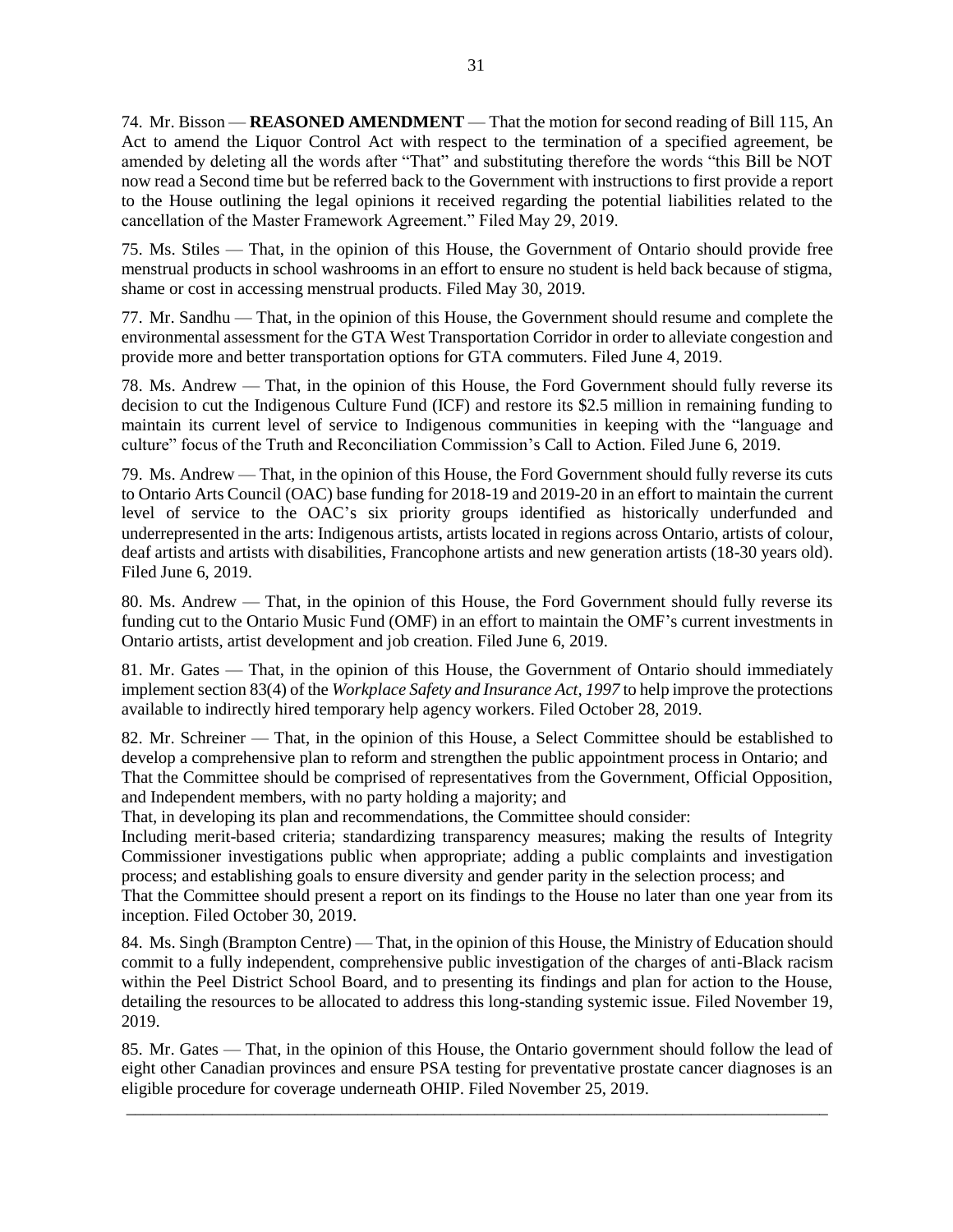# **STANDING COMMITTEE ON ESTIMATES**

# **BUSINESS IN STANDING COMMITTEES AFFAIRES RENVOYÉES AUX COMITÉS PERMANENTS**

# **COMITÉ PERMANENT DES BUDGETS DES DÉPENSES**

## **STATUS OF ESTIMATES ÉTAT DES BUDGETS DES DÉPENSES**

To be considered in the order shown  $\hat{A}$  être étudiés dans l'ordre ci-dessous

### **Time Remaining**

|  | Completed October 29, 2019  |
|--|-----------------------------|
|  | Completed November 19, 2019 |
|  | 3 hrs. 09 mins.             |
|  | 7 hrs. 30 mins.             |
|  | 7 hrs. 30 mins.             |
|  | 7 hrs. 30 mins.             |
|  | 15 hrs. 00 mins.            |

\_\_\_\_\_\_\_\_\_\_\_\_

\_\_\_\_\_\_\_\_\_\_\_\_

# **STANDING COMMITTEE ON FINANCE AND ECONOMIC AFFAIRS**

**M42.** Bill 42, An Act to amend the Automobile Insurance Rate Stabilization Act, 2003 and the Insurance Act with respect to ending discrimination in automobile insurance. Mr. Gill. Referred March 21, 2019.

**M55.** Bill 55, An Act to amend various Acts with respect to the disclosure of confidential information. Mr. Crawford. Referred November 29, 2018.

**M88.** Bill 88, An Act to amend the Planning Act. Hon. Mr. Downey. Referred May 30, 2019.

**M101.** Bill 101, An Act to amend the Government Advertising Act, 2004. Mr. Natyshak. Referred May 9, 2019.

**M114.** Bill 114, An Act to provide for the development of a provincial paediatric hospice palliative care strategy. Ms. Shaw. Referred May 30, 2019.

# **COMITÉ PERMANENT DES FINANCES ET DES AFFAIRES ÉCONOMIQUES**

**M42.** Projet de loi 42, Loi modifiant la Loi de 2003 sur la stabilisation des taux d'assurance-automobile et la Loi sur les assurances en ce qui concerne l'élimination de la discrimination en matière d'assurance-automobile. M. Gill. Renvoyé le 21 mars 2019.

**M55.** Projet de loi 55, Loi modifiant diverses lois en ce qui concerne la divulgation des renseignements personnels. M. Crawford. Renvoyé le 29 novembre 2018.

**M88.** Projet de loi 88, Loi modifiant la Loi sur l'aménagement du territoire. L'hon. M. Downey. Renvoyé le 30 mai 2019.

**M101.** Projet de loi 101, Loi modifiant la Loi de 2004 sur la publicité gouvernementale. M. Natyshak. Renvoyé le 9 mai 2019.

**M114.** Projet de loi 114, Loi prévoyant l'élaboration d'une stratégie provinciale des soins palliatifs pédiatriques. M<sup>me</sup> Shaw. Renvoyé le 30 mai 2019.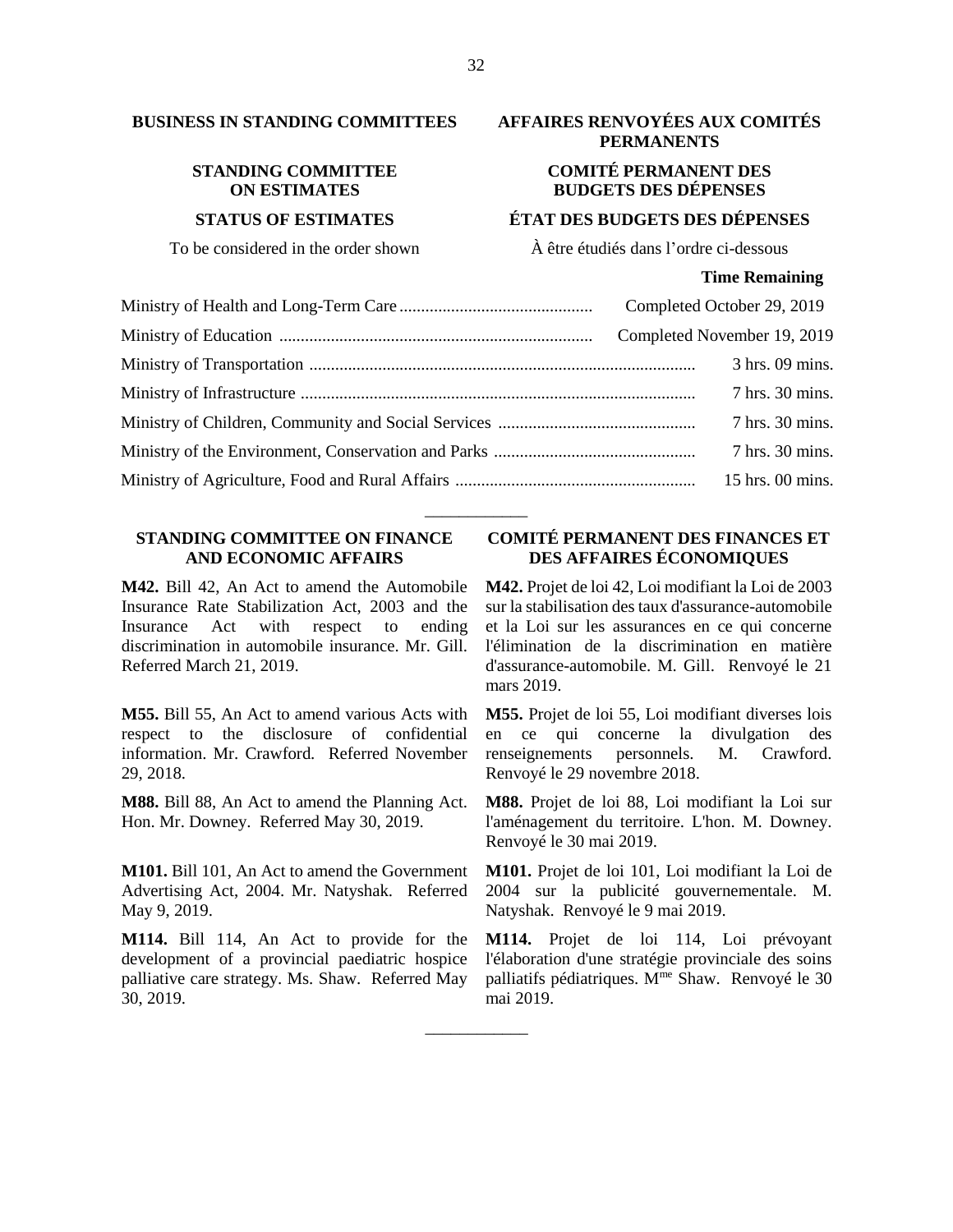### **STANDING COMMITTEE ON GENERAL GOVERNMENT**

**M3.** Bill 3, An Act providing for the development of a provincial framework on hospice palliative care. Mr. Oosterhoff. Referred July 26, 2018.

**M38.** Bill 38, An Act to amend the Business Corporations Act and the Real Estate and Business Brokers Act, 2002 with respect to personal real estate corporations. Mr. Bailey. Referred October 18, 2018.

**M61.** Bill 61, An Act to proclaim Eating Disorders Awareness Week. Ms. Andrew. Referred December 6, 2018.

**M63.** Bill 63, An Act to enact the Right to Timely Mental Health and Addiction Care for Children and Youth Act, 2018. Ms. Karpoche. Referred February 21, 2019.

**M69.** Bill 69, An Act to amend the Planning Act. Ms. Park. Referred February 28, 2019.

**M70.** Bill 70, An Act respecting the regulation of Registered Professional Planners. Mr. Coe. Referred February 28, 2019.

**M71.** Bill 71, An Act to conserve the Paris Galt Moraine by providing for the Paris Galt Moraine Conservation Plan. Mr. Schreiner. Referred March 7, 2019.

**M76.** Bill 76, An Act to ensure that the laws of Ontario are in harmony with the United Nations Declaration on the Rights of Indigenous Peoples. Mr. Mamakwa. Referred March 21, 2019.

**M112.** Bill 112, An Act to proclaim Lupus Awareness Day. Mr. Pang. Referred November 7, 2019.

**M130.** Bill 130, An Act to proclaim the Provincial Day of Action on Litter. Ms. Khanjin. Referred October 31, 2019.

# **COMITÉ PERMANENT DES AFFAIRES GOUVERNEMENTALES**

**M3.** Projet de loi 3, Loi prévoyant l'élaboration d'un cadre provincial des soins palliatifs. M. Oosterhoff. Renvoyé le 26 juillet 2018.

**M38.** Projet de loi 38, Loi modifiant la Loi sur les sociétés par actions et la Loi de 2002 sur le courtage commercial et immobilier relativement aux sociétés personnelles immobilières. M. Bailey. Renvoyé le 18 octobre 2018.

**M61.** Projet de loi 61, Loi proclamant la Semaine de la sensibilisation aux troubles de l'alimentation. Mme Andrew. Renvoyé le 6 décembre 2018.

**M63.** Projet de loi 63, Loi édictant la Loi de 2018 sur le droit des enfants et des jeunes à des soins de santé mentale et au traitement de toxicomanies en temps opportun. M<sup>me</sup> Karpoche. Renvoyé le 21 février 2019.

**M69.** Projet de loi 69, Loi modifiant la Loi sur l'aménagement du territoire. M<sup>me</sup> Park. Renvoyé le 28 février 2019.

**M70.** Projet de loi 70, Loi concernant la réglementation des urbanistes certifiés. M. Coe. Renvoyé le 28 février 2019.

**M71.** Projet de loi 71, Loi visant à conserver la moraine de Paris Galt grâce au Plan de conservation de la moraine de Paris Galt. M. Schreiner. Renvoyé le 7 mars 2019.

**M76.** Projet de loi 76, Loi visant à assurer l'harmonie des lois de l'Ontario avec la Déclaration des Nations Unies sur les droits des peuples autochtones. M. Mamakwa. Renvoyé le 21 mars 2019.

**M112.** Projet de loi 112, Loi proclamant la Journée de sensibilisation au lupus. M. Pang. Renvoyé le 7 novembre 2019.

**M130.** Projet de loi 130, Loi proclamant la Journée provinciale d'action contre les détritus. Mme Khanjin. Renvoyé le 31 octobre 2019.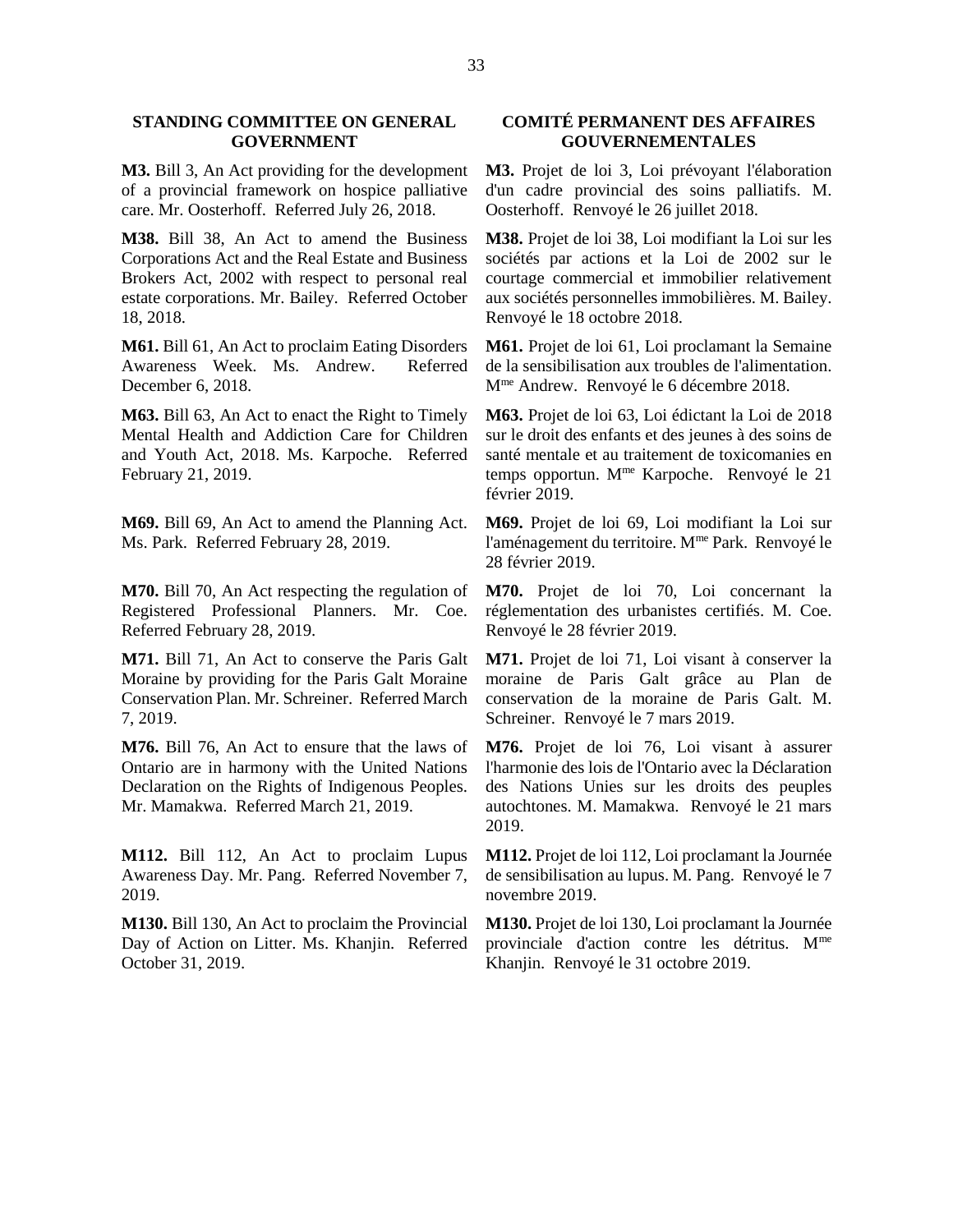**G132.** Bill 132, An Act to reduce burdens on people and businesses by enacting, amending and repealing various Acts and revoking various Regulations. Hon. Mr. Sarkaria. *The Lieutenant Governor's recommendation, pursuant to S.O. 57, has been received.* Time allocated November 7, 2019. Referred November 7, 2019.

**G145.** Bill 145, An Act to amend the Real Estate and Business Brokers Act, 2002. Hon. Ms. Thompson. Referred November 25, 2019.

**M147.** Bill 147, An Act to amend the Animals for Research Act and the Dog Owners' Liability Act. Mr. Nicholls. Referred November 21, 2019.

### **STANDING COMMITTEE ON JUSTICE POLICY**

**M10.** Bill 10, An Act to amend the Fire Protection and Prevention Act, 1997 and the Private Career Colleges Act, 2005 in relation to rescue and emergency services training for firefighters and firefighter trainees. Ms. French. Referred November 1, 2018.

**M46.** Bill 46, An Act to amend various Acts to impose sanctions for persons convicted of terrorist activities. Mr. Smith (Peterborough—Kawartha). Referred November 15, 2018.

**M65.** Bill 65, An Act to establish the Companion Animal Wellness Review Committee. Ms. Hogarth. Referred March 7, 2019.

**M78.** Bill 78, An Act to amend various Acts with respect to the publication of notices in newspapers. Ms. Ghamari. Referred March 28, 2019.

**M84.** Bill 84, An Act to amend the Legislative Assembly Act respecting demonstrations that promote hatred on legislative precinct grounds. Mr. Baber. Referred April 4, 2019.

**M97.** Bill 97, An Act to proclaim Genocide Awareness, Commemoration, Prevention and Education Month. Mr. Babikian. Referred May 9, 2019.

**G132.** Projet de loi 132, Loi visant à alléger le fardeau administratif qui pèse sur la population et les entreprises en édictant, modifiant ou abrogeant diverses lois et en abrogeant divers règlements. L'hon. M. Sarkaria. *La recommandation de la Lieutenante-gouverneure a été reçue, conformément à l'article 57 du Règlement.*  Attribution de temps le 7 novembre 2019. Renvoyé le 7 novembre 2019.

**G145.** Projet de loi 145, Loi modifiant la Loi de 2002 sur le courtage commercial et immobilier. L'hon. M<sup>me</sup> Thompson. Renvoyé le 25 novembre 2019.

**M147.** Projet de loi 147, Loi modifiant la Loi sur les animaux destinés à la recherche et la Loi sur la responsabilité des propriétaires de chiens. M. Nicholls. Renvoyé le 21 novembre 2019.

# **COMITÉ PERMANENT DE LA JUSTICE**

**M10.** Projet de loi 10, Loi modifiant la Loi de 1997 sur la prévention et la protection contre l'incendie et la Loi de 2005 sur les collèges privés d'enseignement professionnel en ce qui concerne la formation des pompiers et des élèves pompiers en services de sauvetage et d'urgence. M<sup>me</sup> French. Renvoyé le 1 novembre 2018.

**M46.** Projet de loi 46, Loi modifiant diverses lois pour imposer des sanctions aux personnes déclarées coupables d'activités terroristes. M. Smith (Peterborough—Kawartha). Renvoyé le 15 novembre 2018.

**M65.** Projet de loi 65, Loi constituant le Comité d'examen du bien-être des animaux de compagnie. Mme Hogarth. Renvoyé le 7 mars 2019.

**M78.** Projet de loi 78, Loi modifiant diverses lois en ce qui concerne la publication d'avis dans les journaux. Mme Ghamari. Renvoyé le 28 mars 2019.

**M84.** Projet de loi 84, Loi modifiant la Loi sur l'Assemblée législative à l'égard des manifestations qui fomentent la haine sur les terrains de la cité législative. M. Baber. Renvoyé le 4 avril 2019.

**M97.** Projet de loi 97, Loi proclamant le Mois de la sensibilisation, de la commémoration, de la prévention et de l'éducation à l'égard des génocides. M. Babikian. Renvoyé le 9 mai 2019.

\_\_\_\_\_\_\_\_\_\_\_\_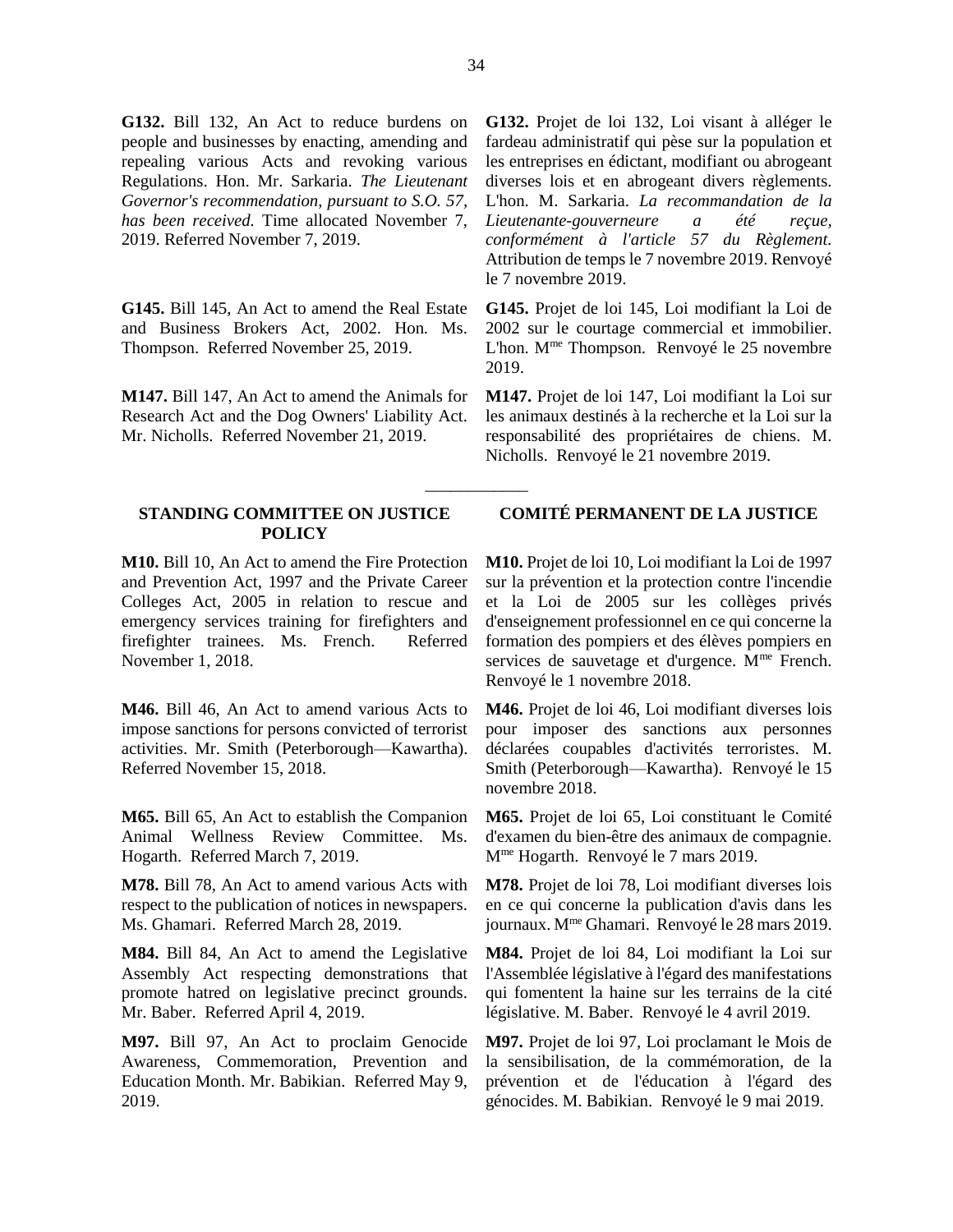**M102.** Bill 102, An Act to amend the Health Protection and Promotion Act, the Home Care and Community Services Act, 1994 and the Ministry of Health and Long-Term Care Act. Ms. Sattler. Referred May 2, 2019.

### **STANDING COMMITTEE ON THE LEGISLATIVE ASSEMBLY**

**M7.** Bill 7, An Act to regulate the price of petroleum products. Mr. Bisson. Referred September 13, 2018.

**M9.** Bill 9, An Act to proclaim an awareness day for posttraumatic stress disorder. Mr. Bouma. Referred August 2, 2018.

**M11.** Bill 11, An Act to provide for safety measures respecting movable soccer goals. Mr. Cho (Willowdale). Referred August 2, 2018.

**M40.** Bill 40, An Act to amend the Human Rights Code with respect to genetic characteristics. Miss Mitas. Referred October 18, 2018.

**M41.** Bill 41, An Act to amend the Highway Traffic Act to exempt Sikh motorcyclists from the requirement to wear a helmet. Hon. Mr. Sarkaria. Referred October 18, 2018.

**M50.** Bill 50, An Act to amend the Highway Traffic Act. Mr. Harris. Referred November 22, 2018.

**M60.** Bill 60, An Act to amend the Ministry of Community and Social Services Act to establish the Social Assistance Research Commission. Mr. Miller (Hamilton East—Stoney Creek) and Mr. Bailey. Referred May 16, 2019.

**M77.** Bill 77, An Act to proclaim a month to celebrate Hellenic heritage in Ontario. Ms. Triantafilopoulos. Referred March 28, 2019.

**M79.** Bill 79, An Act to amend the Algoma University Act, 2008. Hon. Mr. Romano. Referred March 21, 2019.

**M89.** Bill 89, An Act to amend the Highway Traffic Act to ensure the Dutch reach method is included in driver education programs. Ms. Stiles. Referred April 18, 2019.

**M102.** Projet de loi 102, Loi modifiant la Loi sur la protection et la promotion de la santé, la Loi de 1994 sur les services de soins à domicile et les services communautaires et la Loi sur le ministère de la Santé et des Soins de longue durée. Mme Sattler. Renvoyé le 2 mai 2019.

# **COMITÉ PERMANENT DE L'ASSEMBLÉE LÉGISLATIVE**

**M7.** Projet de loi 7, Loi réglementant le prix des produits pétroliers. M. Bisson. Renvoyé le 13 septembre 2018.

**M9.** Projet de loi 9, Loi proclamant une journée de sensibilisation à l'état de stress post-traumatique. M. Bouma. Renvoyé le 2 août 2018.

**M11.** Projet de loi 11, Loi prévoyant des mesures de sécurité pour les buts de soccer mobiles. M. Cho (Willowdale). Renvoyé le 2 août 2018.

**M40.** Projet de loi 40, Loi modifiant le Code des droits de la personne en ce qui a trait aux caractéristiques génétiques. M<sup>lle</sup> Mitas. Renvoyé le 18 octobre 2018.

**M41.** Projet de loi 41, Loi modifiant le Code de la route pour exempter les motocyclistes sikhs de l'obligation de porter un casque. L'hon. M. Sarkaria. Renvoyé le 18 octobre 2018.

**M50.** Projet de loi 50, Loi modifiant le Code de la route. M. Harris. Renvoyé le 22 novembre 2018.

**M60.** Projet de loi 60, Loi modifiant la Loi sur le ministère des Services sociaux et communautaires afin de créer la Commission de recherche sur l'aide sociale. M. Miller (Hamilton-Est–Stoney Creek) et M. Bailey. Renvoyé le 16 mai 2019.

**M77.** Projet de loi 77, Loi proclamant un mois pour célébrer le patrimoine hellénique en Ontario. Mme Triantafilopoulos. Renvoyé le 28 mars 2019.

**M79.** Projet de loi 79, Loi modifiant la Loi de 2008 sur l'Université Algoma. L'hon. M. Romano. Renvoyé le 21 mars 2019.

**M89.** Projet de loi 89, Loi modifiant le Code de la route pour assurer l'intégration de la méthode d'ouverture pivot dans les programmes de conduite automobile. Mme Stiles. Renvoyé le 18 avril 2019.

\_\_\_\_\_\_\_\_\_\_\_\_

\_\_\_\_\_\_\_\_\_\_\_\_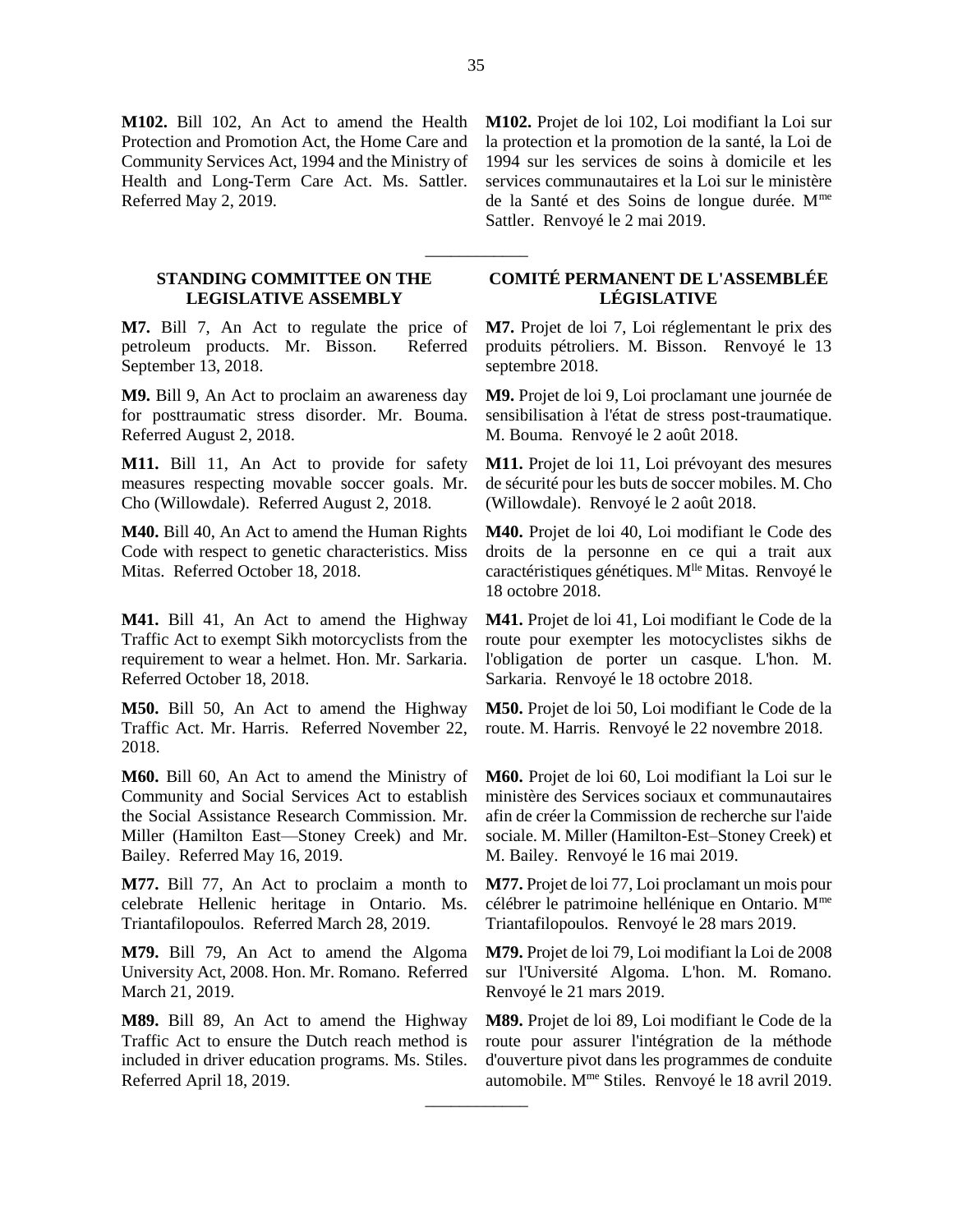# **STANDING COMMITTEE ON REGULATIONS AND PRIVATE BILLS**

### **COMITÉ PERMANENT DES RÈGLEMENTS ET DES PROJETS DE LOI D'INTÉRÊT PRIVÉ**

**Pr6.** Bill Pr6, An Act to Revive Abitare Design Inc. Ms. Karpoche. Referred February 28, 2019.

**Pr14.** Bill Pr14, An Act respecting the Special Ability Riding Institute. Mr. Pettapiece. Referred November 7, 2019.

**Pr16.** Bill Pr16, An Act respecting the Canadian Chinese School of Theology. Mrs. Wai. Referred October 30, 2019.

\_\_\_\_\_\_\_\_\_\_\_\_

**Pr19.** Bill Pr19, An Act to revive 1549408 Ontario Inc. Mr. Pang. Referred November 6, 2019.

**M6.** Bill 6, An Act to establish the Poet Laureate of Ontario in memory of Gord Downie. Mr. Hatfield. Referred September 20, 2018.

**M28.** Bill 28, An Act respecting a voluntary program for the alternate use of agricultural land and the production of ecosystem services on that land. Mr. Barrett. Referred September 27, 2018.

**M33.** Bill 33, An Act governing the identification of truss and lightweight construction in buildings. Mr. Pettapiece. Referred October 4, 2018.

**M64.** Bill 64, An Act to amend the Services and Supports to Promote the Social Inclusion of Persons with Developmental Disabilities Act, 2008 respecting transition to adult developmental services and supports. Mrs. Gretzky. Referred February 21, 2019.

**M104.** Bill 104, An Act to proclaim Tamil Genocide Education Week. Mr. Thanigasalam. Referred May 16, 2019.

**M118.** Bill 118, An Act to amend the Occupiers' Liability Act. Mr. Miller (Parry Sound— Muskoka). Referred June 6, 2019.

### **STANDING COMMITTEE ON SOCIAL POLICY**

**M39.** Bill 39, An Act to require the establishment of an Accessible Parking and Towing Industry Review Committee. Mrs. Martow. Referred October 25, 2018.

**M6.** Projet de loi 6, Loi visant à créer la charge de poète officiel de l'Ontario à la mémoire de Gord Downie. M. Hatfield. Renvoyé le 20 septembre 2018.

**M28.** Projet de loi 28, Loi concernant un programme volontaire pour la diversification des modes d'utilisation des terres agricoles et la production de services écosystémiques sur ces terres. M. Barrett. Renvoyé le 27 septembre 2018.

**M33.** Projet de loi 33, Loi régissant l'identification des composants structuraux à ossature légère incorporés aux bâtiments. M. Pettapiece. Renvoyé le 4 octobre 2018.

**M64.** Projet de loi 64, Loi modifiant la Loi de 2008 sur les services et soutiens favorisant l'inclusion sociale des personnes ayant une déficience intellectuelle en ce qui concerne la transition vers des services et soutiens à l'intention des adultes ayant une telle déficience. M<sup>me</sup> Gretzky. Renvoyé le 21 février 2019.

**M104.** Projet de loi 104, Loi proclamant la Semaine de sensibilisation au génocide des Tamouls. M. Thanigasalam. Renvoyé le 16 mai 2019.

**M118.** Projet de loi 118, Loi modifiant la Loi sur la responsabilité des occupants. M. Miller (Parry Sound—Muskoka). Renvoyé le 6 juin 2019.

### **COMITÉ PERMANENT DE LA POLITIQUE SOCIALE**

**M39.** Projet de loi 39, Loi exigeant la constitution d'un comité d'examen du stationnement accessible et du secteur de remorquage. M<sup>me</sup> Martow. Renvoyé le 25 octobre 2018.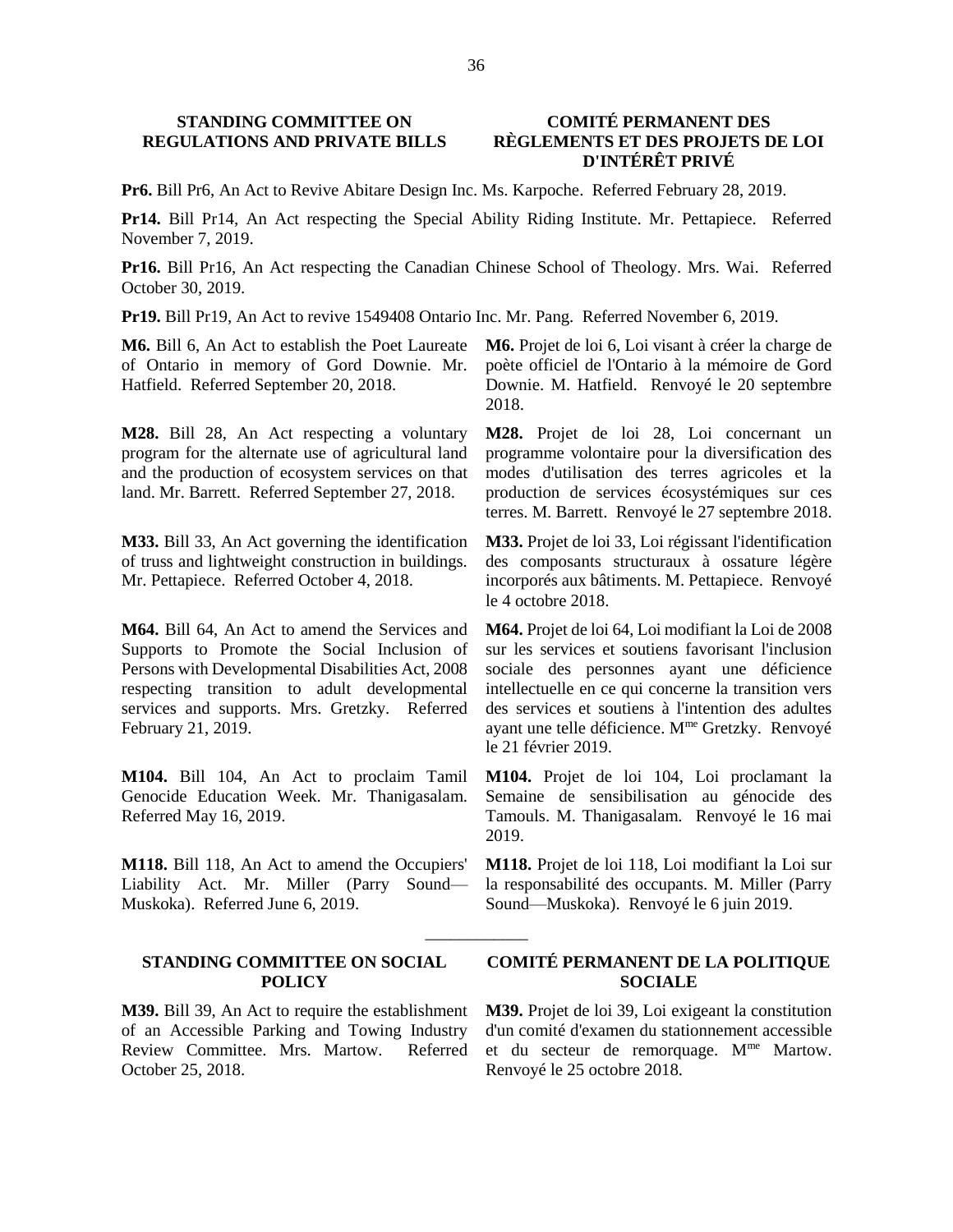**M51.** Bill 51, An Act to amend the Long-Term Care Homes Act, 2007, to give preference to veterans for access to beds. Mrs. Stevens. Referred November 15, 2018.

**M56.** Bill 56, An Act to amend the Highway Traffic Act in respect of seat belts on school buses. Ms. Wynne. Referred November 29, 2018.

**M59.** Bill 59, An Act to enact the Caregiver Recognition Act, 2018. Mr. Roberts. Referred December 6, 2018.

**M75.** Bill 75, An Act to enact the 9-1-1 Everywhere in Ontario Act, 2019 and to amend the Ombudsman Act to create an Assistant Ombudsman responsible for the oversight of 9-1-1 operations. Mme Gélinas. Referred May 9, 2019.

**M83.** Bill 83, An Act to proclaim a Day of Remembrance and Action on Islamophobia. Ms. Berns-McGown. Referred April 4, 2019.

**M105.** Bill 105, An Act with respect to the training required of police officers and others. Ms. Kusendova. Referred May 16, 2019.

**M106.** Bill 106, An Act to proclaim the month of July as Egyptian Heritage Month. Mr. Sabawy. Referred June 6, 2019.

**M141.** Bill 141, An Act respecting registration of and access to defibrillators. Mrs. Martin. Referred November 21, 2019.

**M142.** Bill 142, An Act to amend the Highway Traffic Act with respect to air brake endorsements. Mr. Sandhu. Referred November 21, 2019.

**M51.** Projet de loi 51, Loi modifiant la Loi de 2007 sur les foyers de soins de longue durée pour accorder la préférence aux anciens combattants qui veulent avoir accès à des lits. M<sup>me</sup> Stevens. Renvoyé le 15 novembre 2018.

**M56.** Projet de loi 56, Loi modifiant le Code de la route en ce qui concerne les ceintures de sécurité dans les autobus scolaires. M<sup>me</sup> Wynne. Renvoyé le 29 novembre 2018.

**M59.** Projet de loi 59, Loi édictant la Loi de 2018 sur la reconnaissance de l'apport des aidants naturels. M. Roberts. Renvoyé le 6 décembre 2018.

**M75.** Projet de loi 75, Loi édictant la Loi de 2019 sur le 9-1-1 partout en Ontario et modifiant la Loi sur l'ombudsman pour créer le poste d'ombudsman adjoint chargé de surveiller les activités du système 9-1-1. M<sup>me</sup> Gélinas. Renvoyé le 9 mai 2019.

**M83.** Projet de loi 83, Loi proclamant la Journée de commémoration et d'action contre l'islamophobie. Mme Berns-McGown. Renvoyé le 4 avril 2019.

**M105.** Projet de loi 105, Loi relative à la formation requise des agents de police et autre personnel policier. Mme Kusendova. Renvoyé le 16 mai 2019.

**M106.** Projet de loi 106, Loi proclamant le mois de juillet Mois du patrimoine égyptien. M. Sabawy. Renvoyé le 6 juin 2019.

**M141.** Projet de loi 141, Loi sur l'accès aux défibrillateurs et leur enregistrement. Mme Martin. Renvoyé le 21 novembre 2019.

**M142.** Projet de loi 142, Loi modifiant le Code de la route en ce qui concerne les inscriptions autorisant l'utilisation des freins à air comprimé. M. Sandhu. Renvoyé le 21 novembre 2019.

# **COMMITTEE MEETINGS SÉANCES DES COMITÉS**

The **Standing Committee on Estimates** will meet to consider the 2019-2020 Estimates of the Ministry of Transportation, as follows:

\_\_\_\_\_\_\_\_\_\_\_\_\_\_\_\_\_\_\_\_\_\_\_\_\_\_\_\_\_\_\_\_\_\_\_\_\_\_\_\_\_\_\_\_\_\_\_\_\_\_\_\_\_\_\_\_\_\_\_\_\_\_\_\_\_\_\_\_\_\_\_\_\_\_\_\_\_\_\_\_\_\_

Today 3:00 a.m. and 3:45 p.m. <br>Room No. 151

and will meet to consider the 2019-2020 Estimates of the Ministry of Infrastructure, as follows:

Wednesday, November 27 3:45 p.m. Room No. 151

\_\_\_\_\_\_\_\_\_\_\_\_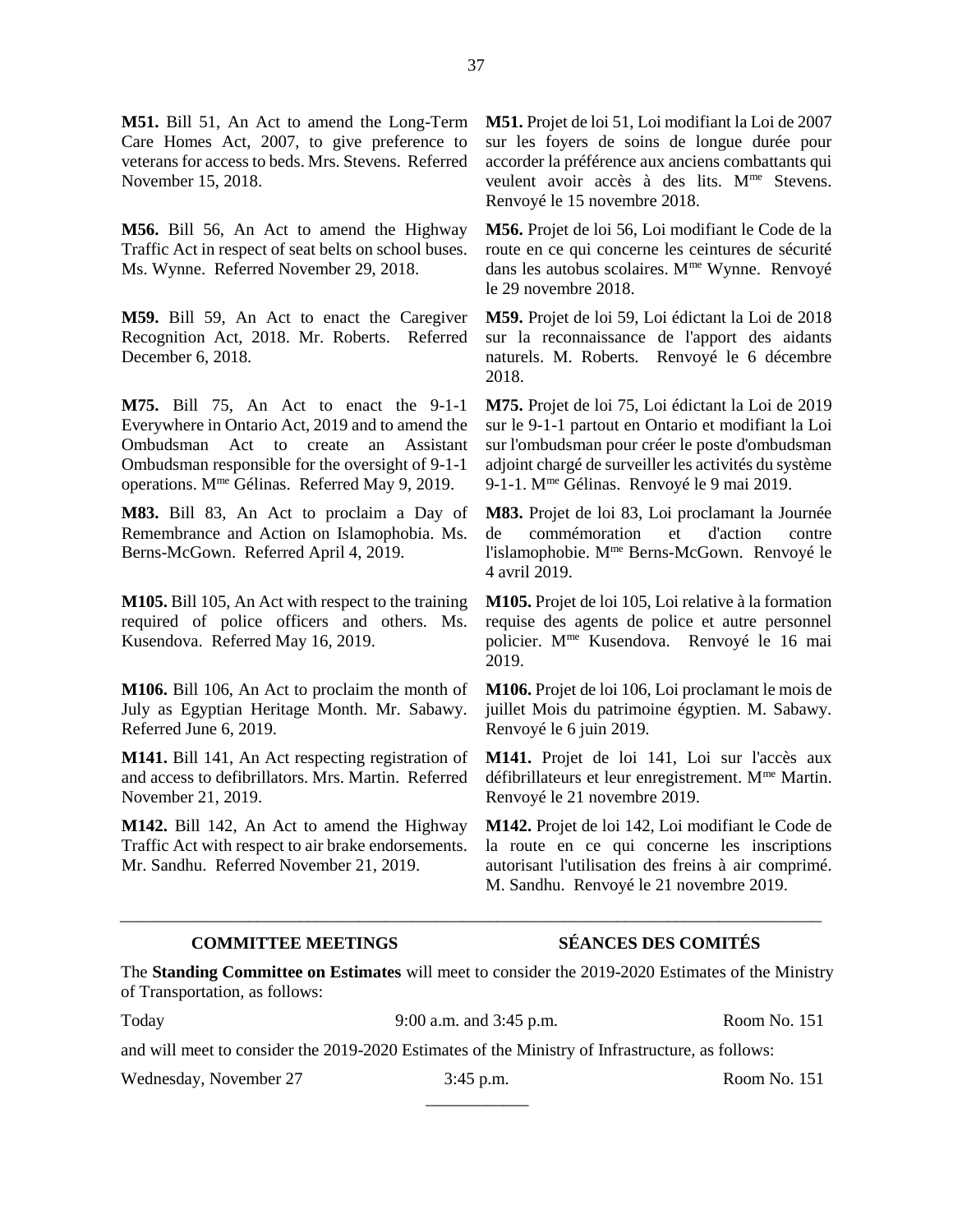The **Standing Committee on Government Agencies** will meet to consider Intended Appointments, as follows:

Today 9:00 a.m. Room No. 1 \_\_\_\_\_\_\_\_\_\_\_\_

The **Standing Committee on Public Accounts** will meet to consider the Special Audit of the Tarion Warranty Corporation (2019 Special Report of the Office of the Auditor General of Ontario), as follows:

Wednesday, November 27 9:00 a.m. (closed session) Room No. 151

and 12:30 p.m. \_\_\_\_\_\_\_\_\_\_\_\_

The **Standing Committee on Regulations and Private Bills** will meet to consider Bill Pr19, An Act to revive 1549408 Ontario Inc., as follows:

Wednesday, November 27 9:00 a.m. Room No. 1

will appear on each day of the following week.

Questions are to appear on the day after they are received and on every subsequent day in that week and then subsequently only on each Monday until an Answer other than an Interim Answer is received. A question first appearing on a Thursday Les questions seront publiées le jour suivant leur réception et tous les jours de la semaine. Elles seront ensuite publiées tous les lundis jusqu'à ce qu'une réponse autre qu'une réponse provisoire soit reçue. Une question publiée le jeudi pour la première fois sera publiée tous les jours de la

semaine suivante. \_\_\_\_\_\_\_\_\_\_\_\_ 157. Mr. Wilson — Enquiry of the Ministry — Would the Minister of Health provide an update on what

the government is doing to help people with cystic fibrosis. November 25, 2019.

158. Mr. Wilson — Enquiry of the Ministry — Would the Minister of Health provide an update on the status of OHIP approval for the medications Orkambi and Symdeko as a treatment for cystic fibrosis, or if any actions have been taken to negotiate a better price for these medications. November 25, 2019.

159. Mr. Wilson — Enquiry of the Ministry — Would the Minister of Health provide an update on what the government is doing to develop a rare drug strategy in Ontario. November 25, 2019.

160. Mr. Wilson — Enquiry of the Ministry — Would the Minister of Long-Term Care provide an update on when Hospice Georgian Triangle can expect to receive operational funding for the four of their ten beds that continue to sit idle. November 25, 2019.

161. Mr. Wilson — Enquiry of the Ministry — Would the Minister of Long-Term Care commit to supporting applications for more long-term care bed licenses in my riding. November 25, 2019.

162. Mr. Wilson — Enquiry of the Ministry — Would the Minister of Health provide a timeline of when Stevenson Memorial Hospital in Alliston can expect to receive funding for their redevelopment. November 25, 2019.

163. Mr. Wilson — Enquiry of the Ministry — Would the Minister of Health provide a timeline of when the Collingwood General and Marine Hospital can expect to receive funding for their redevelopment. November 25, 2019.

**QUESTIONS QUESTIONS**

\_\_\_\_\_\_\_\_\_\_\_\_\_\_\_\_\_\_\_\_\_\_\_\_\_\_\_\_\_\_\_\_\_\_\_\_\_\_\_\_\_\_\_\_\_\_\_\_\_\_\_\_\_\_\_\_\_\_\_\_\_\_\_\_\_\_\_\_\_\_\_\_\_\_\_\_\_\_\_\_\_\_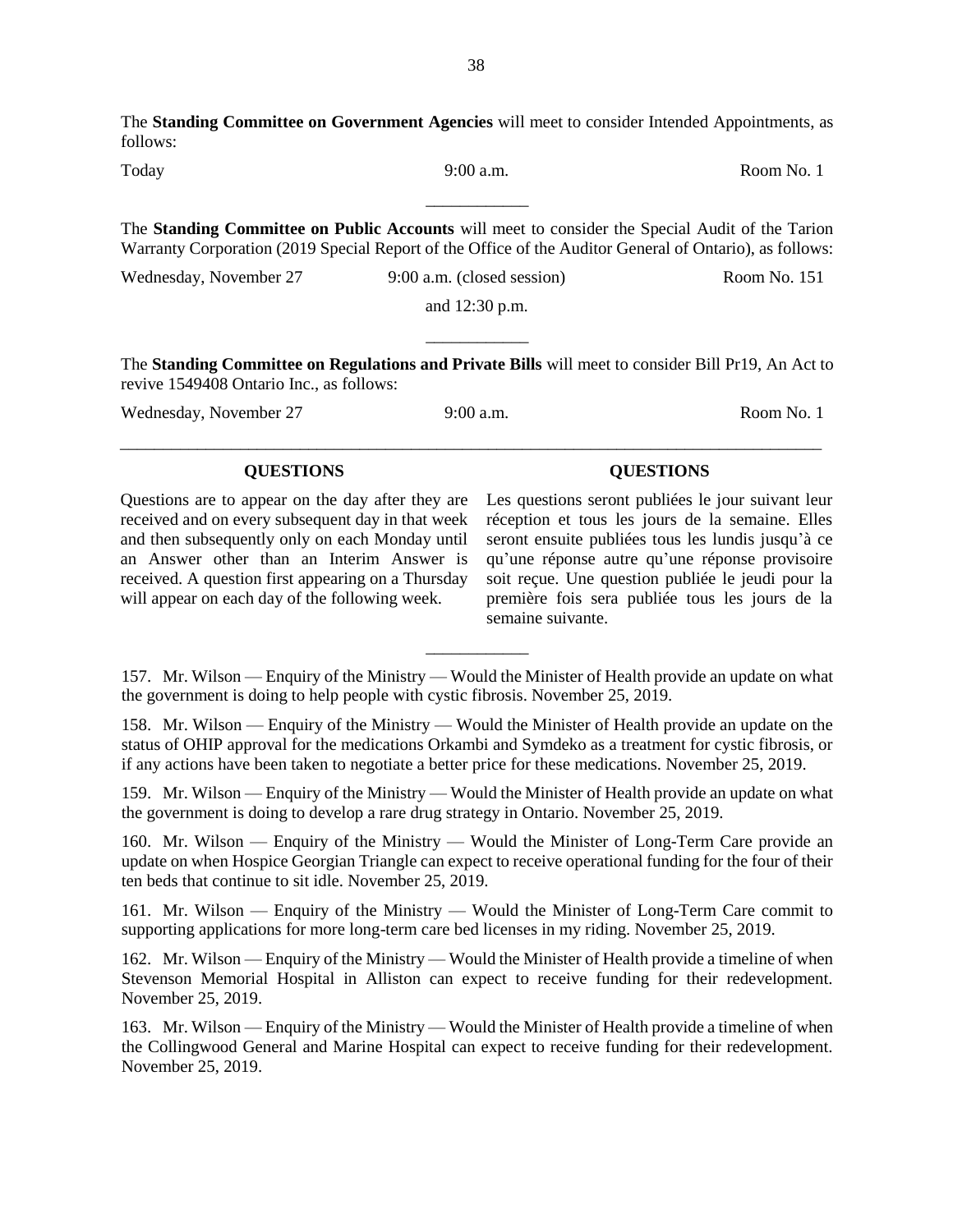164. Mr. Wilson — Enquiry of the Ministry — Would the Minister of Economic Development, Job Creation and Trade explain what the Ministry is doing to attract full-time jobs to my riding of Simcoe— Grey. November 25, 2019.

165. Mr. Wilson — Enquiry of the Ministry — Would the Minister of the Environment, Conservation and Parks explain what actions the Ministry is taking to monitor and mitigate environmental impacts of a proposed hydro-electric generation project in Meaford. November 25, 2019.

166. Mr. Wilson — Enquiry of the Ministry — Would the Minister of Natural Resources and Forestry explain what the Ministry is doing to make up for the loss of a local fish and wildlife biologist in Owen Sound who played a vital role in the carrying out hatchery programs, stream rehabilitation and wildlife projects. November 25, 2019.

167. Ms. Lindo — Enquiry of the Ministry — Would the Solicitor General please advise how much money the Anti-Racism Directorate has spent in this fiscal year on salaries and how much is projected to be spent on salaries by the end of the fiscal year. November 25, 2019.

168. Ms. Lindo — Enquiry of the Ministry — Would the Solicitor General please advise how much money the Anti-Racism Directorate has spent on services in this fiscal year and how much is projected to be spent on services by the end of the fiscal year; and would she please provide a list of the services being funded, the amounts spent to date for each, and the amounts projected to be spent, by service, by the end of the fiscal year. November 25, 2019.

169. Ms. Lindo — Enquiry of the Ministry — Would the Solicitor General please advise how much money the Anti-Racism Directorate has spent on transfer payments to third parties delivering anti-racism initiatives in this fiscal year, how much is projected to be transferred by the end of the fiscal year and provide a list of recipient organizations and funds received to date for each of those. November 25, 2019.

170. Ms. Lindo — Enquiry of the Ministry — Would the Solicitor General please advise how much money the Ministry of the Solicitor General has spent on transfer payments to third parties delivering anti-racism initiatives in this fiscal year, how much is projected to be transferred by the end of the fiscal year and provide a list of recipient organizations and funds received to date for each of those. November 25, 2019.

171. Ms. Lindo — Enquiry of the Ministry — Would the Minister of Children, Community and Social Services please advise how much money the Ministry of Children, Community and Social Services has spent on transfer payments to third parties delivering anti-racism initiatives in this fiscal year, how much is projected to be transferred by the end of the fiscal year and provide a list of recipient organizations and funds received to date for each of those. November 25, 2019.

172. Ms. Lindo — Enquiry of the Ministry — Would the Minister of Education please advise how much money the Ministry of Education has spent on transfer payments to third parties delivering anti-racism initiatives in this fiscal year, how much is projected to be transferred by the end of the fiscal year and provide a list of recipient organizations and funds received to date for each of those. November 25, 2019.

173. Ms. Lindo — Enquiry of the Ministry — Would the Minister of Colleges and Universities please advise how much money the Ministry of Colleges and Universities has spent on transfer payments to third parties delivering anti-racism initiatives in this fiscal year, how much is projected to be transferred by the end of the fiscal year and provide a list of recipient organizations and funds received to date for each of those. November 25, 2019.

174. Ms. Lindo — Enquiry of the Ministry — Would the Solicitor General please provide the date on which the Anti-Racism Directorate began drafting its targets and indicators as they currently appear online as well as the date on which those targets and indicators were published online. November 25, 2019.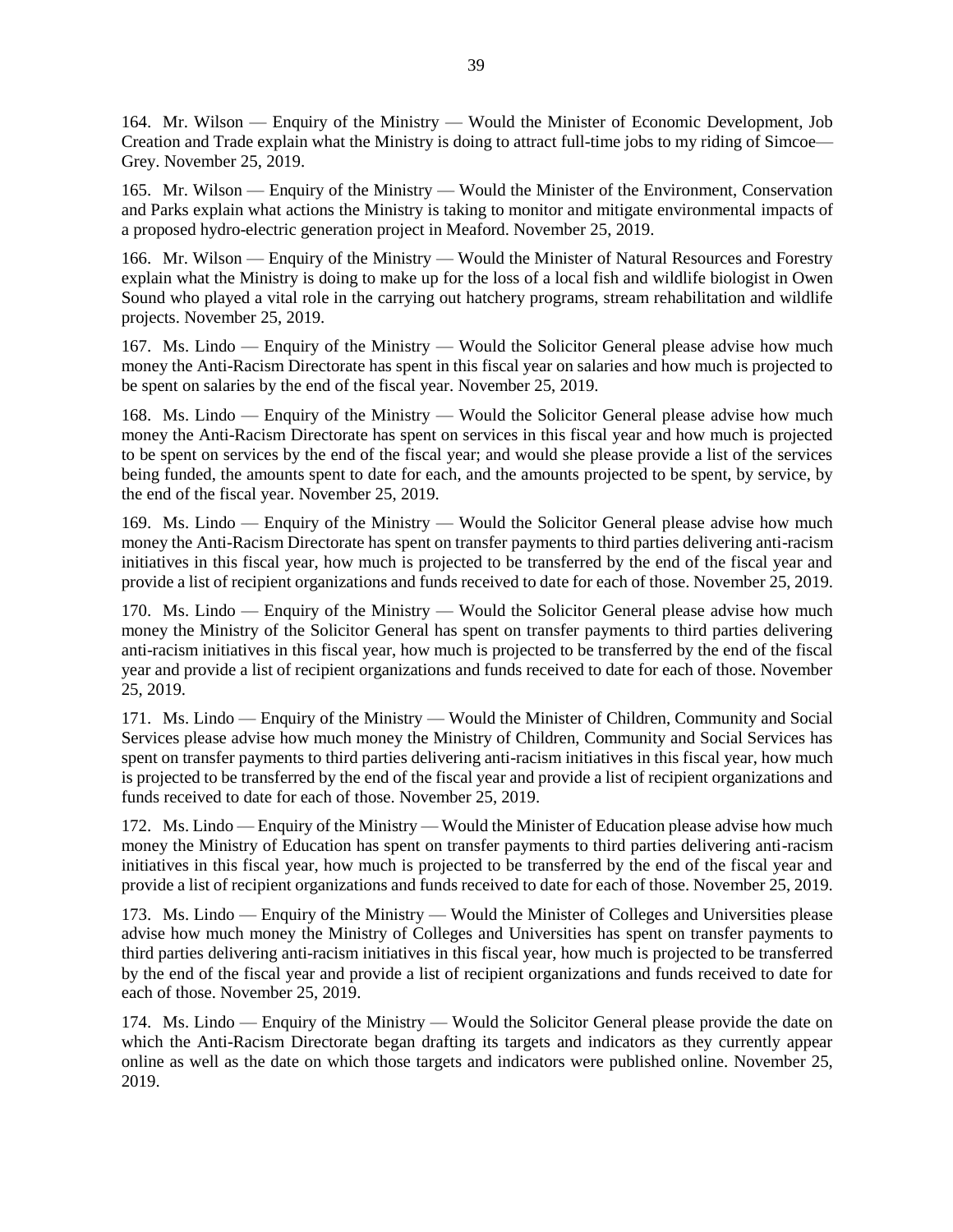175. Mr. Hatfield — Enquiry of the Ministry — Would the Minister of Health please provide the timing for listing the RFQ date upon completion of the outstanding Stage 1 requirement for the Windsor Regional Hospital. November 26, 2019.

176. Mr. Hatfield — Enquiry of the Ministry — Would the Minister of Health please provide the timing for when funding will flow for Stage 2 work, upon completion of the outstanding Stage 1 requirement for the Windsor Regional Hospital. November 26, 2019.

177. Mr. Hatfield — Enquiry of the Ministry — Would the Minister of Health please provide the planning for establishing a firm RFQ date based on previous approval for Stage 2 status, upon completion of the outstanding Stage 1 requirement for the Windsor Regional Hospital. November 26, 2019.

178. Mr. Hatfield — Enquiry of the Ministry — Would the Minister of Health please provide the timing for Stage 2 approval for the Windsor Regional Hospital. November 26, 2019.

179. Mr. Hatfield — Enquiry of the Ministry — Would the Minister of Health please provide the timing for Stage 3 approval for the Windsor Regional Hospital. November 26, 2019.

180. Mr. Hatfield — Enquiry of the Ministry — Would the Minister of Health please provide the timing for funding Stage 2 work for the Windsor Regional Hospital. November 26, 2019.

181. Mr. Hatfield — Enquiry of the Ministry — Would the Minister of Health please provide the allocated funding amount for Stage 2 for the Windsor Regional Hospital. November 26, 2019.

182. Mr. Hatfield — Enquiry of the Ministry — Would the Minister of Health please provide the timeline for completing Stage 2 for the Windsor Regional Hospital. November 26, 2019.

183. Mr. Hatfield — Enquiry of the Ministry — Would the Minister of Health please provide if an allocation remains for the Stages 2 and 3 costs as was previously identified and approved for the Windsor Regional Hospital. November 26, 2019.

184. Mr. Hatfield — Enquiry of the Ministry — Would the Minister of Health please provide the timing for when the allocation will be released for future stages of work for the Windsor Regional Hospital. November 26, 2019.

\_\_\_\_\_\_\_\_\_\_\_\_\_\_\_\_\_\_\_\_\_\_\_\_\_\_\_\_\_\_\_\_\_\_\_\_\_\_\_\_\_\_\_\_\_\_\_\_\_\_\_\_\_\_\_\_\_\_\_\_\_\_\_\_\_\_\_\_\_\_\_\_\_\_\_\_\_\_\_\_\_\_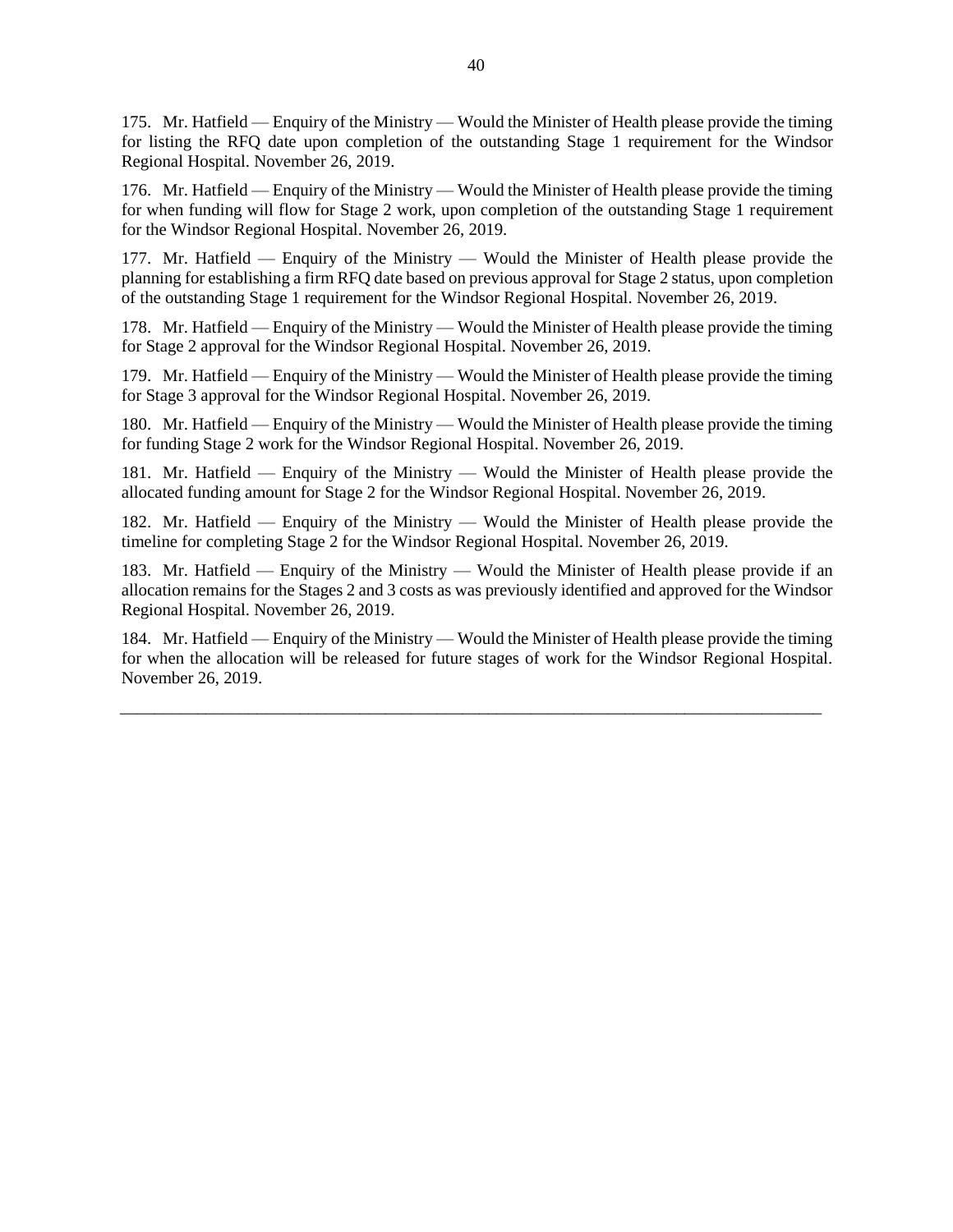**Order of Precedence for Private Members' Public Business to be called during the First Session of the Forty-second Parliament according to the draw on July 11, 2018, pursuant to Standing Order 98(b).**

**Ordre de priorité des affaires d'intérêt public émanant des députés à être étudiées pendant la première session de la Quarante-deuxième législature d'après le tirage au sort tenu le 11 juillet 2018, conformément à l'alinéa 98 b) du Règlement.**

*Effective November 25, 2019 / replaces previous lists*

| No. | <b>Member</b>                     | <b>Latest Notice Date</b> | <b>Ballot Date</b> |
|-----|-----------------------------------|---------------------------|--------------------|
| 1.  | Ms. Dunlop                        | notice waived             | Debated 07/26/18   |
| 2.  | Mrs. Fee                          | notice waived             | Debated 07/26/18   |
| 3.  | Mr. Oosterhoff                    | notice waived             | Debated 07/26/18   |
| 4.  | Ms. Horwath                       | notice waived             | Debated 08/02/18   |
| 5.  | Mr. Bouma                         | notice waived             | Debated 08/02/18   |
| 6.  | Mr. Cho (Willowdale)              | notice waived             | Debated 08/02/18   |
| 7.  | Mr. Yarde                         | notice waived             | Debated 08/09/18   |
| 8.  | Ms. Armstrong                     | notice waived             | Debated 08/09/18   |
| 9.  | Mr. Anand                         | notice waived             | Debated 08/09/18   |
| 10. | Mr. Walker                        | notice waived             | Debated 09/13/18   |
| 11. | Mr. Bisson                        | notice waived             | Debated 09/13/18   |
| 12. | Mr. Kramp                         | notice waived             | Debated 09/13/18   |
| 13. | Mr. Hatfield                      | 08/13/18                  | Debated 09/20/18   |
| 14. | Mr. Piccini                       | 08/13/18                  | Debated 09/20/18   |
| 15. | Miss Taylor                       | 08/13/18                  | Debated 09/20/18   |
| 16. | Mr. Barrett                       | 09/12/18                  | Debated 09/27/18   |
| 17. | Mr. Burch                         | 09/12/18                  | Debated 09/27/18   |
| 18. | Ms. Morrison                      | 09/12/18                  | Debated 09/27/18   |
| 19. | M <sup>lle</sup> Simard           | 09/19/18                  | Debated 10/04/18   |
| 20. | Mr. Pettapiece                    | 09/19/18                  | Debated 10/04/18   |
| 21. | Ms. Hunter                        | 09/19/18                  | Debated 10/04/18   |
| 22. | Mr. Bailey                        | 10/03/18                  | Debated 10/18/18   |
| 23. | Miss Mitas                        | 10/03/18                  | Debated 10/18/18   |
| 24. | Mr. Sarkaria                      | 10/03/18                  | Debated $10/18/18$ |
| 25. | Mr. Tabuns                        | 10/03/18                  | Debated 10/25/18   |
| 26. | Mrs. Martow                       | 10/03/18                  | Debated $10/25/18$ |
| 27. | Mr. Fraser                        | 10/03/18                  | Debated $10/25/18$ |
| 28. | Mr. Singh (Brampton East)         | 10/17/18                  | Debated 11/01/18   |
| 29. | Ms. French                        | 10/17/18                  | Debated 11/01/18   |
| 30. | Ms. Begum                         | 10/17/18                  | Debated 11/01/18   |
| 31. | Mrs. Stevens                      | 10/31/18                  | Debated 11/15/18   |
| 32. | Mr. Vanthof                       | 10/31/18                  | Debated 11/15/18   |
| 33. | Mr. Smith (Peterborough-Kawartha) | 10/31/18                  | Debated 11/15/18   |
| 34. | M <sup>me</sup> Des Rosiers       | 10/31/18                  | Debated 11/22/18   |
| 35. | Miss Surma                        | 10/31/18                  | Debated 11/22/18   |
| 36. | Mr. Harris                        | 10/31/18                  | Debated 11/22/18   |
| 37. | Mr. Crawford                      | 11/14/18                  | Debated 11/29/18   |
| 38. | Mr. McDonell                      | 11/14/18                  | Debated 11/29/18   |
| 39. | Ms. Wynne                         | 11/14/18                  | Debated 11/29/18   |
| 40. | Mr. Gates                         | 11/21/18                  | Debated 12/06/18   |
| 41. | Ms. Andrew                        | 11/21/18                  | Debated 12/06/18   |
| 42. | Mr. Roberts                       | 11/21/18                  | Debated 12/06/18   |
| 43. | Mr. Arthur                        | 12/19/18                  | Debated 02/21/19   |
| 44. | Ms. Karpoche                      | 12/19/18                  | Debated 02/21/19   |
| 45. | Mrs. Gretzky                      | 12/19/18                  | Debated 02/21/19   |
| 46. | Mr. Hassan                        | 12/19/18                  | Debated 02/28/19   |
| 47. | Mr. Coe                           | notice waived             | Debated 02/28/19   |
| 48. | Ms. Park                          | notice waived             | Debated 02/28/19   |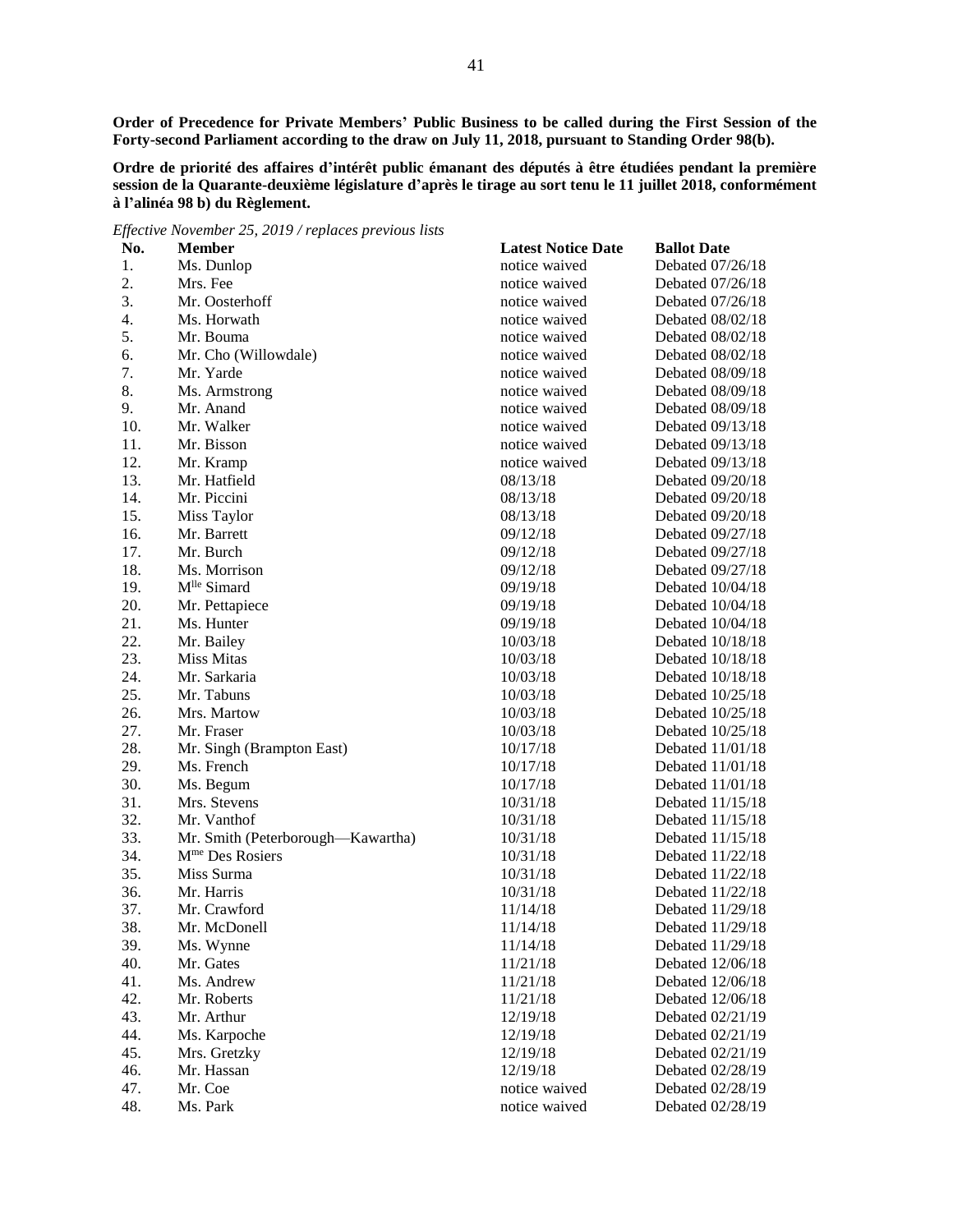50. Ms. Skelly 02/20/19 Debated 03/07/19 51. Mr. Schreiner 02/20/19 Debated 03/07/19 52. Mr. Mamakwa 03/06/19 Debated 03/21/19 53. Mr. Gill 03/06/19 Debated 03/21/19 54. Mr. Romano 03/06/19 Debated 03/21/19 55. Ms. Ghamari 03/06/19 Debated 03/28/19 56. Ms. Triantafilopoulos 03/06/19 Debated 03/28/19 57. Mr. Glover 03/06/19 Debated 03/28/19 58. Ms. Berns-McGown 03/20/19 Debated 04/04/19 59. Mr. Baber 03/20/19 Debated 04/04/19 60. Ms. Lindo 03/20/19 Debated 04/04/19 61. Mr. Kernaghan 04/03/19 Debated 04/18/19 62. Mr. Rakocevic 04/03/19 Debated 04/18/19 63. Ms. Stiles 04/03/19 Debated 04/18/19 64. Mr. Coteau 04/17/19 Debated 05/02/19 65. Ms. Sattler notice waived Debated 05/02/19 66. M<sup>me</sup> Lalonde 04/17/19 Debated 05/02/19 67. Mr. Babikian 04/17/19 Debated 05/09/19 68. Mme Gélinas 04/17/19 Debated 05/09/19 69. Mr. Natyshak 04/17/19 Debated 05/09/19 70. Mr. Miller (Hamilton East—Stoney Creek) 05/01/19 Debated 05/16/19 71. Ms. Kusendova 05/01/19 Debated 05/16/19 72. Mr. Thanigasalam 05/01/19 Debated 05/16/19 73. Mr. Harden 05/15/19 Debated 05/30/19 74. Mr. Downey 05/15/19 Debated 05/30/19 75. Ms. Shaw 05/15/19 Debated 05/30/19 76. Mr. Miller (Parry Sound—Muskoka) notice waived Debated 06/06/19 77. Mr. Sabawy 05/15/19 Debated 06/06/19 78. Mr. Mantha 05/15/19 Debated 06/06/19 79. Mr. Gravelle notice waived Debated 10/31/19 80. Mr. West 06/05/19 Debated 10/31/19 81. Ms. Khanjin 06/05/19 Debated 10/31/19 82. Mr. Bourgouin 06/05/19 Debated 11/07/19 83. Mr. Pang 06/05/19 Debated 11/07/19 84. Mrs. Tangri 1988 and 2008 and 2008 and 2008 and 2008 and 2008 and 2008 and 2008 and 2008 and 2008 and 2008 and 2008 and 2008 and 2008 and 2008 and 2008 and 2008 and 2008 and 2008 and 2008 and 2008 and 2008 and 2008 and 85. Mr. Sandhu notice waived Debated 11/21/19 86. Mrs. Martin notice waived Debated 11/21/19 87. Mr. Nicholls **notice waived** Debated 11/21/19 88. Mr. Coe notice waived 11/28/19 89. Ms. McKenna notice waived 11/28/19 90. Ms. Singh (Brampton Centre) notice waived 11/28/19 91. Mr. Rasheed 11/20/19 12/05/19 \*92. Mr. Kanapathi notice waived 12/05/19 93. Ms. Monteith-Farrell 11/20/19 12/05/19 94. Ms. Bell 11/27/19 12/12/19 95. Ms. Fife 2012/19 12/12/19 12/12/19 96. Mrs. Karahalios 11/27/19 12/12/19 97. Mr. Hillier 2012/07/20 2012/07/20 20:20:20 20:20 20:20 20:20 20:20 20:20 20:20 20:20 20:20 20:20 20:20 20: 98. Mr. Ke 12/11/19 02/20/20 99. Mr. Cuzzetto 12/11/19 02/20/20 100. Mr. Parsa 12/11/19 02/27/20

49. Ms. Hogarth 02/20/19 Debated 03/07/19 101. Mr. Wilson 20227/20

**\* Revision**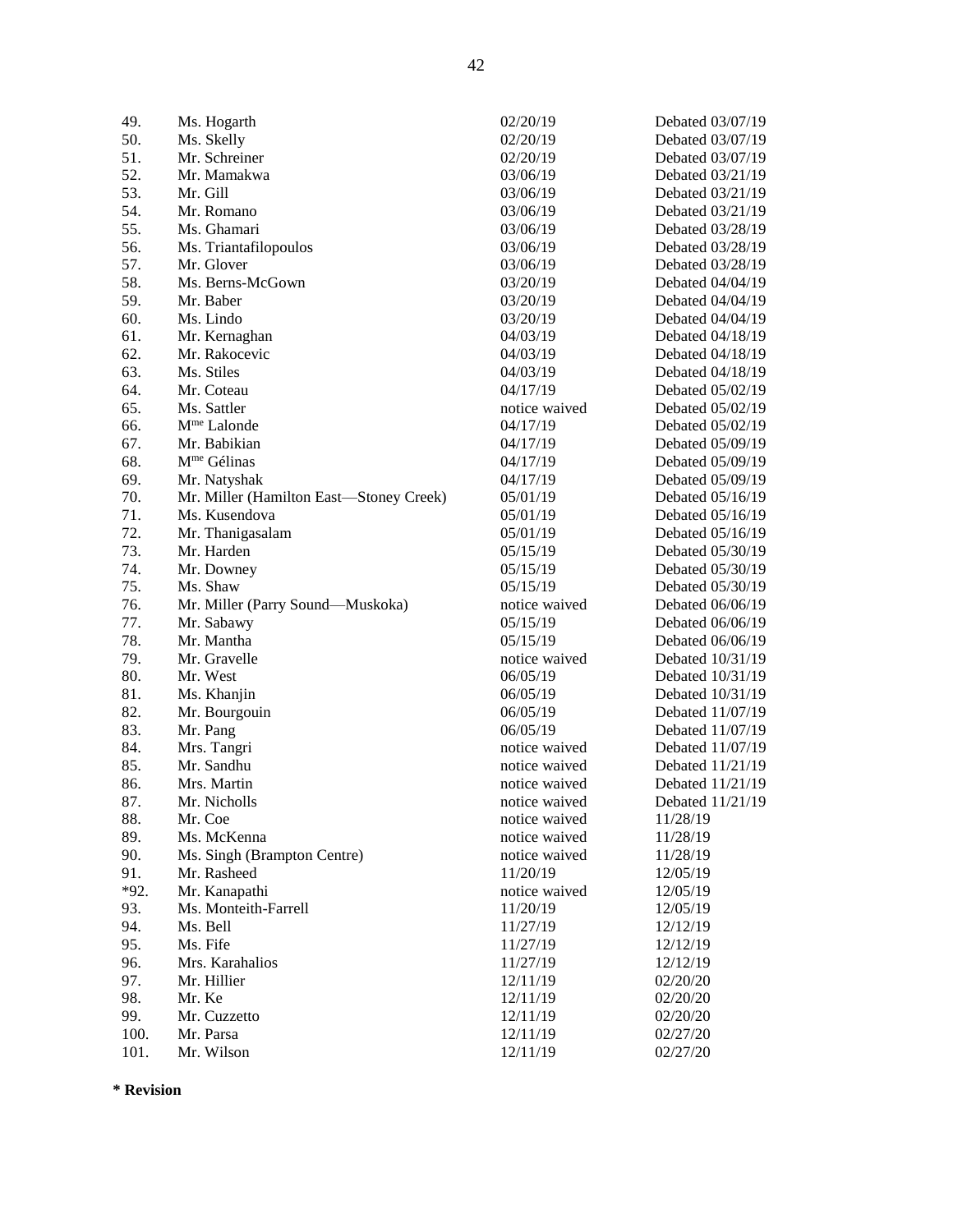**Order of Precedence for Private Members' Public Business to be called during the First Session of the Forty-second Parliament according to the draw on November 4, 2019, pursuant to Standing Order 98(b).**

**Ordre de priorité des affaires d'intérêt public émanant des députés à être étudiées pendant la première session de la Quarante-deuxième législature d'après le tirage au sort tenu le 4 novembre 2019, conformément à l'alinéa 98 b) du Règlement.**

*Effective November 19, 2019 / replaces previous lists*

| No.    | <b>Member</b>                           | <b>Latest Notice Date</b> | <b>Ballot Date</b> |
|--------|-----------------------------------------|---------------------------|--------------------|
| 1.     | Mr. Bouma                               | 12/11/19                  | 02/27/20           |
| 2.     | Ms. Park                                | 02/19/20                  | 03/05/20           |
| 3.     | <b>Miss Mitas</b>                       | 02/19/20                  | 03/05/20           |
| 4.     | Mr. Hillier                             | 02/19/20                  | 03/05/20           |
| 5.     | Mr. Singh (Brampton East)               | 02/26/20                  | 03/12/20           |
| 6.     | Mr. Kanapathi                           | 02/26/20                  | 03/12/20           |
| 7.     | Ms. Fife                                | 02/26/20                  | 03/12/20           |
| 8.     | Ms. Lindo                               | 03/11/20                  | 03/26/20           |
| 9.     | Mr. Miller (Hamilton East-Stoney Creek) | 03/11/20                  | 03/26/20           |
| 10.    | Ms. Kusendova                           | 03/11/20                  | 03/26/20           |
| 11.    | Mr. Ke                                  | 03/11/20                  | 04/02/20           |
| 12.    | Ms. Bell                                | 03/11/20                  | 04/02/20           |
| 13.    | Mrs. Gretzky                            | 03/11/20                  | 04/02/20           |
| 14.    | Ms. Skelly                              | 03/25/20                  | 04/09/20           |
| 15.    | Mr. Nicholls                            | 03/25/20                  | 04/09/20           |
| $*16.$ | Mrs. Wai                                | 03/25/20                  | 04/09/20           |
| 17.    | Mr. Gravelle                            | 04/08/20                  | 04/23/20           |
| 18.    | Ms. Hogarth                             | 04/08/20                  | 04/23/20           |
| 19.    | Mr. Babikian                            | 04/08/20                  | 04/23/20           |
| 20.    | Mr. Hatfield                            | 04/08/20                  | 04/30/20           |
| 21.    | Mr. Bisson                              | 04/08/20                  | 04/30/20           |
| 22.    | Mr. Roberts                             | 04/08/20                  | 04/30/20           |
| 23.    | Mr. Schreiner                           | 04/22/20                  | 05/07/20           |
| 24.    | Ms. Ghamari                             | 04/22/20                  | 05/07/20           |
| 25.    | Mr. Gill                                | 04/22/20                  | 05/07/20           |
| 26.    | Mr. Cho (Willowdale)                    | 04/29/20                  | 05/14/20           |
| 27.    | Mr. Arthur                              | 04/29/20                  | 05/14/20           |
| 28.    | Mr. Cuzzetto                            | 04/29/20                  | 05/14/20           |
| 29.    | Mr. Burch                               | 05/13/20                  | 05/28/20           |
| 30.    | Mr. Coteau                              | 05/13/20                  | 05/28/20           |
| 31.    | Mr. Vanthof                             | 05/13/20                  | 05/28/20           |
| 32.    | Mr. Barrett                             | 05/13/20                  | 06/04/20           |
| 33.    | Ms. French                              | 05/13/20                  | 06/04/20           |
| 34.    | Mr. McDonell                            | 05/13/20                  | 06/04/20           |
| 35.    | Ms. Singh (Brampton Centre)             | 06/03/20                  | 09/17/20           |
| 36.    | Mr. Wilson                              | 06/03/20                  | 09/17/20           |
| 37.    | Mr. Gates                               | 06/03/20                  | 09/17/20           |
| 38.    | Mr. Tabuns                              | 06/03/20                  | 09/24/20           |
| 39.    | Ms. Armstrong                           | 06/03/20                  | 09/24/20           |
| 40.    | Mr. Thanigasalam                        | 06/03/20                  | 09/24/20           |
| 41.    | M <sup>me</sup> Gélinas                 | 09/16/20                  | 10/01/20           |
| 42.    | Mr. Rasheed                             | 09/16/20                  | 10/01/20           |
| 43.    | Mrs. Martin                             | 09/16/20                  | 10/01/20           |
| 44.    | Mrs. Karahalios                         | 09/23/20                  | 10/08/20           |
| 45.    | Ms. Wynne                               | 09/23/20                  | 10/08/20           |
| 46.    | Ms. Morrison                            | 09/23/20                  | 10/08/20           |
| 47.    | Mr. Crawford                            | 10/07/20                  | 10/22/20           |
| 48.    | Mr. Baber                               | 10/07/20                  | 10/22/20           |